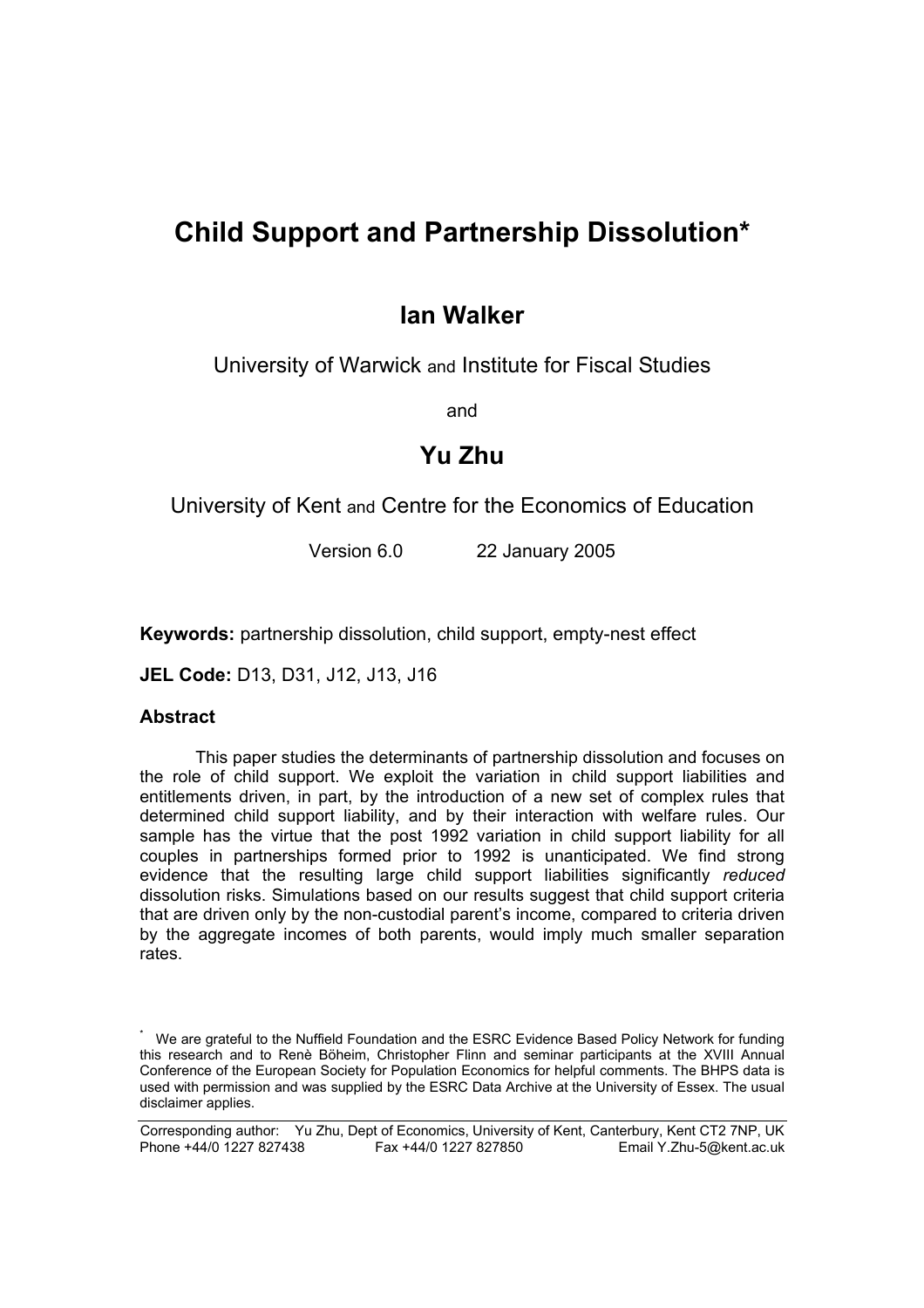### **1. Introduction**

It has been more than a quarter of a century since Becker, Landes and Michael (1977) published their pioneering study on the economics of marriage. The main implication of their theory is that the maximization of marital incomes by men and women would induce strong segregation in the marriage market in the form of (positive) assortative mating and so separation largely results from uncertainty or unfavourable outcomes.

Since then, a growing economics literature of theoretical and applied research has been successful in promoting a better understanding of family behaviour (for recent surveys, see Weiss (1997) and Ermisch (2003)). However, despite the motivation provided by the growth in divorce that has occurred over time and across many countries, and the widespread acceptance that divorce has strong adverse affects on children<sup>1</sup>, there are surprisingly few empirical studies of the determinants of partnership dissolution. Moreover, despite the policy reforms that have occurred to increase child support entitlements and compliance, little of the research that has been done has considered the impact of child support (CS). CS will generally generate smaller separation incentives for fathers and greater incentives for mothers so that the net effect is unclear *a priori*. However, CS often interacts with welfare receipts for poor households and, in some cases, CS payments may be tax deductible and hence will interact with the tax system. Thus, it will often be the case that net payments of CS may not equal net receipts and the difference will depend on individual circumstances in complicated ways.

In general, because net payments and net receipts will not be equal, there will be some net implications of CS for the probability of parents separating and this paper is specifically concerned with the empirical modelling of how CS affects separation. The main contribution of this paper is to quantify the net effect of CS on separation incentives and evaluate the implications that CS system design might have for separation rates.

In recent years, partly because of the dramatic growth of separation amongst parents, CS has become a major policy issue. High rates of lone parenthood and low

<sup>&</sup>lt;sup>1</sup> See, for example, Cherlin *et al* (1995).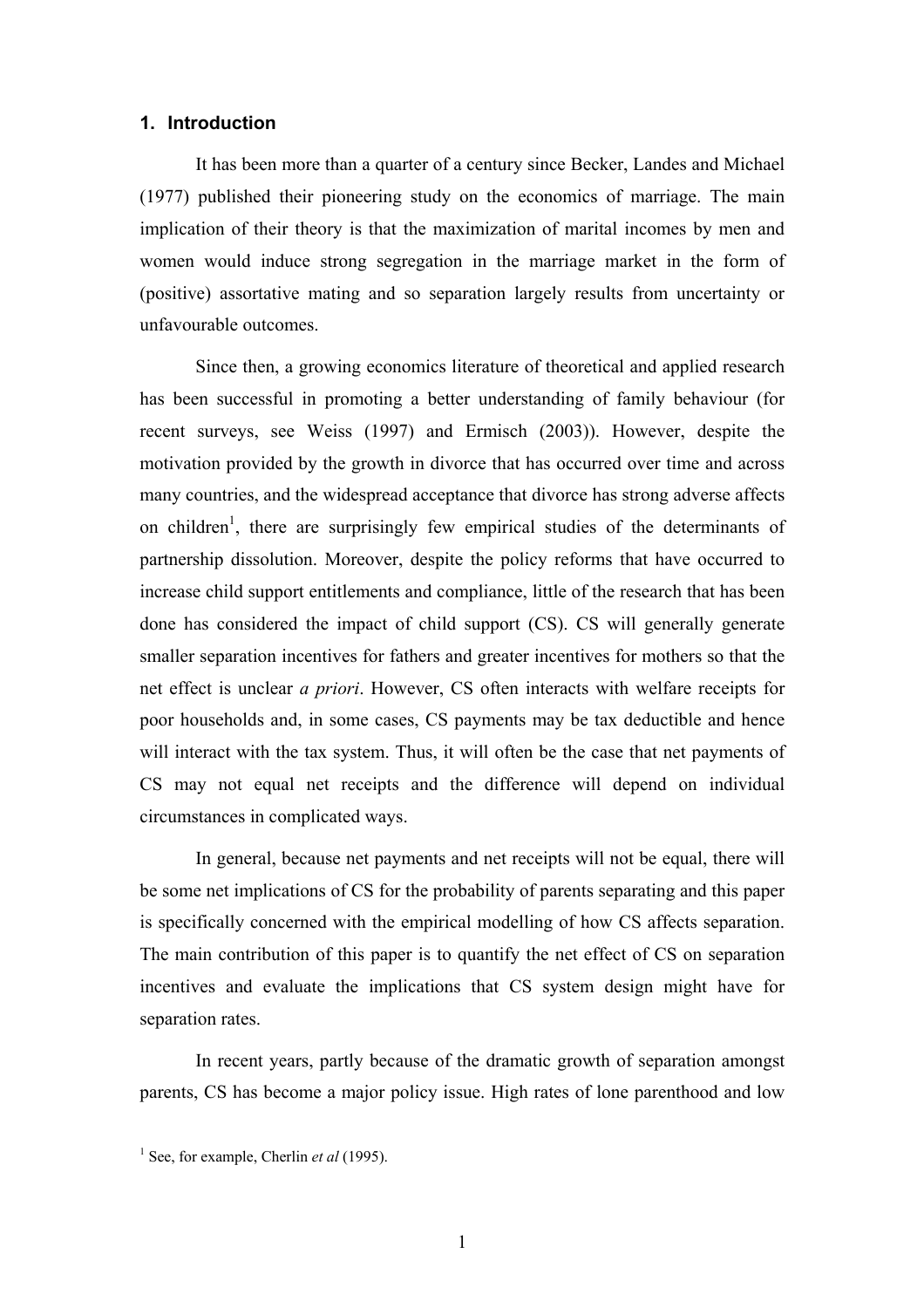levels of child support have resulted in growing numbers of lone parents, almost all mothers, many of whom rely on welfare. A dramatic reform was introduced in the UK in 1993 which created a *Child Support Agency* which, for the first time, mandated child support payments<sup>2</sup> for cases who were entitled to welfare payments<sup>3</sup>. However, the levels of child support liabilities were often extremely high and accumulated arrears sometimes amounted to thousands of pounds. Moreover, the reform was implemented in a way that made no allowance for earlier agreed settlements; the incentives for many lone parents to seek child support was limited because of the interaction between CS and the welfare system; and the rules that determined the obligations were complex and required many pieces of information from the nonresident parent which were difficult for the CSA to verify. Thus, the levels of compliance remained low and the costs of enforcement were high<sup>4</sup>.

Separation has typically been associated with a large drop in income for the custodial parent and it is the purpose of obligatory child support to offset this. In Walker and Zhu (2003) we show how separation affects the distribution of equivalised incomes between parents and show how the level of child support requirements, and compliance with them, affects this redistribution. However, child support not only changes the nature of the payoffs to spouses should separation occur. By raising the financial obligation of the absent parent, almost always the father, child support raises the costs of separation to the absent parent<sup>5</sup>. However, child support also lowers the cost of separation to the custodial parent, almost invariably the mother. Thus, in addition to providing for a redistribution of resources should separation occur, child support obligations, to the extent that they exceed what would otherwise have occurred, also changes the incentive to separate.

 $2 A$  similar reform had been introduced in Australia in 1989 with an explicit formula and enforcement through the income tax authorities. Many changes have taken place across US states to increase entitlements of lone mothers and compliance has been improved through the creation of a federal compliance office.

<sup>&</sup>lt;sup>3</sup> Cases not on welfare could be considered for a CSA assessment at the request of the parent with care. Thus, the CSA rules act as a focal point for other negotiated transfer and/or settlement payments for non-welfare cases.

<sup>&</sup>lt;sup>4</sup> A subsequent reform, that was not implemented until 2003, made the CS formula much simpler, reduced the interaction with the welfare system, and reduced typical liability levels.

<sup>&</sup>lt;sup>5</sup> Hereafter, we assume, for simplicity, that it is mothers who become the custodial parent, so it is fathers who are liable for CS.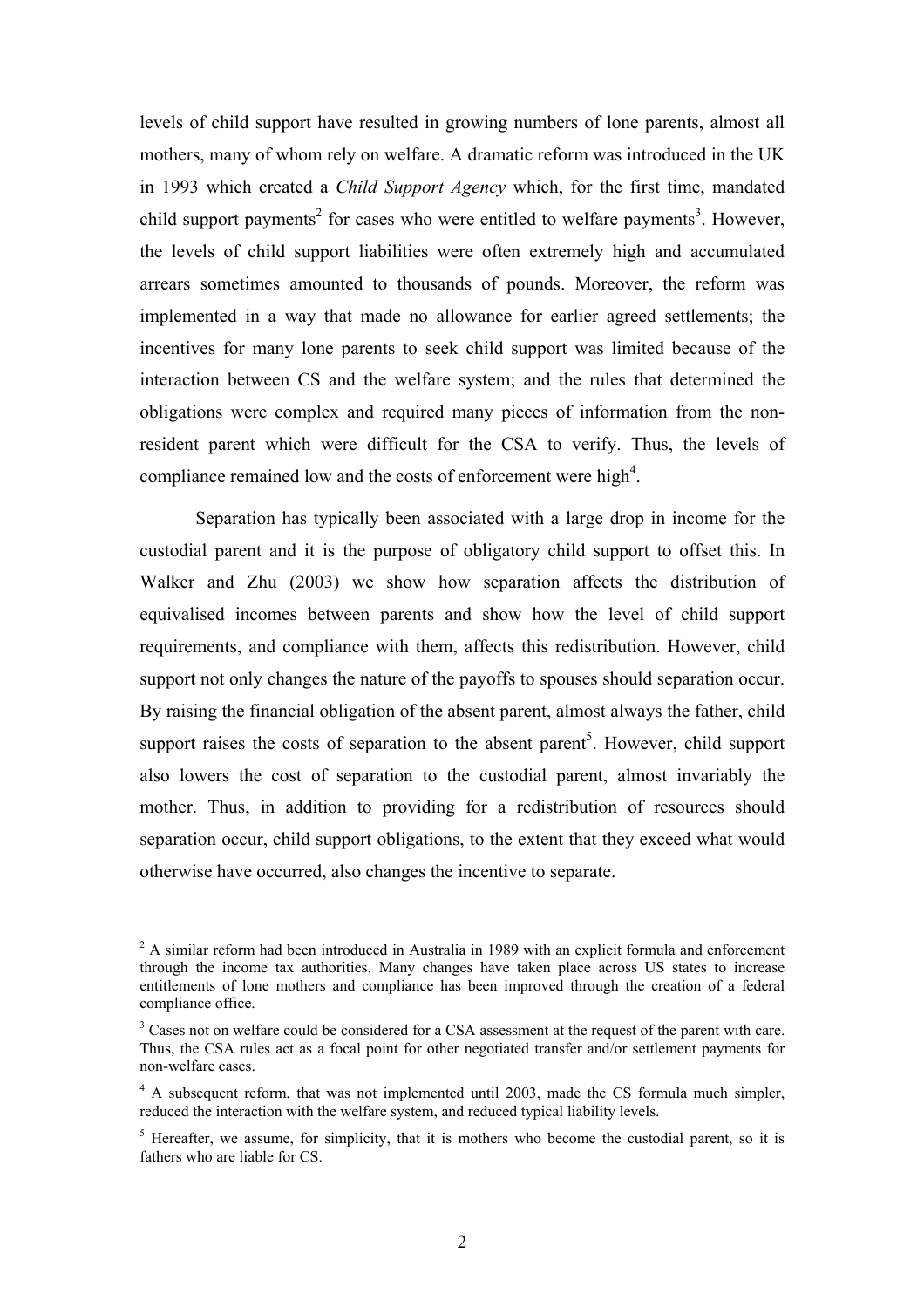Aggregate data in Figure 1 shows that the number of divorces in families with children under 16 fell by 15% from 1993 to 2001 relative to those with no children, and by almost this degree relative to those whose youngest child was  $16<sup>+</sup>$ <sup>6</sup>. This would be consistent with greater CS liabilities reducing separation incentives.





Source: Office of National Statistics

The methodology we use is to estimate the determinants of the hazard of separation using a panel of couples who we can follow post separation. Assuming that couples form static expectations of their CS liabilities and receipts should separation occur, so that they suppose that those aspects of behaviour that affect CS do not change post-separation, we can compute expected CS liabilities and entitlements and so include these as determinants of separation.

Section 2 reviews the existing literature. Section 3 explains the theoretical framework and Section 4 outlines the empirical specification. Section 5 presents the UK data and Section 6 focuses on the role of child support in partnership dissolution and explains how contemporaneous child support (and the present value of future) liabilities are constructed. Section 7 presents the results and interpretation while Section 8 analyses the implied separation rates under a child support criterion that is based on the income of the custodial parent compared to a criterion based on the income of both separated parents. Section 9 concludes and evaluates.

 $6$  CS liability ceases in the UK when the child is 16 or 18 if in full-time education.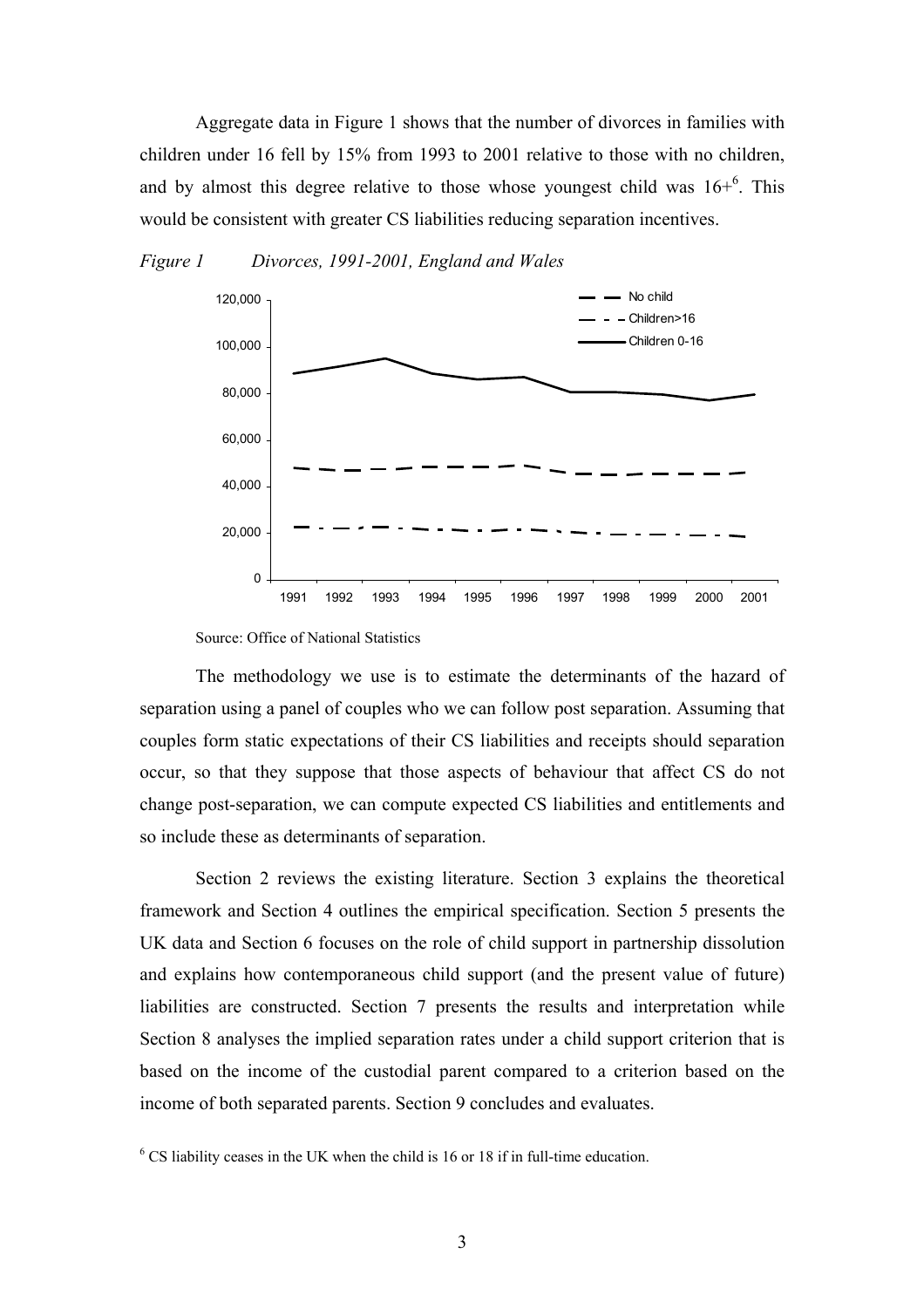#### **2. Existing literature**

 There is an extensive literature that is concerned with the effect of welfare policies on separation. Moffitt (1992) surveys this literature and finds little support for the idea that separation is motivated by considerations of the potential welfare entitlements. Since then a number of papers have been stimulated by changes in US welfare rules that followed the 1996 Personal Responsibility and Work Opportunity Reconciliation Act which reformed the US welfare system<sup>7</sup>. An important study that postdates Moffitt's survey is Eissa and Hoynes (2001) which exploits changes in the entitlements for the Earned Income Tax Credit (EITC), the major in-work transfer programme in the US. They show how the expansion in EITC has affected the incentives to have a partner and shows that the phase-in range of EITC encourages partnership and the phase-out discourages it. However, very few papers consider the role of child support explicitly. Hoffman and Duncan (1995) include predicted child support as a regressor in their model of separation using US Panel Study of Income Dynamics (PSID) data but find that it is statistically insignificant<sup>8</sup>. It is worth noting, however, that the predicted child support was based on the small subsample of 171 separated women not receiving Aid for Families with Dependent Children (AFDC) in the first two years post-separation.

 In the UK there is very little quantitative research on the economic determinants of separation. Recently Böheim and Ermisch (2001) studied partnership dissolution in the UK using the first eight waves of the British Household Panel Survey (BHPS). Using a discrete-time transition rate model, they estimate the probability of the union dissolving at time *t* as a function of the duration of the partnership as of *t-1* and a vector of economic and partnership characteristics also measured at *t-1*. One major focus of the paper is on the differences between a couple's expectations at *t-2* of their financial situation in the following year and an evaluation

<sup>7</sup> See Bitler *et al* (2003) which examines the effects of the switch from AFDC to Temporary Assistance to Needy Families (TANF), and of state waivers, on flows into and out of marriage. Work on welfare system effects has recently been complemented by Gruber (2003) who exploits the move to unilateral divorce regulations to show a significant increase in the odds of an adult being divorced and of a child living with a divorced parent.

<sup>8</sup> Several papers investigate the role of child support on *remarriage*. Yun (1992) finds a positive effect of the *availability* of child support but a negative effect of actual *payments*. Beller and Graham (1993) and Hu (1994) find no significant effect of child support. Carlson *et al.* (2003) investigates the effects of CS on partnership formation in a sample of unmarried mothers and finds no effects on marriage.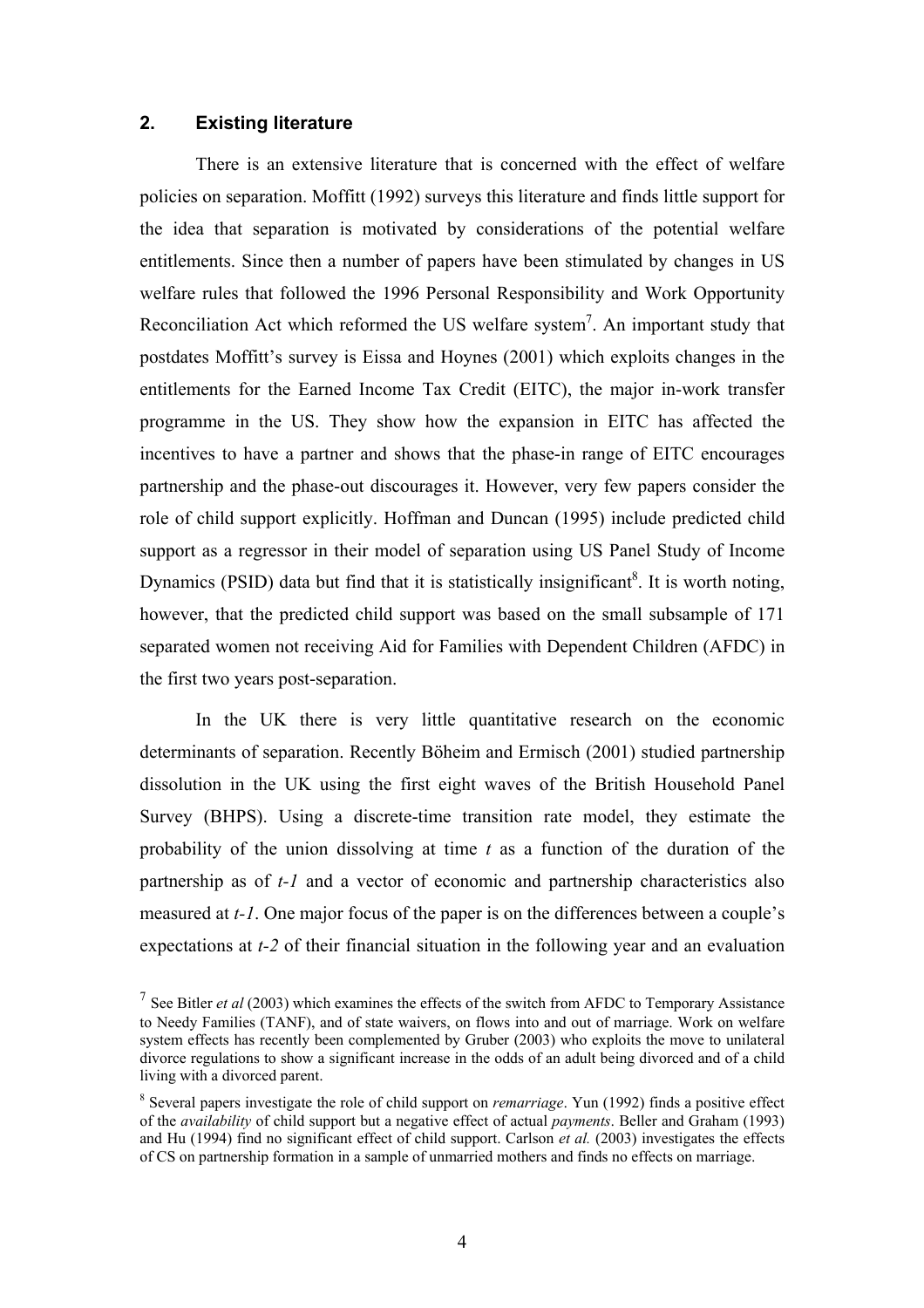of the realised outcome at *t-1*, as predictors of partnership dissolution. It is shown that couples experiencing unexpected improvements in finances have lower dissolution risks while couples experiencing negative shocks are at higher risks: a result which is consistent with the theoretical prediction that income "surprises" affect partnership dissolution.

However, the "surprises" highlighted in Böheim and Ermisch (2001) only capture changes in a couple's economic circumstances *within the partnership*. When people decide whether to continue the partnership into *t* from *t-1*, they should compare their potential net incomes after partnership dissolution with the status quo rather than look at changes in net incomes within the partnership. In this work we assume that couples are forward looking rather than backward looking. Although the "surprises" might well be one of the factors that determine the changes in net income arising from partnership dissolution, the former are nevertheless only a partial and indirect measure of the latter variable that directly enters the utility comparison framework<sup>9</sup>.

Indeed, CS is the key variable that links the net incomes before and after relationship dissolution for both partners. When we abstract from any labour supply or repartnership effects on incomes, child support is the main factor that determines the changes in net incomes caused by the marital dissolution. Other factors, such as child custody and housing arrangements, only affect changes in net incomes through their impact on child support liabilities and receipts. Only two papers directly address this issue: Nixon (1997) uses Current Population Survey data and finds a statistically significant and positive relationship between marital status and child support enforcement, while Helm (2004) uses state-level data and exploits variation in child support enforcement over time and finds no significant effect. However, neither of these papers explore the complex relationship between child support, taxes and transfers which serve to make liabilities and receipts differ.

In this paper we use the UK CS rules prevailing from 1993 to 2003 to calculate, under plausible assumptions, the estimated child support liability and the implied levels of receipt, for each time period that a couple is at risk of dissolution.

<sup>&</sup>lt;sup>9</sup> See Hoffman and Duncan (1995) and Weiss and Willis (1997) who use prediction errors from econometric estimates of one period ahead individual incomes.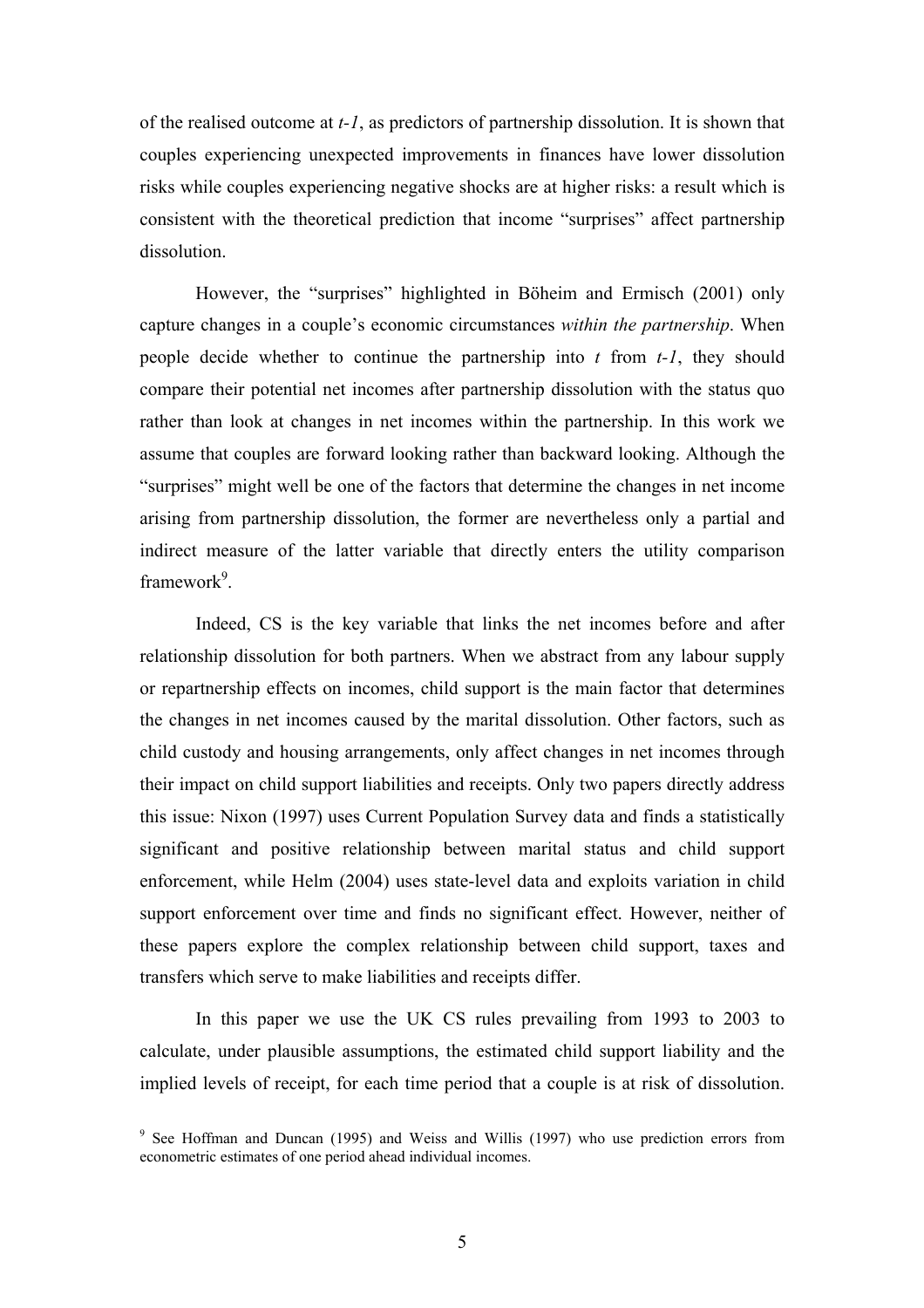Using the official adult equivalence scales (McClements (1977)) we then calculate the equalised net incomes for both partners pre and post dissolution of the relationship. Indeed, because separation is likely to be regarded as permanent, we also experiment with including the present values of child support liabilities and receipts<sup>10</sup>.

#### **3. The Theory of Partnership Dissolution and the Econometric Model**

The seminal work in this area is Becker (1981) and Becker, Landes and Michael (1977) and there is an excellent review in Ermisch (2003). Their framework has served as the basis for much subsequent research – for example, Peters (1993), Moffitt (1990), Nixon (1997), and Weiss and Willis (1985). In the Becker framework separation occurs if the combined utility of the partners is higher outside the partnership than inside. So if *U* is utility (assumed to be transferable between partners), *D* indicates separated and *M* married (we ignore the possibility of cohabitation for the moment) and *h* and *w* indicate husband and wife, then separation requires that  $U_{Dw}+U_{Dh} > U_{Mw}+U_{Mh}$ . Thus the change in utility should separation occur is  $\Delta U_D = \Delta U_{Dh} + \Delta U_{Dw}$  which can be approximated by  $\Delta U_D = -\lambda_h$ .  $C_L + \lambda_w$ .  $C_R$ where  $\lambda$  is the marginal utility of income, C is child support and L and R indicate liability and receipt, which can be different because of the interaction between CS and the tax and welfare rules. In the absence of mandatory child support we might still expect altruistic parents to make transfers although the data typically suggests that this is not quantitatively significant. In general, we cannot sign the total utility change but if there are no tax or welfare reasons for receipts to differ from liabilities then  $C_L = C_R$  $= C$  and  $\Delta U_D = (\lambda_w - \lambda_h)$ . C. So if wives have lower incomes than husbands following separation, so that  $\lambda_w > \lambda_h$ , then we would expect child support to increase the

 $10$  Despite its popularity in the media, and to a lesser extent in the psychology and sociology literatures, the "empty nest syndrome" which refers to "feelings of depression, sadness, and/or grief experienced by parents and caretakers after children coming of age leave their childhood homes" (see http://www.psychologytoday.com/), has drawn little attention from economists. The only exception appears to be Heidemann, Suhomlinova and O'Rand (1998), who have found that the onset of the "empty nest" stage increases the risk of marital disruption. However, their sample is households of middle-aged women from the National Longitudinal Survey of Mature Women and their model does not take into account child support variables. This is important because child support liability usually only arises for dependent children (in the UK this is defined as upto 16, or 18 if in full-time education) so that children leaving the nest empty (or, at least, less full) are associated with reductions in CS liability and receipt that changes the incentives. Thus, while we are not especially concerned about the hypothesis we do control for empty nests in our analysis to ensure that any effect does not contaminate our estimates of CS effects.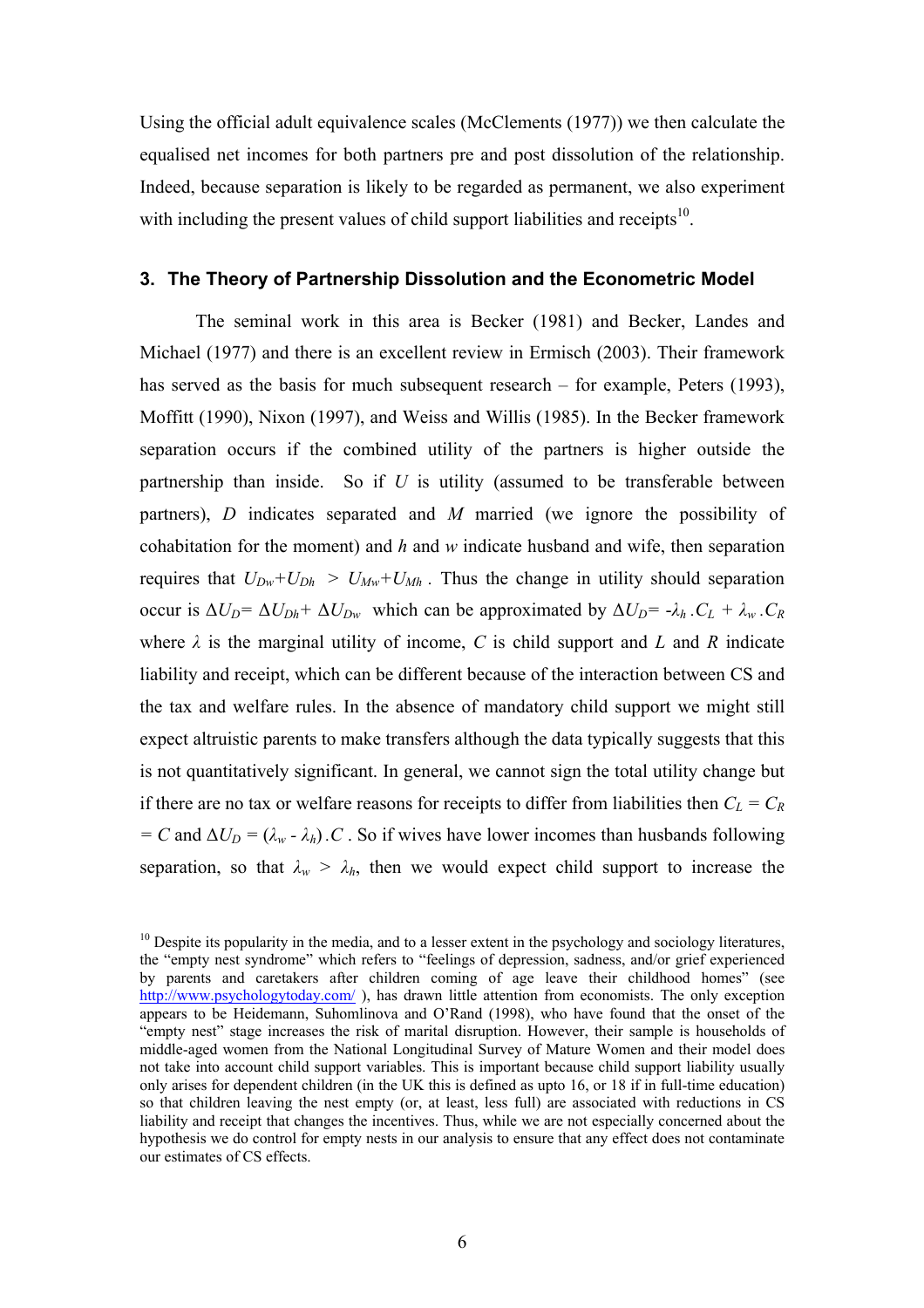probability of separation since the transfer would be worth more to the wife than to the husband.

If the wife expects to be on out-of-work welfare in the event of separation then  $C_R = 0$ , if the welfare system taxes child support at 100%. We would then expect separation to be unlikely since  $\Delta U_D = -\lambda_h$ .  $C_L < 0$ , and this would be all the more unlikely the richer is the husband.

Overall, we would expect separation to be more likely between partners where the husband would have higher post-separation income than the wife, since then we would expect  $(\lambda_w - \lambda_h) > 0$ . Moreover, if  $C_L$  attracts tax relief, and the tax system is progressive, this would make separation even more likely.

However, even in these special cases there is a presumption that prior to separation  $\lambda_w = \lambda_h$  because income is assumed to be pooled within intact households. Of course, if this were really true then it seems unlikely that separation would occur except because of unanticipated shocks. Thus, this simple theoretical framework is quite unlikely to be entirely applicable and, even if it were, its empirical implications are only unambiguous in special cases. Nevertheless, the framework is helpful for providing a structure for thinking through these issues.

### **4. Empirical Specification**

The empirical analogue of the theoretical framework assumes that  $\Delta U_D$  is a latent variable and separation then occurs, i.e.  $D = I$ , if this latent variable is positive and not, i.e.  $D = 0$ , otherwise. We estimate both a discrete-time transition rate model and hazard models. The discrete-time transition rate specification is used as a starting point, as it allows us to compare our results with those in the Böheim and Ermisch (2001) paper. We then extend the model by exploiting the variation in child support liabilities driven by an important policy reform, to separately identify the effects of children from the effect of child support. The reform replaced *ad hoc* CS arrangements which almost invariably resulted in little or no CS paid with a set of rules where liability was a highly complex and non-linear function of both partner's incomes and other variables. Liabilities were typically now large and varied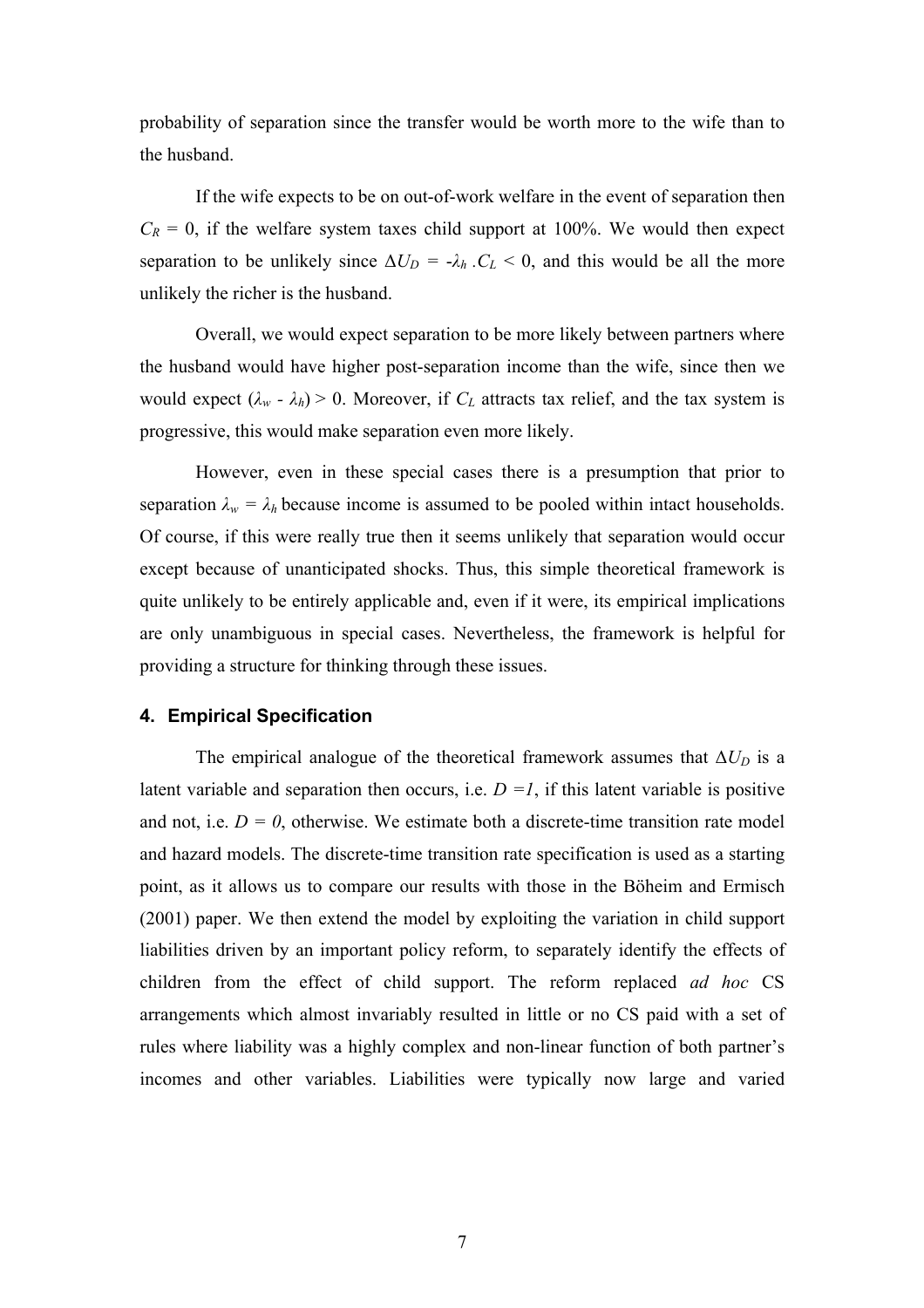$\cos$ iderably across individuals<sup>11</sup>. Receipts differed from liabilities because of complex interactions with the tax and welfare systems.

Moreover, we allow for the potential impact of the departure of all children (the empty nest effect) in our wider sample which also includes childless couples. We use this simple model to home in on a parsimonious specification which we then pursue using a duration modelling framework, which is less restrictive in its distributive assumptions than the simple transition probit.

The discrete-time transition rate model used by Böheim and Ermisch (2001), has the desirable property that the probability of survival at time period *t* only depends on survival probability upto period *t-1* and a vector of explanatory variables also measured at *t-1*. Jenkins (1995) has shown that once the total elapsed duration is included in the model, one can use a standard probit model to get consistent parameter estimates of the determinants of the explanatory variables on the hazard.

In addition to modelling a simple transition model we also estimate three of the most popular parametric survival distributions, namely the Exponential, the Weibull and the Lognormal parameterisations which, respectively, allow for no duration dependence, monotonic and non-monotonic duration dependence. The one parameter exponential distribution is widely used as a model for duration data. It is simple to work with and to interpret, and is often an adequate model for durations that do not exhibit much variation. The exponential distribution is obtained by taking the hazard function to be a constant,  $\lambda(t) = \gamma > 0$ , over the range of *t*. The instantaneous failure rate is independent of *t* so that the conditional chance of failure in a time interval of specified length, is exactly the same as the unconditional chance of failure. However, in empirical work, the exponential distribution is sometimes found to be less flexible in fitting data than one would like. The two parameter Weibull distribution is an important generalisation of the exponential distribution, which allows for a duration dependence of the hazard<sup>12</sup>. In addition we estimate the

<sup>&</sup>lt;sup>11</sup> See Paull *et al* (2000) and Appendix A for details.

<sup>&</sup>lt;sup>12</sup> The hazard function of the Weibull function is given by  $\lambda(t) = \gamma pt^{p-1}$  where  $\gamma > 0$  and  $p > 0$ . This hazard is monotonically decreasing for  $p \le 1$ , increasing for  $p \ge 1$ , and reduces to the constant exponential hazard if  $p = 1$ . The shape of the hazard function depends critically on the value of *p*, which is sometimes called the shape parameter. As duration dependence is independent of the parameter  $\gamma$ ,  $\gamma$  is sometimes known as the scale parameter.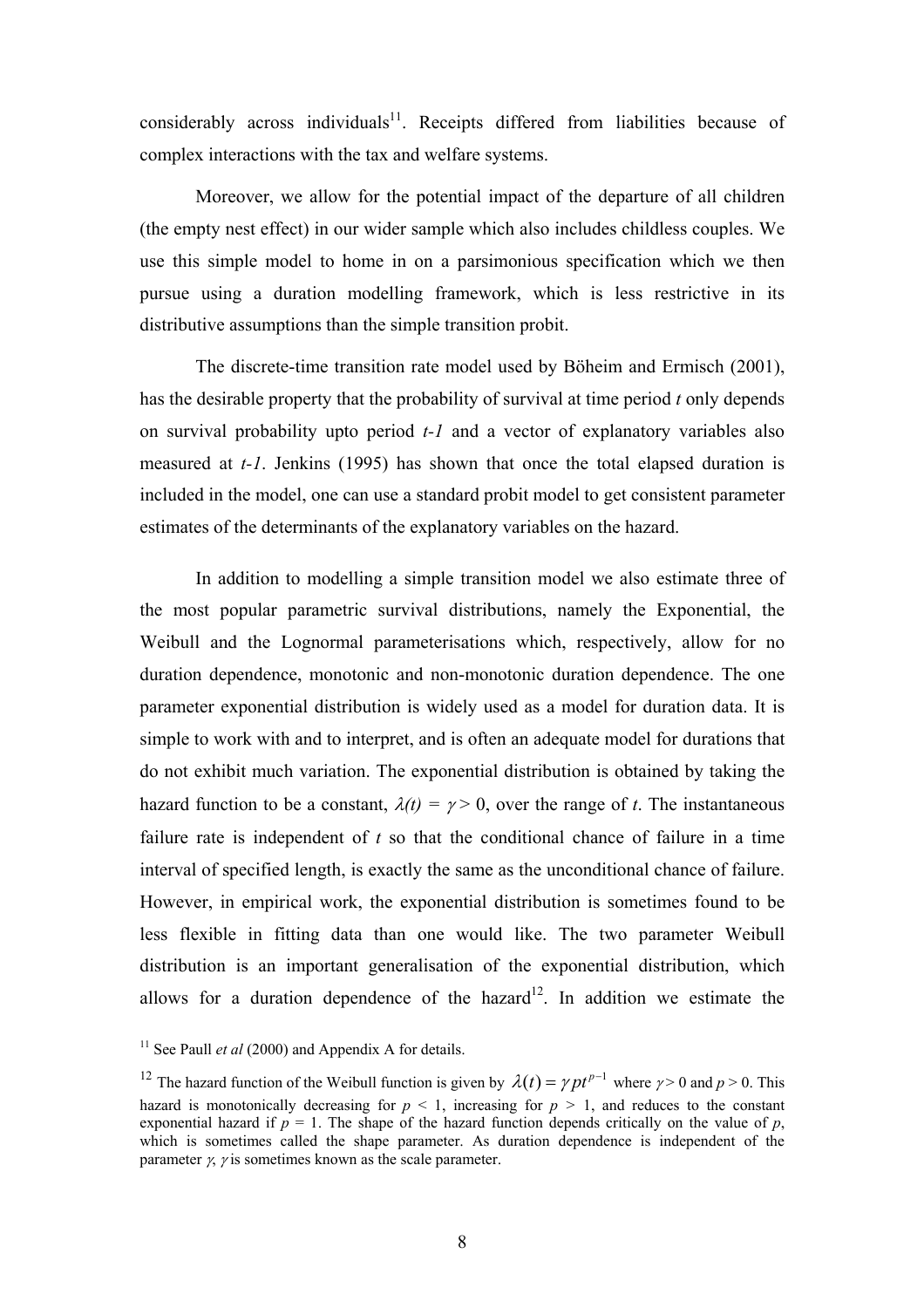Generalized Gamma Model which is extremely flexible, nesting all three as special cases. In particular, we estimate

(1)  
\n
$$
S(t) = \begin{cases}\n1 - I(\gamma, u), & \text{when } \kappa > 0 \\
1 - \Phi(z), & \text{when } \kappa = 0\n\end{cases}
$$
\n
$$
I(\gamma, u), \qquad \text{when } \kappa < 0
$$
\n
$$
f(t) = \begin{cases}\n\frac{\gamma^{\gamma}}{\sigma t \sqrt{\gamma} \Gamma(\gamma)} \exp(z \sqrt{\gamma} - u), & \text{when } \kappa \neq 0 \\
\frac{1}{\sigma t \sqrt{2\pi}} \exp(-z^2/2), & \text{when } \kappa \neq 0\n\end{cases}
$$

where  $\gamma = |\kappa|^2$ ,  $z = sign(\kappa)\{\ln(t) - \mu\}/\sigma$ ,  $\mu = \gamma \exp(|\kappa|z)$ ,  $\Phi(z)$  is the standard normal cumulative distribution function, and  $I(a,x)$  is the incomplete Gamma function (for details see, for example, Kalbfleisch and Prentice (2002) and Stata Corp (2003)). In other words, the Generalized Gamma distribution reduces to the Weibull distribution if  $\kappa=1$ , to the exponential if  $\kappa=1$  and  $\sigma=1$ , and to the lognormal if  $\kappa=0$ .

#### **5. Data**

This paper uses a sample of couples, drawn from the BHPS wave 1 and later, who are at risk of partnership dissolution in the forthcoming year having survived to that time, until they are either censored (at the latest wave) or the risk has materialised (i.e. they have experienced their first separation). BHPS is a nationally representative sample of some 5,500 households recruited in 1991, with around 10,000 original sample members (OSMs). These OSMs and their children, who also become sample members after reaching 16, are interviewed each successive year, together with all adult members of their families, even if the OSMs split off from their original households to form new families and/or relocate to other areas (of the UK). This sampling design ensures that the sample remains representative of the UK population over time.

The core questionnaire of BHPS collects information on household organisation, housing, employment, education, health and incomes in all waves. In wave 2, BHPS also collected lifetime histories of marriage, cohabitation, and fertility and employment transitions, which allow us to construct spells in progress of the current relationship for all couples in our sample, despite the fact that we are unable to observe the partnerships from the time of their formation.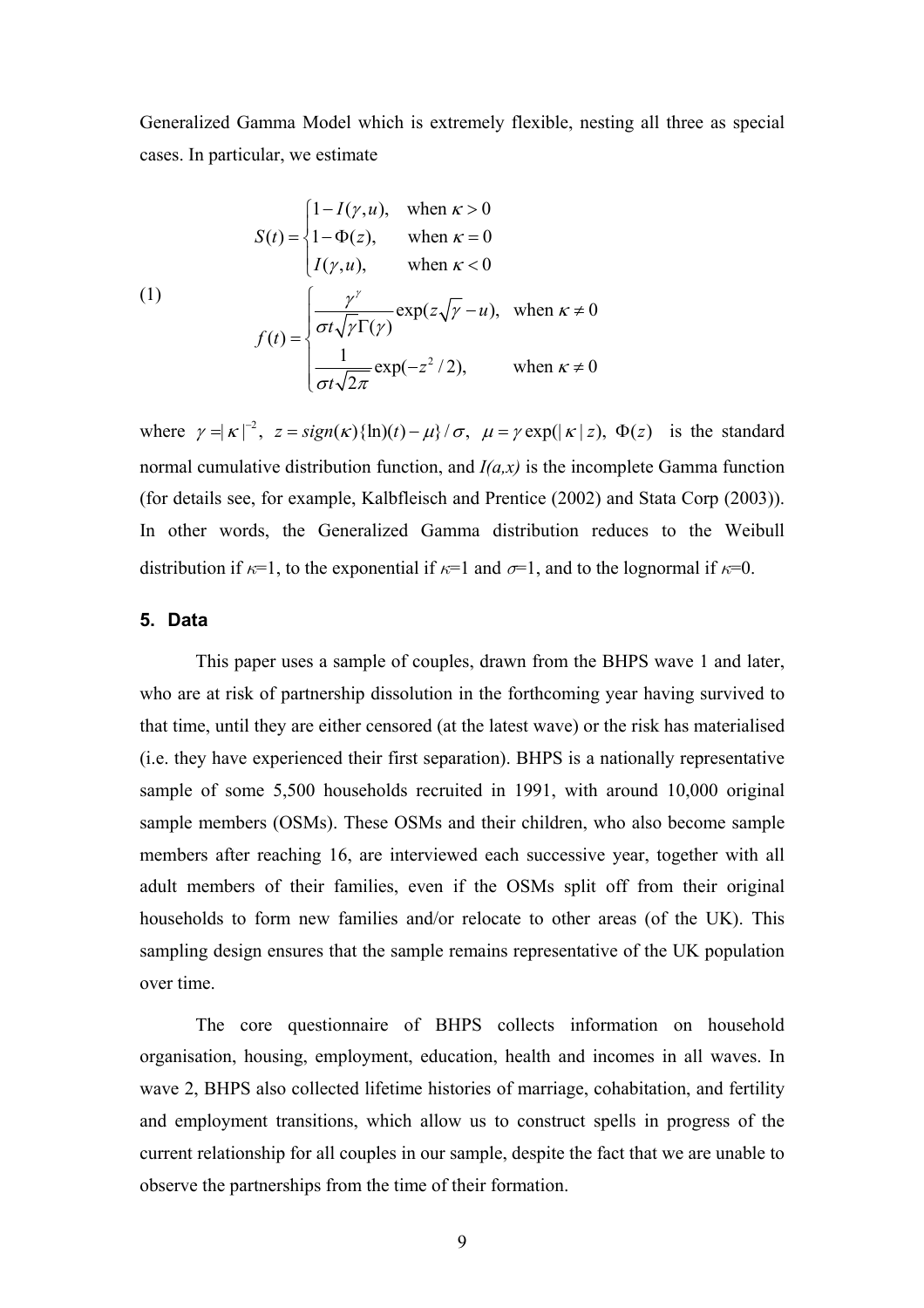The sample in this paper includes all couples (married or cohabiting), who have had their children, at the time of the first wave and adds all future couples with children up to wave 12, the latest available for analysis. In this paper we deliberately exclude couples who have not started families to minimize the problem of having to deal with the endogenous fertility decision<sup>13</sup>. However, our sample does include couples whose children have either become too old to qualify for child support or who have had children that have now left the parental homes. We do this to facilitate comparison with other studies which have largely focussed on the non-economic determinants of separation. For example, this literature has found a well-determined "empty nest" effect where it is the exit of children from the household that contributes to the separation hazard<sup>14</sup>. However, our focus is on economic variables and, in particular, child support.

For people experiencing multiple relationship dissolutions over the sample period, we only focus on the first relationship<sup>15</sup>. We include all cases where the couples are at risk of partnership dissolution in the forthcoming year and where the outcome can be either directly observed or imputed with certainty. This leaves us with 19,442 couple-years, of which 389 (just 2.00%) end up in dissolution. To test the robustness of our results we also conduct analyses over just the couples who have children since these are the main focus of our interest. For presentation purposes, we choose the woman as the representative for a couple.

Table 1 gives the means and standard deviations of continuous variables relating to partnership characteristics broken down by partnership outcomes. The table suggests that women who start a partnership later in life are slightly less likely to dissolve their partnership while the elapsed partnership duration is negatively correlated with the risk of separation. The first finding seems to be consistent with the theoretical prediction that people who enter into a relationship early are more likely to regret the poor match arising to insufficient search. The indication that the probability

<sup>&</sup>lt;sup>13</sup> See Aizer and McLanahan (2004) and Case (1998) for research on the impact of CS on fertility. They find no statistically significant effects.

<sup>&</sup>lt;sup>14</sup> None of this empty nest research, to our knowledge, allows for the potential endogeneity of leaving home.

<sup>&</sup>lt;sup>15</sup> We do not model second partnership formation (or even first) and, in any event, the number of multiple separations is too small to allow analysis of multiple partnership spells.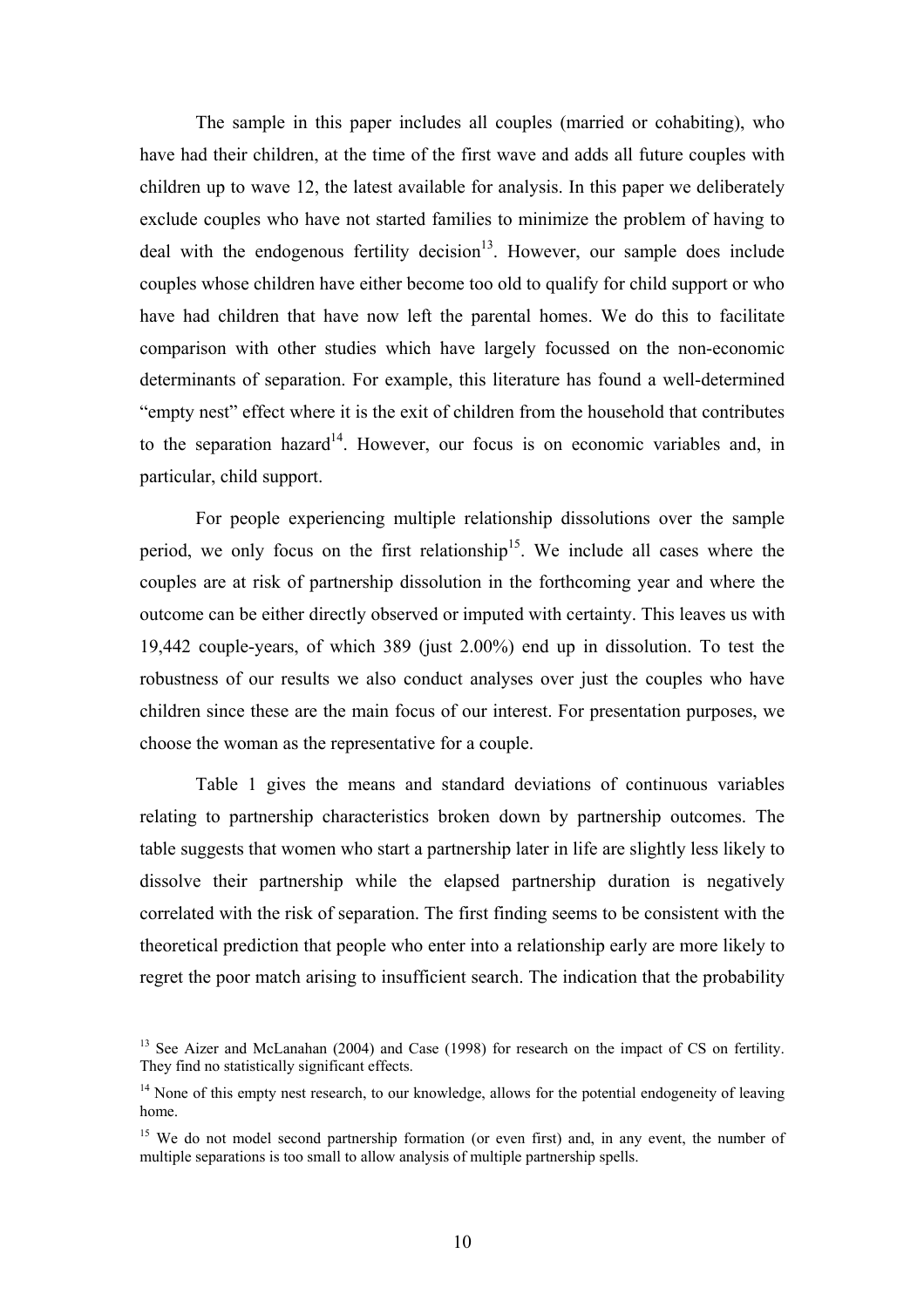of a partnership dissolving declines with elapsed partnership duration might reflect either heterogeneity, say in risk aversion, or the hypothesis that couples invest in partnership-specific capital over time. Table 1 also shows that conditional on employment, there is hardly any difference between the net weekly earnings of women who experience a separation and women who remain in partnership. In contrast, women who continue their partnership have partners with higher earnings than those who separate, again conditional on male partners working.

Table 2 reports summary statistics of the indicator variables used in the empirical model. Cohabiting couples are over six times as likely to separate as legally married couples. This huge difference might reflect the difference in the level of commitment, or it might be due to difference in characteristics between these two groups despite the fact that they have all had children. Note that for child support purposes, married and cohabiting couples are treated equally. Couples of the same ethnic group or religion are less likely to separate, a result consistent with the hypothesis of positive sorting by marriage. The presence of pre-school children is associated with higher risks. However, this is simple correlation and might simply reflect the effect that households with younger children tend to have shorter relationship durations.

The literature of the economics of marriage suggests that education is the main determinant of expected earnings and so it should be a key sorting device in partnership formation. Here, we find some evidence, consistent with the idea of assortative mating, that the difference in number of years of education between

### *Table 1 Means (SD) of Continuous Variables by Partnership Outcome*

|                                                                | Continue      | Dissolve      |
|----------------------------------------------------------------|---------------|---------------|
| <b>Partnership Characteristics</b>                             |               |               |
| Age at start of partnership                                    | 23.60(6.14)   | 23.10(5.67)   |
| Log duration of partnership $_{t-1}$                           | 2.94(0.77)    | 2.21(1.00)    |
| Age difference<br>Woman's age – partner's age<br>Labour Market | $-2.48(4.40)$ | $-2.52(5.18)$ |
| Net Labour income <sub>t-1</sub>                               | 157 (132)     | 155(112)      |
| Partner's net labour income <sub>t-1</sub>                     | 349 (264)     | 321 (187)     |
| N (couple-years)                                               | 19053         | 389           |

Note: Earnings are in £/week and in January 2004 prices (zero values excluded)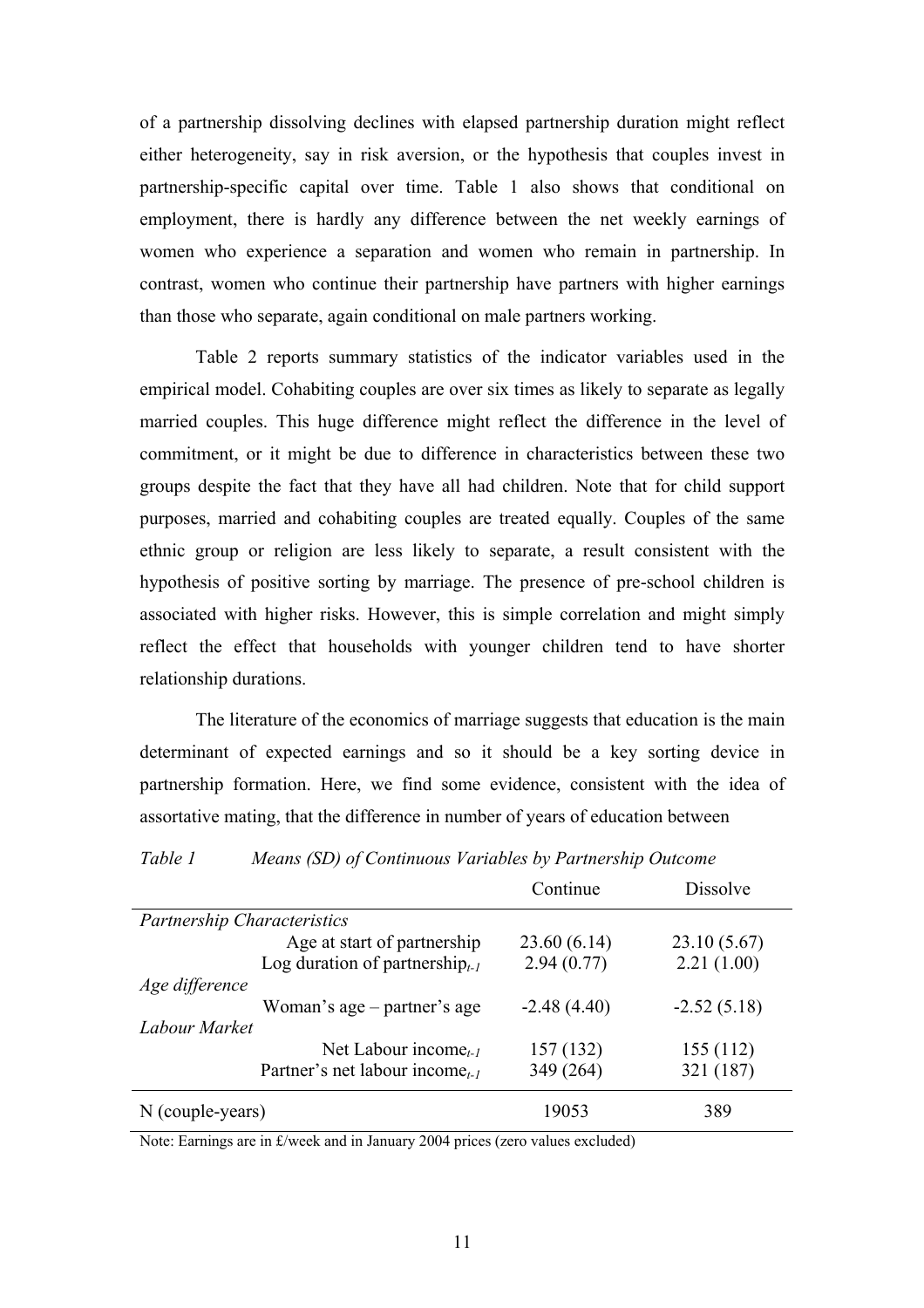|                                                              | $\frac{0}{0}$ | N            |
|--------------------------------------------------------------|---------------|--------------|
|                                                              | dissolving    |              |
| Partnership characteristics                                  |               |              |
| $Married_{t-1}$ (cohabiting <sub>t-1</sub> )                 | 1.6(10.0)     | 18458 (984)  |
| Partners are different (same) ethnic group                   | 3.8(1.9)      | 1359 (18083) |
| Partners have different (same) religion                      | 2.6(1.5)      | 9176(10266)  |
| Youngest child $\leq 5(\geq 5)$ years at t-1                 | 4.0(1.5)      | 4151(15291)  |
| Education                                                    |               |              |
| Degree                                                       | 1.3           | 1264         |
| Other higher                                                 | 2.2           | 3739         |
| A-levels                                                     | 3.0           | 1347         |
| O-levels                                                     | 2.5           | 4291         |
| Basic formal education                                       | 2.4           | 2340         |
| No formal education                                          | 1.2           | 5976         |
| Partner has different (same) education level                 | 2.2(1.5)      | 14540 (4902) |
| <b>Partner's Education</b>                                   |               |              |
| Degree                                                       | 1.7           | 1743         |
| Other higher                                                 | 1.9           | 4847         |
| A-levels                                                     | 2.0           | 1793         |
| O-levels                                                     | 2.0           | 2874         |
| Basic formal education                                       | 1.6           | 1618         |
| No formal education                                          | 1.5           | 4458         |
| Labour market                                                |               |              |
| $Emploved_{t-1}$ (unemployed <sub>t-1</sub> )                | 2.0(5.0)      | 9803(220)    |
| Partner Employed <sub>t-1</sub> (unemployed <sub>t-1</sub> ) | 2.1(3.8)      | 11490 (678)  |
| Receipt Income Support between t-2 and t-1                   | 4.6(1.8)      | 1409 (18033) |
| Financial change indicators                                  |               |              |
| Better financial situation $_{t-1}$                          | 2.5           | 4242         |
| Same financial situation $_{t-1}$                            | 1.5           | 9792         |
| Worse financial situation $_{t-1}$                           | 2.5           | 4947         |
| Partners view financial future differently (similarly)       | 2.3(1.6)      | 7761 (11304) |
| Surprise indicators $(N=16547)$                              |               |              |
| Large positive surprise                                      | 0.9           | 228          |
| Positive surprise                                            | 1.6           | 2556         |
| No surprise                                                  | 1.4           | 8736         |
| Negative surprise                                            | 2.2           | 3390         |
| Large negative surprise                                      | 4.5           | 646          |
| Surprise missing                                             | 2.3           | 991          |

# *Table 2: Summary Statistics of Indicator Variables*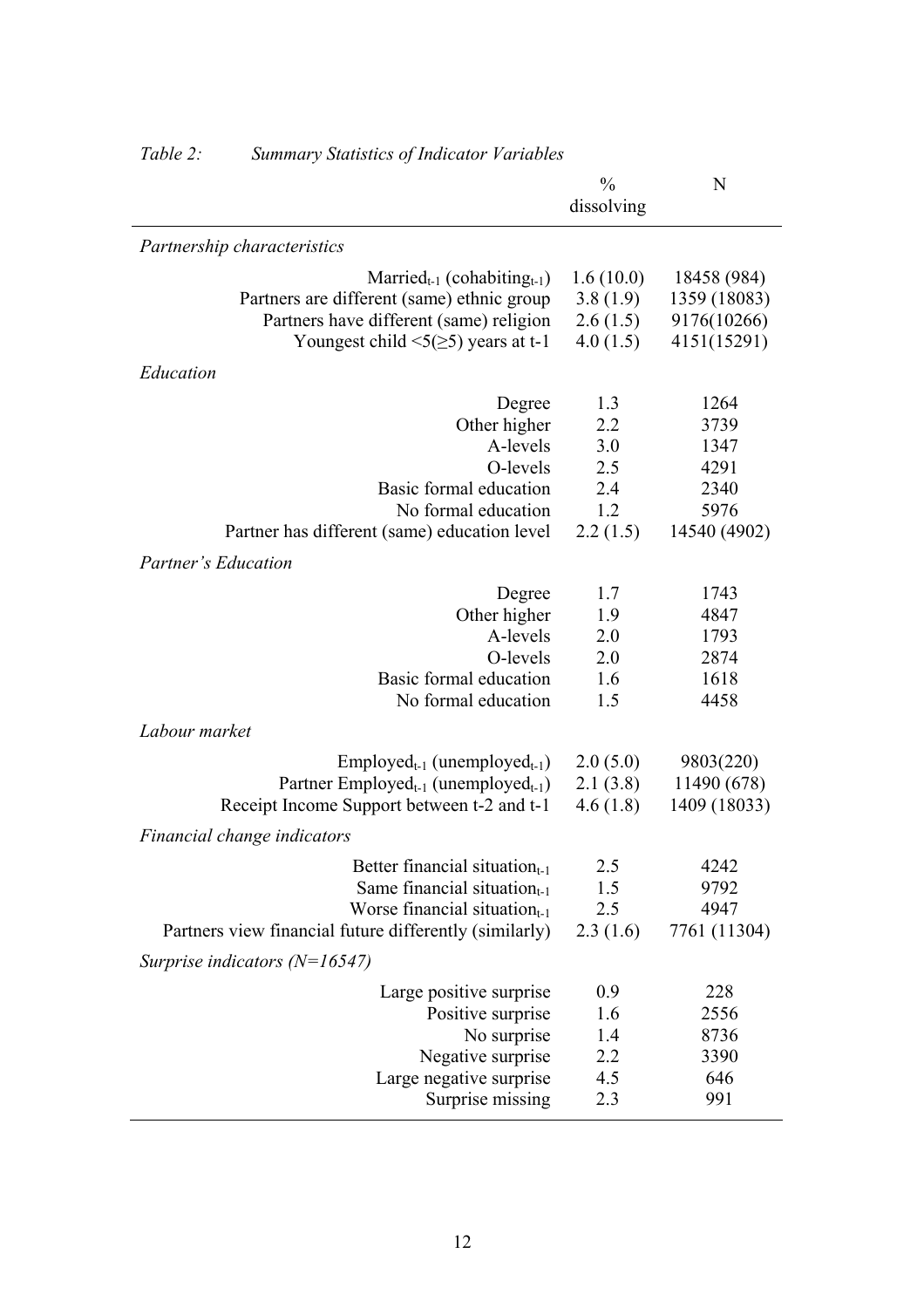partners is important for dissolution. Figure 2 shows that the distribution in the difference in age left full-time education is symmetric with almost 30% of couples having exactly the same number of years of education and over half of all couples' differences being no more than one year. Our data shows that, of couples with similar number of years of education (i.e. with a difference of no more than one year), only 1.7% separate each year compared to 2.4% of couples with larger (either positive or negative) differences. Similarly, Table 2 shows that couples with the same level of highest education qualification have a separation risk of 1.5% per year compared to 2.2% for couples with different levels of qualifications.

Unemployment is associated with higher risk of partnership dissolution for both men and women (the omitted category being inactivity). Receipt of Income Support (the UK welfare programme for those with low income – in this case, mostly lone parents with little or no labour income) more than doubles the risk. Interestingly, it is the couples who face the same financial situation as last year, rather than those experiencing improved financial outcomes that have the lowest risks. As expected, couples experiencing worse outcomes and couples with different views on financial developments face higher risks.



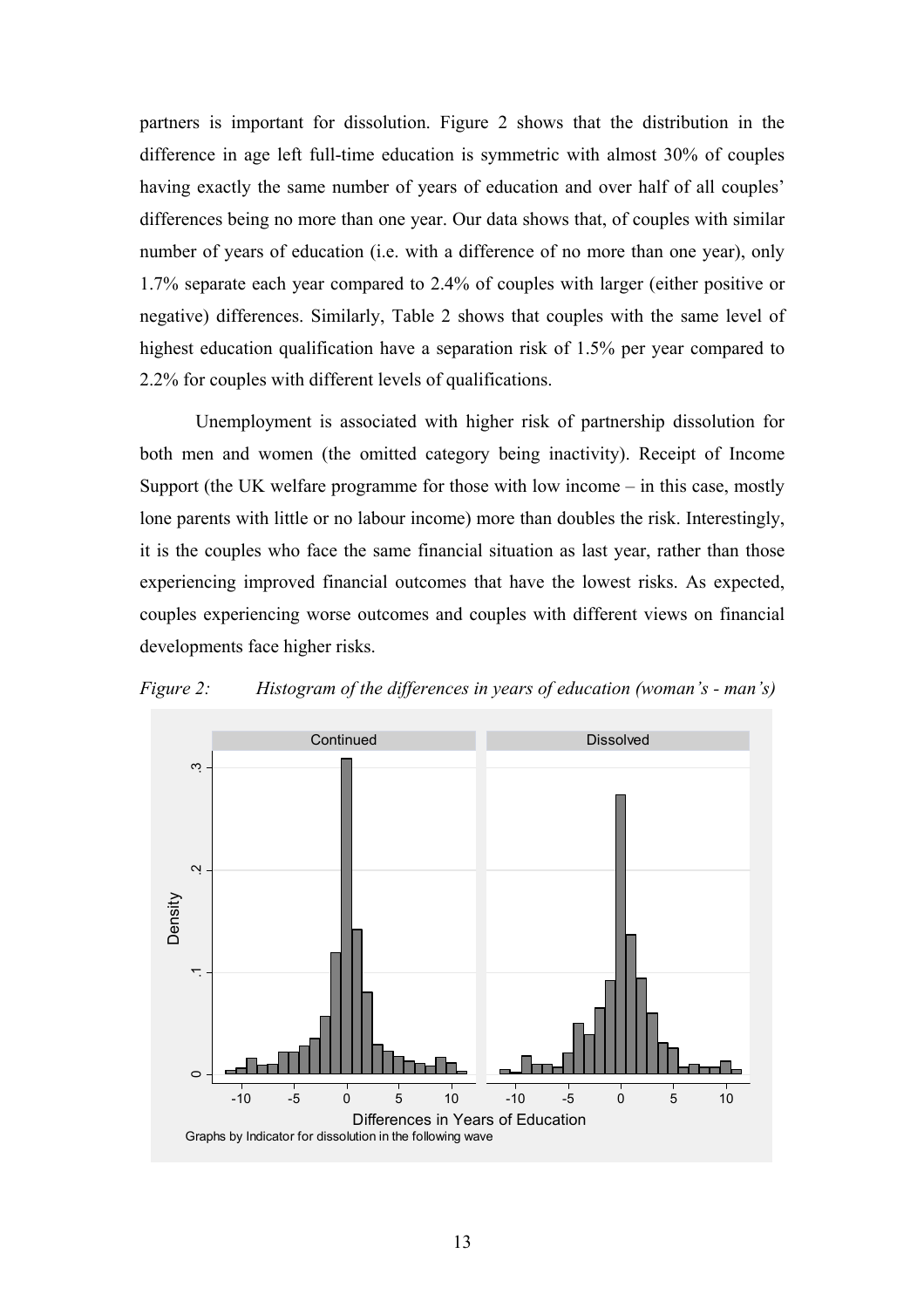Following Böheim and Ermisch (2001), we construct "surprise" variables, by comparing people's expectations formed at *t-2* of their financial situation at *t-1* with their evaluation of the actual outcomes at *t-1*, in order to test the hypothesis that new information affects partnership dissolution. Table 3 shows how the five "surprise" categories, i.e. large positive surprises, positive surprise, as expected, negative surprise and large negative surprises are defined respectively, together with the corresponding relative frequencies. Roughly half of all women correctly predict their financial situations in the following year. Of the remaining half, more women seem to be over-optimistic (i.e. experiencing negative surprises) than to be over-pessimistic (i.e. experiencing positive surprises). More importantly, there is a monotonic increase in the probability of partnership dissolution as we move from large positive to large negative surprises.

| Table 3: |                                   |  | Dissolution Rates by Expectations and realisations regarding |  |  |
|----------|-----------------------------------|--|--------------------------------------------------------------|--|--|
|          | financial situation ( $N=15525$ ) |  |                                                              |  |  |

| Expectation <sub>t-2</sub> |                    | Evaluation <sub><math>t-1</math></sub> |                    |
|----------------------------|--------------------|----------------------------------------|--------------------|
|                            | Better off         | About the same                         | Worse off          |
| Better off                 | $2.7\% = (9.2\%)$  | $2.6\% - (8.4\%)$                      | $4.5\% - (4.2\%)$  |
| About the same             | $1.8\% + (12.0\%)$ | $1.2\% = (39.8\%)$                     | $1.9\% - (13.6\%)$ |
| Worse off                  | $0.9\% + (1.5\%)$  | $1.1\% + (4.7\%)$                      | $1.2\% = (6.7\%)$  |

Note: ++ large positive surprise, + positive surprise, = as expected, - negative surprise, -- large negative surprise. Numbers in parentheses are relative frequencies. Sample size for surprise indicators is reduced as 3 consecutives waves are required for this analysis.

### **6. Child Support**

Concern about growing child poverty has motivated recent research on the impact of partnership dissolution on the incomes of households with children and on child welfare. The overwhelming evidence from the US has indicated a positive role for child support in reducing child poverty among lone parent families (see e.g. Bartfeld (2000), Del Boca and Flinn (1995), Meyer and Hu (1999) and Meyer (1993)). In the UK, Bingley, Symons and Walker (1995) and Bingley, Lanot, Symons and Walker (1995) investigate the potential effects of this Child Support system on net incomes and labour supply of lone mother headed households.<sup>16</sup>

<sup>&</sup>lt;sup>16</sup> More recently. Paull *et al* (2000) investigate the potential effects of a reform to the child support system, which was not implemented until 2003, on net incomes and labour supplies of lone mother headed households.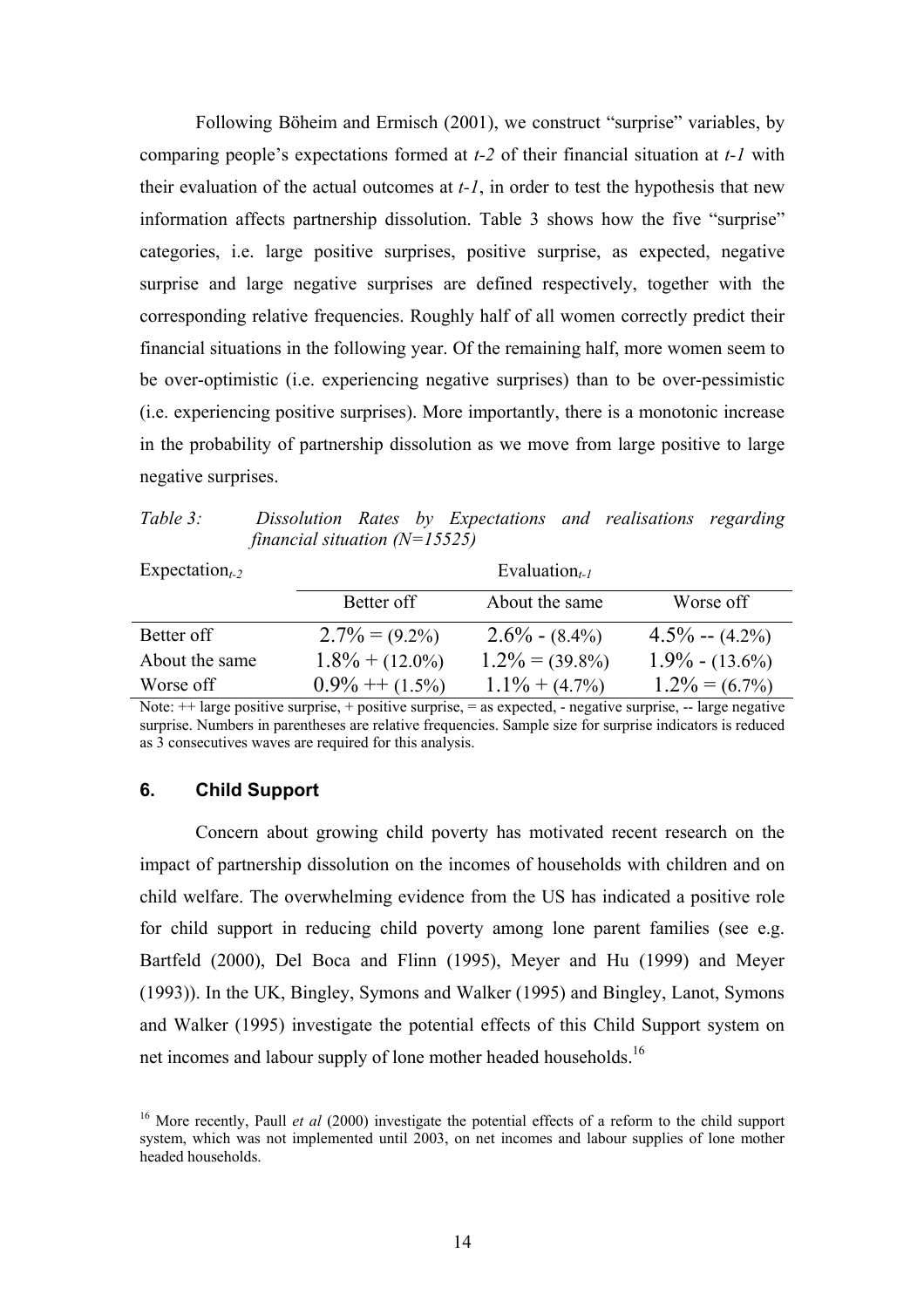The contrast between the UK and the US is interesting. US states have always been able to design their own specific child support mechanisms and states have divided into two broad camps. In the *income-shares* camp, child support is a proportion of the combined incomes of both natural parents. The UK system analysed here broadly falls into this category, with the liability of the non-resident parent prorated between the parents according to each share of their combined incomes. In contrast, the newly reformed UK system falls into the *percent-of-income* camp where child support is a percentage of the non-resident parent's income with the percentage varying with the number of children. That is, in the 1993-2003 CS system liability depends primarily on the net income of both natural parents. Exemptions from this income include allowances for new children, which may be partially offset if the new partner has sufficiently high income. For the non-resident parent, the presence of stepchildren and the income of a new partner also affect the maximum and minimum levels of liability $17$ .

The way in which Child Support interacts with the tax and welfare system is also important. A major part of the recent reform dealt with the benefit disregards for receipt of Child Support and proposed the introduction of a £10 disregard for Income Support and also proposed increasing the current Family Credit (FC) disregard of £15 such that Working Families Tax Credit (WFTC) which replaced FC in 1999 would disregard all child support payments no matter how large.

For the vast majority of couples at risk of partnership dissolution in our sample, we do not observe what would happen to them should separation took place. So we make some naive, but plausible, assumptions in our CS liability calculations:

(1) We abstract from any labour supply and repartnership effects and assume no implications for travel-to-work costs;

(2) Mother gets custody of all children (and so is referred to the Parent with Care (PWC)) and stays in the original house, while the father becomes the non-resident parent (NRP), moves to a rented apartment, with rent set at the median of all rented housing of the region in that year<sup>18</sup>;

 $17$  See the Appendix A for details.

<sup>&</sup>lt;sup>18</sup> According to our own estimates, fathers only account for less than 7% of lone parents in the BHPS.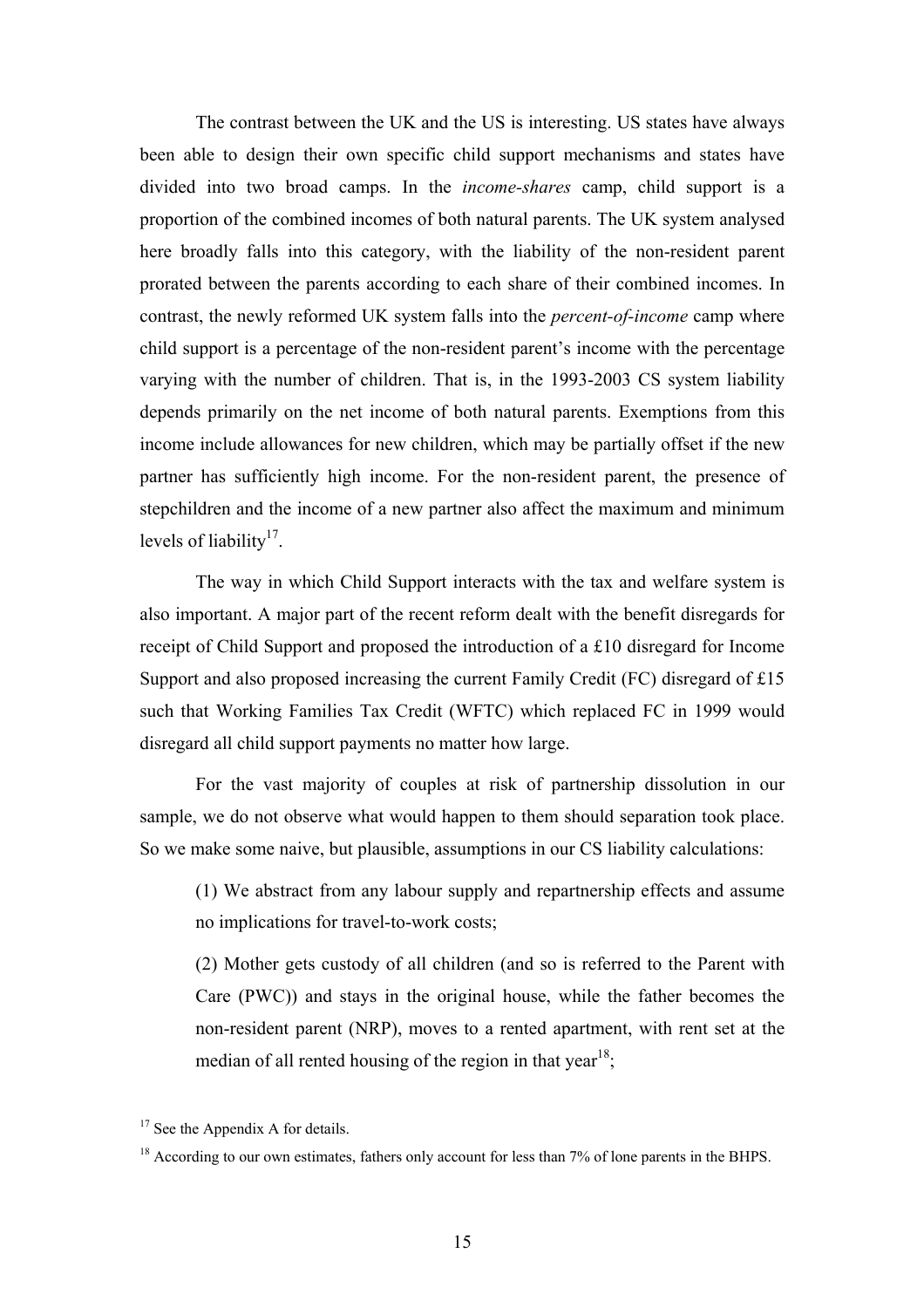(3) Both PWC and NRP's welfare benefit entitlements are reassessed on separation under the assumptions given by  $(1)-(2)$ ;

(4) Finally, CS liability is calculated under the system of child support described above, based on observed earnings and hours, observed/imputed housing costs for the NRP/PWC and predicted welfare benefit receipts from step (3).

(5) In principle, we should use the present value of the expected total child support liabilities for each NRP, which also depends on his discount rate and age structure of the qualifying children (recall that child support payment ceases when a qualifying child reaches 16, or up to 18 if he/she stays on school) and even on planned, but yet unborn, children. In practice, we found that only current liabilities were empirically important and reserve this for more detailed further work.

While these assumptions are obviously abstractions, we would argue that the child support liability, and implied entitlement, derived in this way could be regarded by partners as a reasonable expectation resulting from a simple rule-of-thumb.

Using the official equivalence scales we then calculate the equalised net incomes pre and post partnership dissolution for the sub-sample of couples with qualifying children (N=9900), which accounts for almost half of the whole sample. Table 4a decomposes household incomes into earnings, benefit income and other incomes for both partners pre and post separation. It also shows equivalised incomes for PWC and NRP pre and post separation, using before housing cost (BHC) and after housing cost (AHC) scales. Couples with dependent children in our sample have a mean weekly total net income of £440 in January 2004 prices, with 22.8% and 66.4% coming from women and men's labour income respectively, 9.1% from benefits and 1.8% from all other income. With a mean equivalence scale of 1.40, this results in an equivalised income of £322 for the family before housing cost. After deducting the housing costs with a mean of £76 and using the alternative equivalence scale, we get a mean equivalised income of £266 after housing cost. The PWC and the children will suffer a loss of equivalised income in the magnitude of 22% or 30% on average, depending on whether we use the BHC or AHC measure, despite a 180% increase in total social security transfers and full compliance of child support of the NRPs. Note that, on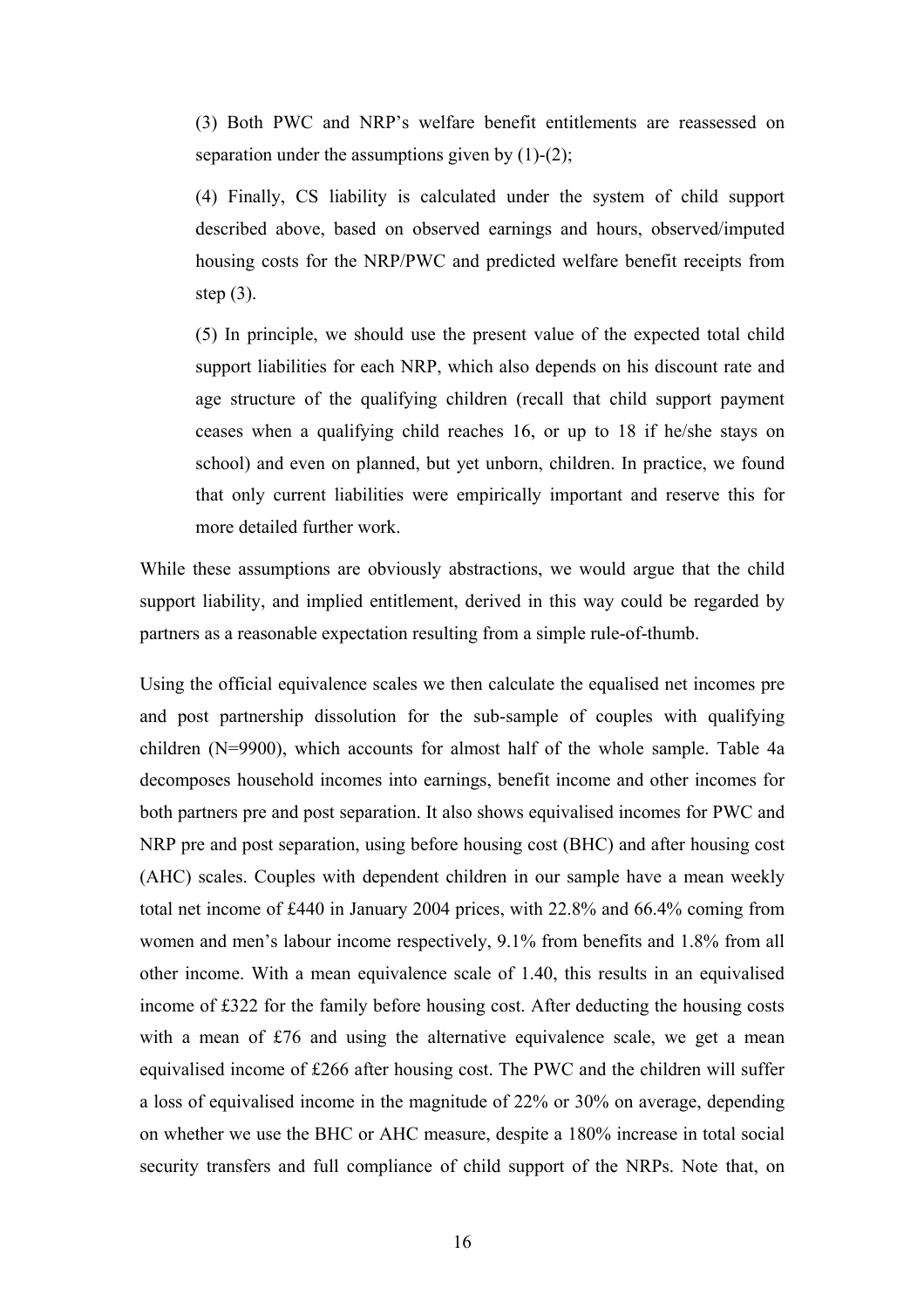average, PWCs only benefit from less than half of the child support paid by the NRPs, due to the fact that the Income Support (IS) system, that provides income for those out-of-work, imposes a 100% tax on child support receipts in excess of the level of IS entitlement. On the other hand, NRPs seem to be better off on both BHC and AHC measures of equivalised income post separation, with a net gain in the magnitude of  $25\% - 41\%$ 

*Table 4a Mean equivalised household incomes for PWC (and children) and NRP pre and post separation, by sources of income, (N=9900)* 

|                          | Mother with children |               | Non-resident father |               |
|--------------------------|----------------------|---------------|---------------------|---------------|
|                          | Amount               | $\frac{0}{0}$ | Amount              | $\frac{0}{0}$ |
| Pre-separation:          |                      |               |                     |               |
| Own Net earnings         | 100.18               | 22.8          | 291.78              | 66.4          |
| Partner's net earning    | 291.78               | 66.4          | 100.18              | 22.8          |
| Total net benefit        | 39.85                | 9.1           | 39.85               | 9.1           |
| Other income             | 7.93                 | 1.8           | 7.93                | 1.8           |
| Total net income         | 439.75               | 100.0         | 439.75              | 100.0         |
| Equivalence scale (BHC)  | 1.40                 |               | 1.40                |               |
| Equivalised income (BHC) | 321.67               |               | 321.67              |               |
| Equivalence scale (AHC)  | 1.41                 |               | 1.41                |               |
| Housing cost             | 76.35                |               | 76.35               |               |
| Equivalised income (AHC) | 265.58               |               | 265.58              |               |
| Post-separation:         |                      |               |                     |               |
| Own Net earnings         | 100.18               | 40.8          | 291.78              | 119.2         |
| Partner's net earning    |                      |               |                     |               |
| Total net benefit        | 111.30               | 45.3          | 13.92               | 5.7           |
| Other income             | 2.29                 | 0.9           | 5.64                | 2.3           |
| Child support            | 31.99                | 13.0          | $-66.58$            | $-27.2$       |
| Total net income         | 245.75               | 100.0         | 244.77              | 100.0         |
| Equivalence scale (BHC)  | 1.01                 |               | 0.61                |               |
| Equivalised income (BHC) | 252.46               |               | 401.26              |               |
| Housing cost             | 76.35                |               | 39.12               |               |
| Equivalence scale (AHC)  | 0.96                 |               | 0.55                |               |
| Equivalised income (AHC) | 185.07               |               | 373.91              |               |

Note: AHC = after housing costs, BHC = before housing costs

Table 4b shows the expected CS liabilities faced by the NRP and the expected CS receipts net of social security benefits for the PWC, broken down by the predicted benefit status of the mother upon separation. The proportion of mothers expected to be on out-of-work benefits, are quite high, because we assume no change in employment status following separation in our model.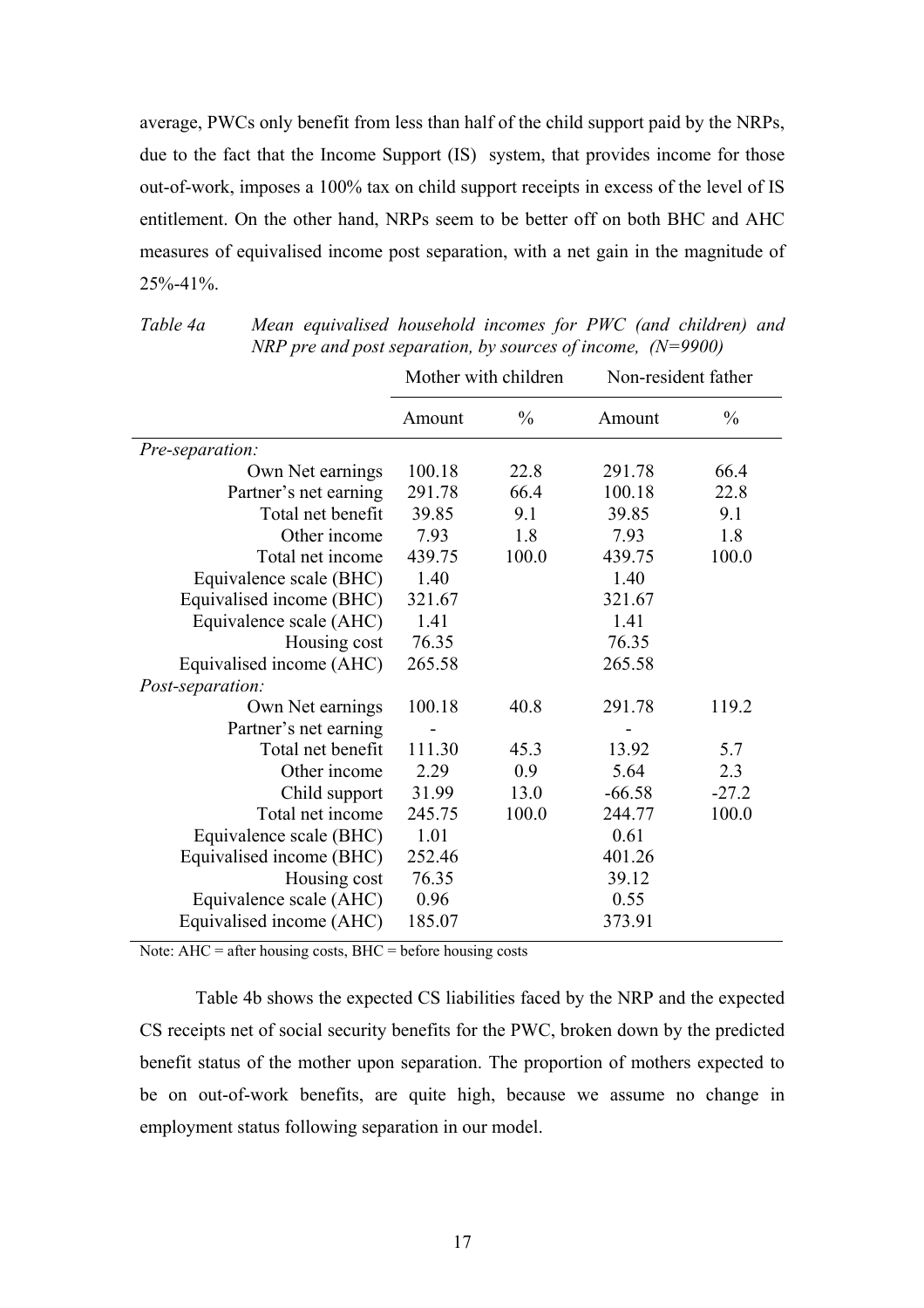Table 4c is an attempt to assess the goodness of fit of our CS entitlement prediction, by exploiting the subsample of couples who are observed both before and after separation. To minimize the problems of changes in employment and repartnerships (and having children in the second families which will affect CS liabilies) and to a lesser extent attrition, we restrict our sample to the first two waves immediately after separation. It is clear that our CS routine has done a reasonably good job of predicting CS entitlement. The estimated compliance rate is just under 60%, in line with official statistics. For the subgroup of NRPs who do pay any CS, the difference between our predicted entitlement and the actual payment is less than £1 per week on average. It is interesting to note that of the subsample of NRPs reporting paying CS, only 57% of their ex-partners actually report receiving CS, and even conditional on receiving, the mean received amount is one sixth less than the amount paid. This might reflect under-reporting of CS receipts by PWCs, and it is also possible that some PWCs only perceive CS receipts net of social security benefits as real CS.

| the Caring Mother upon Separation ( $N=9900$ ) |                   |                            |                       |       |
|------------------------------------------------|-------------------|----------------------------|-----------------------|-------|
|                                                | Not on<br>Benefit | On Out-of-<br>Work Benefit | On In-Work<br>Benefit | Total |
| $CS$ Entitlement $(f/wk)$                      | 70.83             | 64.83                      | 64.92                 | 66.58 |
| $CS$ Receipt net of benefits $(f/wk)$          | 70.83             | 6.51                       | 32.86                 | 31.98 |
| N                                              | 2847              | 4432                       | 2621                  | 9900  |
| $\frac{0}{0}$                                  | 28.8              | 44.8                       | 26.5                  | 100.0 |

*Table 4b Child Support Entitlements and Receipts by Predicted Benefit Status of* 

*Table 4c Comparing Predicted Child Support Entitlement with Actual Payments/Receipts using the matched couple sample (N=184)* 

|                                                   | <b>NRP</b> Paying | <b>NRP</b><br><b>Not</b><br>Paying |
|---------------------------------------------------|-------------------|------------------------------------|
| Predicted CS entitlement (£/week Jan 2004 prices) | 97.26             | 71.51                              |
| Actual Payment (£/week Jan 2004 prices)           | 96.46             |                                    |
| % of PWC report receiving CS                      | 56.6              | 16.7                               |
| N                                                 | 106               | 78                                 |
| $\frac{0}{0}$                                     | 57.6              | 42.4                               |

Note: sample based on all matched couples entitled to positive child support in the first two waves immediately after separation.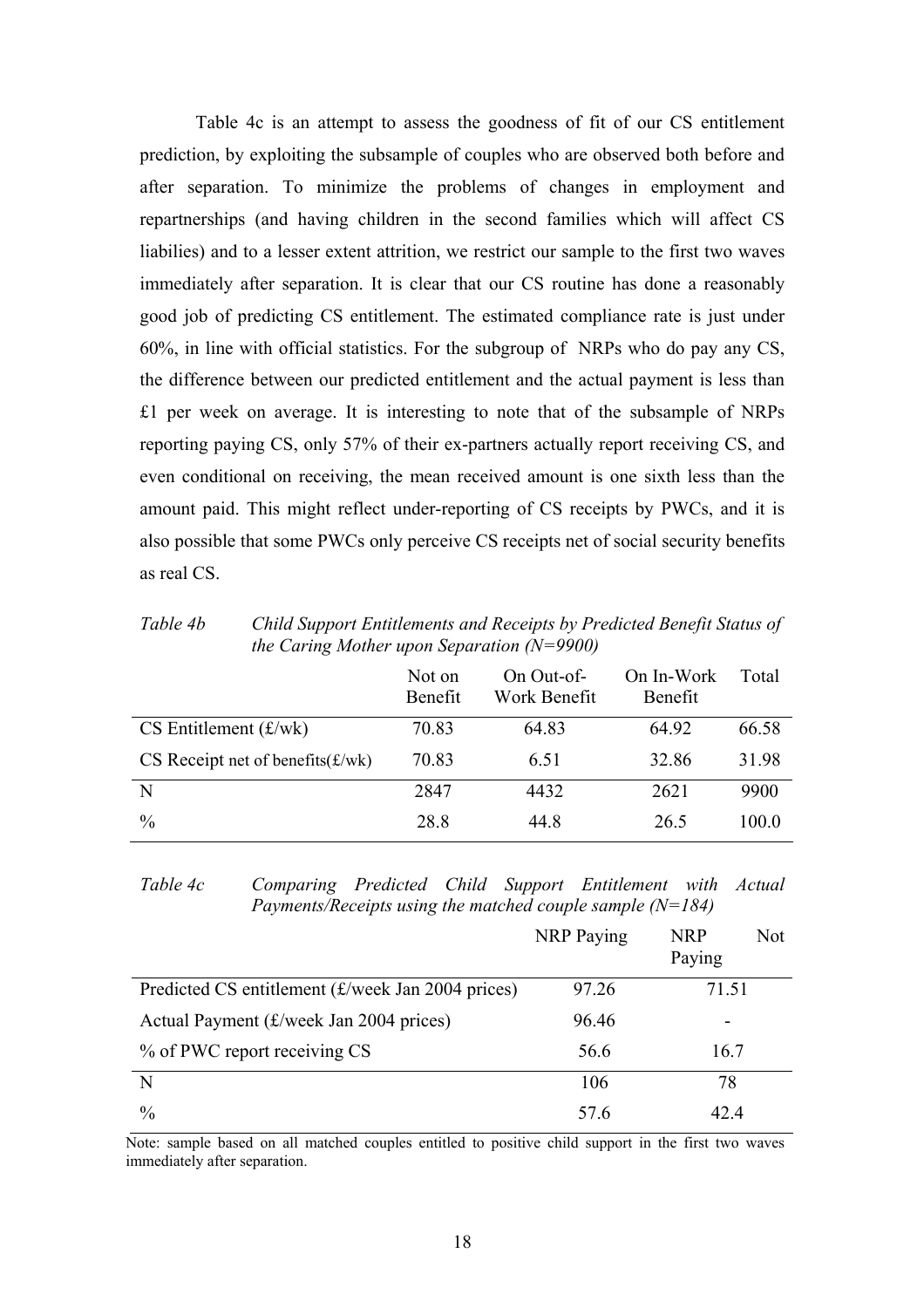### **7. Estimation Results**

Figure 3 shows Kaplan-Meier plots of the separation hazards for different types of households with dependent children up to 25 years since the formation of the current relationship<sup>19</sup>. For post 91 partnerships the CS is no longer a surprise and is presumably taken into account in the original partnership decision. So that post 91 partnerships should have higher survival rates - partnerships of marginal robustness will no longer be formed. The finding that post 91 cohabitants have a higher survival rate than that of pre 91 cohabitants is consistent with this theoretical prediction, although there seems to be little difference between married couples pre and post reform.





We start by re-estimating the Böheim and Ermisch (2001) specification, including their "surprise" variables, as the baseline model<sup>20</sup>. To facilitate comparison, we

analysis time

 $\cdots$  $\cdots$  typehh = Post91-Married-kid  $\cdots$   $\cdots$  typehh = Post91-Cohab-kid

 $typehh = Pre91-Married-kid$   $---$  typehh = Pre91-Cohab-kid

<sup>&</sup>lt;sup>19</sup> We don't include households without qualifying children here because there are relatively few observations within this range. For instance, pre 1991 married couples without dependent children have a mean duration of 33 years.

<sup>&</sup>lt;sup>20</sup> The alternative specification with the financial change variable in t-1 as a measure of new information yields statistically insignificant coefficients on the financial change dummies.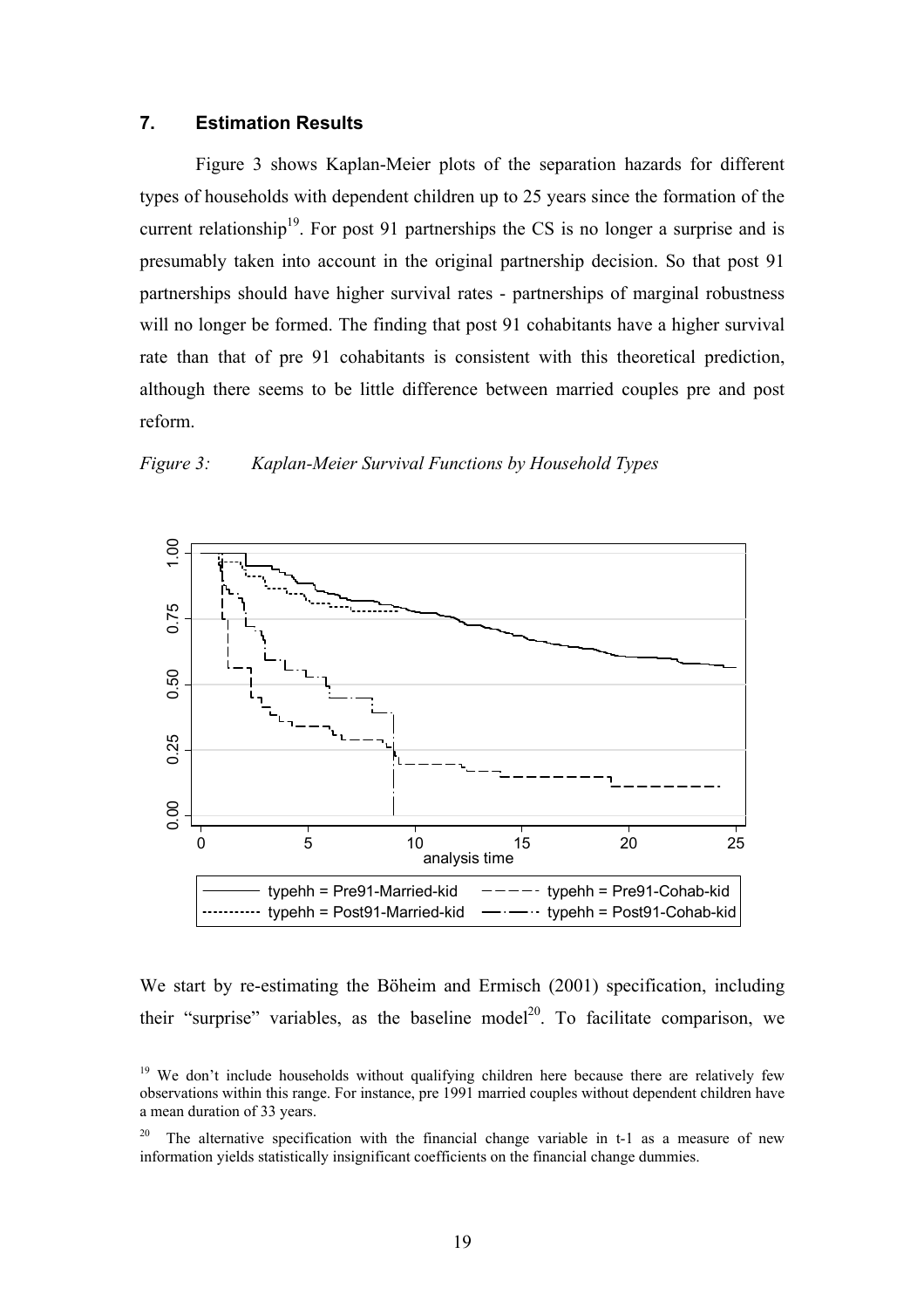replicate, in column 1 of Table 5, the results of their main model<sup>21</sup>. Column 2 represents an attempt to replicate their results using all twelve waves of BHPS data now available, instead of just the original eight. Unsurprisingly the two sets of results, including goodness of fit measures, are remarkably similar. In the last column we apply the same model specification to the wider sample of couples which also include couples without dependent children. It is worth noting that the fit measures improve significantly as sample size is more than doubled. This baseline specification include partnership characteristics, age differences between partners, employment and unemployment dummies and the net weekly earnings of each partner, as well as financial "surprises". The estimation results suggest that cohabiting couples are more likely to separate than legally married couples, but the difference is nowhere near that suggested by simple correlation in Table 1. The number of previous marriages also increases the risk. In line with the theoretical predictions, women who started relationship later are less likely to separate while the probability of partnership dissolution also declines with the duration of the relationship. Consistent with the hypothesis of sorting, partners with the same race, religion are less likely to dissolve. Having a non-religious husband does not seem to have an effect. The presence of a pre-school child decreases the risk of partnership dissolving, contrasting with the positive simple correlation. An increase in number of qualifying children in the family increases the risk. Age difference dummies are generally insignificant, except when the woman is at least five years older than the man. Consistent with Böheim and Ermisch (2001)'s findings, women's earnings do not make a difference while an increase in their partners' earnings significantly reduces the risk of partnership dissolution. "Surprise" variables do turn out to be significant as a whole, with couples experiencing positive shocks being less likely to separate and couples with negative shocks much more likely. This result gives strong support to the importance of new information in marital dissolution decisions.

Table 6 presents three model specifications from the most general, which nests the Böheim and Ermisch (2001) model, to a parsimonious model by systematically testing-down. To facilitate model evaluation and selection, we report the change in the probability for an infinitesimal change in each independent continuous <sup>21</sup> See Böheim and Ermisch (2001), page 204.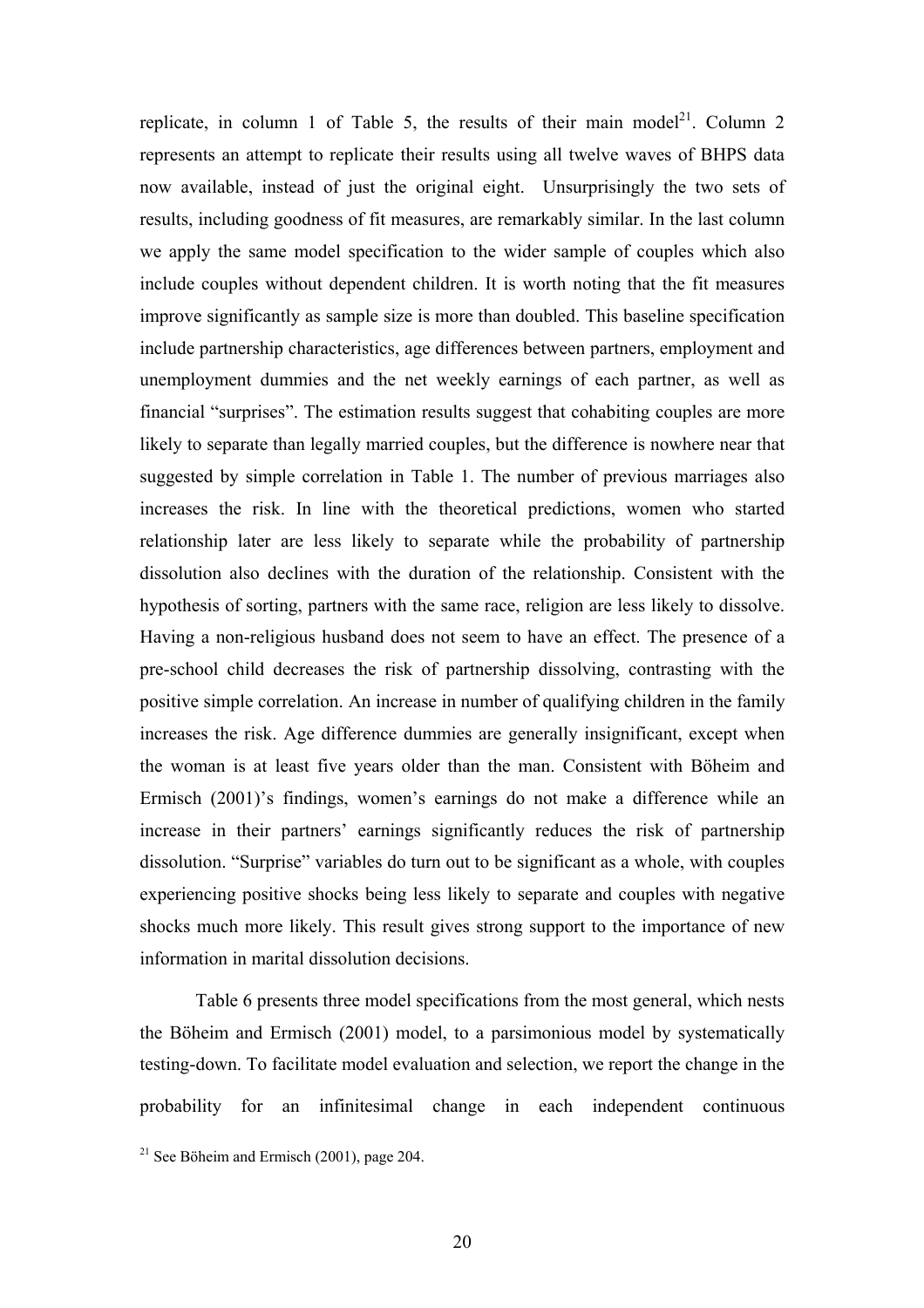| Ermisch<br>Ermisch<br>Ermisch sample<br>Waves 1-8<br>including<br>sample<br>but 12 waves<br>childless couples<br><i>Partnership characteristics (at t-1):</i><br>0.625(0.171)<br>0.546(0.109)<br>0.545(0.096)<br>Cohabiting<br>0.188(0.110)<br>0.083(0.065)<br>0.184(0.046)<br>Number of ex-marriages<br>Age at start of partnership<br>$-0.043(0.010)$<br>$-0.056(0.009)$<br>$-0.043(0.007)$<br>Log duration of partnership<br>$-0.307(0.078)$<br>$-0.344(0.061)$<br>$-0.381(0.048)$<br>Partners same ethnic group<br>0.293(0.373)<br>$-0.257(0.127)$<br>$-0.150(0.096)$<br>0.186(0.090)<br>$-0.087(0.067)$<br>Partners have same religion<br>$-0.136(0.056)$<br>Partners not religious<br>$-0.040(0.091)$<br>$-0.018(0.069)$<br>0.039(0.058)<br>Youngest child <5 years<br>$-0.346(0.110)$<br>$-0.134(0.083)$<br>$-0.191(0.077)$ |                    | Böheim and   | Böheim and   | Böheim and   |
|------------------------------------------------------------------------------------------------------------------------------------------------------------------------------------------------------------------------------------------------------------------------------------------------------------------------------------------------------------------------------------------------------------------------------------------------------------------------------------------------------------------------------------------------------------------------------------------------------------------------------------------------------------------------------------------------------------------------------------------------------------------------------------------------------------------------------------|--------------------|--------------|--------------|--------------|
|                                                                                                                                                                                                                                                                                                                                                                                                                                                                                                                                                                                                                                                                                                                                                                                                                                    |                    |              |              |              |
|                                                                                                                                                                                                                                                                                                                                                                                                                                                                                                                                                                                                                                                                                                                                                                                                                                    |                    |              |              |              |
|                                                                                                                                                                                                                                                                                                                                                                                                                                                                                                                                                                                                                                                                                                                                                                                                                                    |                    |              |              |              |
|                                                                                                                                                                                                                                                                                                                                                                                                                                                                                                                                                                                                                                                                                                                                                                                                                                    |                    |              |              |              |
|                                                                                                                                                                                                                                                                                                                                                                                                                                                                                                                                                                                                                                                                                                                                                                                                                                    |                    |              |              |              |
|                                                                                                                                                                                                                                                                                                                                                                                                                                                                                                                                                                                                                                                                                                                                                                                                                                    |                    |              |              |              |
|                                                                                                                                                                                                                                                                                                                                                                                                                                                                                                                                                                                                                                                                                                                                                                                                                                    |                    |              |              |              |
|                                                                                                                                                                                                                                                                                                                                                                                                                                                                                                                                                                                                                                                                                                                                                                                                                                    |                    |              |              |              |
|                                                                                                                                                                                                                                                                                                                                                                                                                                                                                                                                                                                                                                                                                                                                                                                                                                    |                    |              |              |              |
|                                                                                                                                                                                                                                                                                                                                                                                                                                                                                                                                                                                                                                                                                                                                                                                                                                    |                    |              |              |              |
|                                                                                                                                                                                                                                                                                                                                                                                                                                                                                                                                                                                                                                                                                                                                                                                                                                    |                    |              |              |              |
|                                                                                                                                                                                                                                                                                                                                                                                                                                                                                                                                                                                                                                                                                                                                                                                                                                    |                    |              |              |              |
|                                                                                                                                                                                                                                                                                                                                                                                                                                                                                                                                                                                                                                                                                                                                                                                                                                    |                    |              |              |              |
|                                                                                                                                                                                                                                                                                                                                                                                                                                                                                                                                                                                                                                                                                                                                                                                                                                    | Number of children | 0.098(0.049) | 0.087(0.041) | 0.101(0.027) |
| 0.081(0.063)<br>Partners different education<br>0.055(0.093)<br>0.045(0.077)                                                                                                                                                                                                                                                                                                                                                                                                                                                                                                                                                                                                                                                                                                                                                       |                    |              |              |              |
| Age difference                                                                                                                                                                                                                                                                                                                                                                                                                                                                                                                                                                                                                                                                                                                                                                                                                     |                    |              |              |              |
| Woman 5+ years older<br>0.385(0.254)<br>0.536(0.199)<br>0.479(0.151)                                                                                                                                                                                                                                                                                                                                                                                                                                                                                                                                                                                                                                                                                                                                                               |                    |              |              |              |
| 0.543(0.217)<br>0.127(0.183)<br>Woman 3-5 years older<br>0.052(0.142)                                                                                                                                                                                                                                                                                                                                                                                                                                                                                                                                                                                                                                                                                                                                                              |                    |              |              |              |
| Woman 0-3 years older<br>0.134(0.145)<br>$-0.106(0.111)$<br>$-0.032(0.092)$                                                                                                                                                                                                                                                                                                                                                                                                                                                                                                                                                                                                                                                                                                                                                        |                    |              |              |              |
| 0.022(0.118)<br>$-0.115(0.102)$<br>Partner 2 to 4 years older<br>$-0.054(0.084)$                                                                                                                                                                                                                                                                                                                                                                                                                                                                                                                                                                                                                                                                                                                                                   |                    |              |              |              |
| Partner 4+ years older<br>0.180(0.115)<br>$-0.048(0.107)$<br>$-0.063(0.089)$                                                                                                                                                                                                                                                                                                                                                                                                                                                                                                                                                                                                                                                                                                                                                       |                    |              |              |              |
| Labour Market (as of $t-1$ ):                                                                                                                                                                                                                                                                                                                                                                                                                                                                                                                                                                                                                                                                                                                                                                                                      |                    |              |              |              |
| Labour income<br>0.022(0.052)<br>$-0.005(0.069)$<br>$-0.027(0.067)$                                                                                                                                                                                                                                                                                                                                                                                                                                                                                                                                                                                                                                                                                                                                                                |                    |              |              |              |
| Partner's labour income<br>$-0.137(0.080)$<br>$-0.087(0.057)$<br>$-0.135(0.05)$                                                                                                                                                                                                                                                                                                                                                                                                                                                                                                                                                                                                                                                                                                                                                    |                    |              |              |              |
| 0.367(0.316)<br>0.039(0.082)<br>0.035(0.068)<br>Employed                                                                                                                                                                                                                                                                                                                                                                                                                                                                                                                                                                                                                                                                                                                                                                           |                    |              |              |              |
| Unemployed<br>0.047(0.101)<br>0.086(0.261)<br>0.366(0.174)                                                                                                                                                                                                                                                                                                                                                                                                                                                                                                                                                                                                                                                                                                                                                                         |                    |              |              |              |
| Partner employed<br>$-0.005(0.159)$<br>$-0.041(0.125)$<br>0.084(0.090)                                                                                                                                                                                                                                                                                                                                                                                                                                                                                                                                                                                                                                                                                                                                                             |                    |              |              |              |
| Partner unemployed<br>$-0.019(0.144)$<br>$-0.125(0.164)$<br>$-0.090(0.129)$                                                                                                                                                                                                                                                                                                                                                                                                                                                                                                                                                                                                                                                                                                                                                        |                    |              |              |              |
| Surprise indicators                                                                                                                                                                                                                                                                                                                                                                                                                                                                                                                                                                                                                                                                                                                                                                                                                |                    |              |              |              |
| Large positive surprise<br>$-0.561(0.369)$<br>$-0.268(0.294)$                                                                                                                                                                                                                                                                                                                                                                                                                                                                                                                                                                                                                                                                                                                                                                      |                    |              |              |              |
| Positive surprise<br>$-0.086(0.096)$<br>$-0.041(0.079)$<br>$-0.292(0.148)$                                                                                                                                                                                                                                                                                                                                                                                                                                                                                                                                                                                                                                                                                                                                                         |                    |              |              |              |
| Negative surprise<br>0.083(0.098)<br>0.141(0.077)<br>0.103(0.065)                                                                                                                                                                                                                                                                                                                                                                                                                                                                                                                                                                                                                                                                                                                                                                  |                    |              |              |              |
| Large negative surprise<br>0.218(0.145)<br>0.280(0.115)<br>0.274(0.104)                                                                                                                                                                                                                                                                                                                                                                                                                                                                                                                                                                                                                                                                                                                                                            |                    |              |              |              |
| Missing surprise indicator<br>0.169(0.102)                                                                                                                                                                                                                                                                                                                                                                                                                                                                                                                                                                                                                                                                                                                                                                                         |                    |              |              |              |
| $-0.925(0.540)$<br>0.333(0.360)<br>$-0.081(0.292)$<br>Constant                                                                                                                                                                                                                                                                                                                                                                                                                                                                                                                                                                                                                                                                                                                                                                     |                    |              |              |              |
|                                                                                                                                                                                                                                                                                                                                                                                                                                                                                                                                                                                                                                                                                                                                                                                                                                    |                    |              |              |              |
| 7195<br>16033<br>N (couple-years)<br>4451                                                                                                                                                                                                                                                                                                                                                                                                                                                                                                                                                                                                                                                                                                                                                                                          |                    |              |              |              |
| Chi-square (df)<br>103.3 (24)<br>169.9(25)<br>374.6 (26)                                                                                                                                                                                                                                                                                                                                                                                                                                                                                                                                                                                                                                                                                                                                                                           |                    |              |              |              |
| Pseudo $R^2$<br>0.092<br>0.093<br>0.125                                                                                                                                                                                                                                                                                                                                                                                                                                                                                                                                                                                                                                                                                                                                                                                            |                    |              |              |              |
| Log Pseudo-likelihood<br>$-458.4$<br>$-841.5$<br>$-1266.7$                                                                                                                                                                                                                                                                                                                                                                                                                                                                                                                                                                                                                                                                                                                                                                         |                    |              |              |              |
| <b>Akaike Information Criterion</b><br>0.2172<br>0.2411<br>0.1614                                                                                                                                                                                                                                                                                                                                                                                                                                                                                                                                                                                                                                                                                                                                                                  |                    |              |              |              |

*Table 5: Comparison with the Böheim and Ermisch (2001) results* 

Note: Standard errors in parentheses are adjusted to allow for multiple observations per couple. Labour incomes are in £1000/Month in January 1998 prices.

Böheim and Ermisch (2001) sample: Couples where both partners co-reside before a dissolution and both are interviewed in 3 consecutive waves, the women are aged 60 or less, and at least one dependent child (aged 16 or less) is living in the household.

Full sample: All couples who have had children, i.e. Böheim and Ermisch sample plus couples whose children have grown up or even have left parental homes. For people experiencing multiple relationship dissolutions over the sample period, we only focus on the first relationship. We include all cases where the couples are at risk of partnership dissolution in the forthcoming year and where the outcome can be either directly observed or imputed with certainty.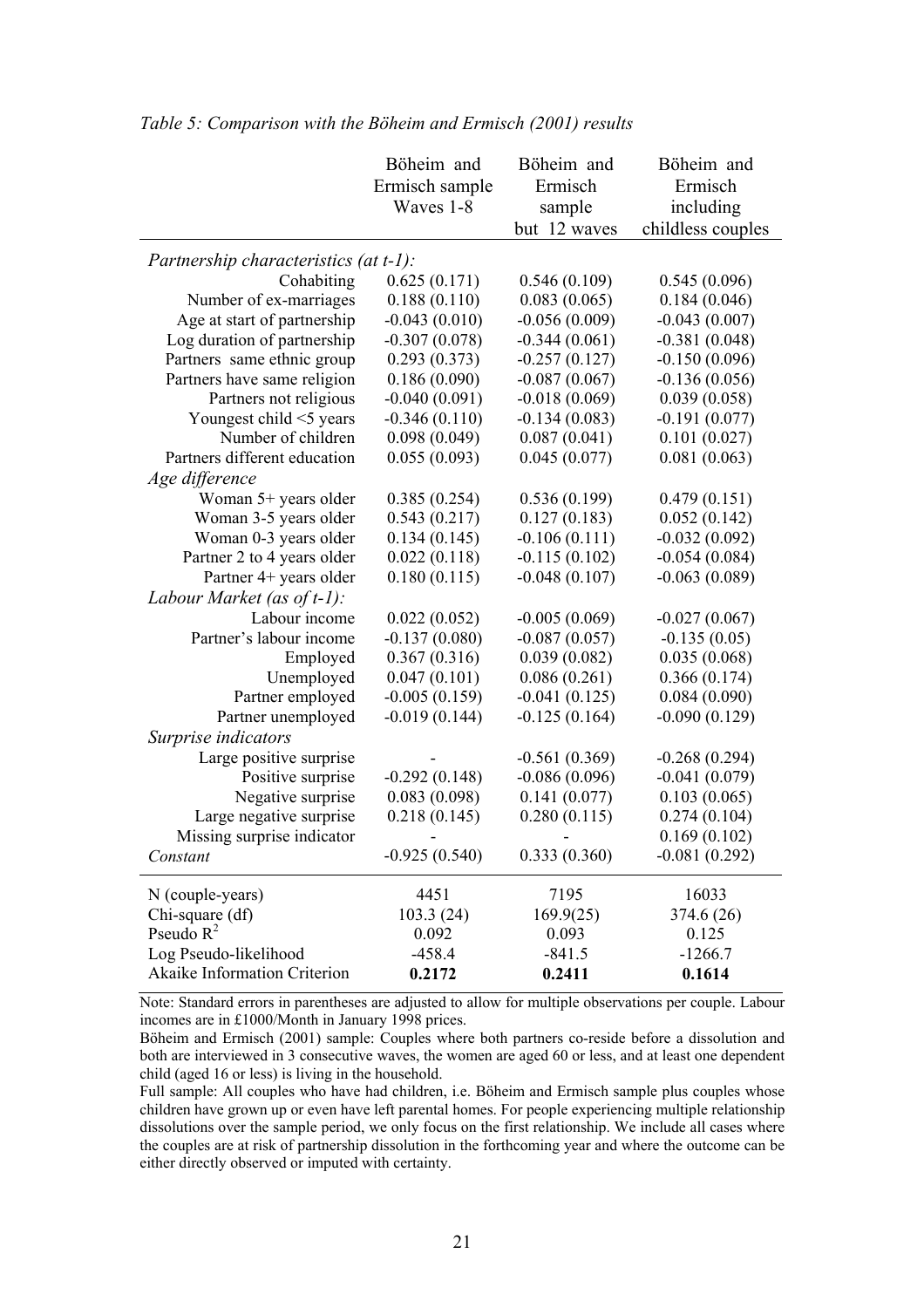variable and the discrete change in the probability for dummy variables, rather than reporting coefficients of the probit model. We also report P-values instead of standard errors.

Model 1 represents the full specification nesting the Böheim and Ermisch specification, with the exception of earnings which are dropped to minimize the multicollinearity problem. For this wider sample which includes couples without qualifying children, we add 14 more variables to the baseline specification, including both partner's unearned net incomes and working hours, an indicator for having dependent children, as well as two separate measures of the "empty nest effect" to the baseline specification. Most important of all, we include the calculated child support liability, together with dummies for wife's predicted benefit status (in-work and outof-work benefits respectively) and post-91 sample and their interactions with  $CS^{22}$ .

The wife's unearned income has a positive effect on the risk of partnership dissolution and is significant, while the husband's unearned income has the opposite sign but insignificant. Having any dependent children at all appears to have no effect. The child support liability has a large negative effect on the hazard of separation, although the benefit dummies and their interactions with child support liability appear to be insignificant. The post empty nest dummy, which indicates the departure of all children from parental homes in the sample period, is strongly positive. In contrast, the years since empty nest variable is negative but insignificant., with a magnitude which suggests that that the overall empty nest effect will only remain positive for about ten years. Working hours are highly significant, with wife's own hours increasing the risk and husband's working hours reducing the risk. The baseline specification variables still display a similar pattern after the inclusion of new variables, although there is some change in the magnitude of the coefficients. Finally, the goodness-of-fit measures suggest that this full model represents an improvement over the baseline model, despite the apparent over-parameterisation<sup>23</sup>.

 $22$  We cannot use CS receipt since this is only observed for the separated. We capture the effect of the welfare system on receipts by interacting liabilities with dummies for being eligible for in-work and out-of-work welfare programmes.

<sup>&</sup>lt;sup>23</sup> We assume full compliance throughout our analysis although according to Table 4c only about  $60\%$ pay any CS and those that do pay seem to pay the full liability on average. Note that the real compliance rate could be higher than our estimate as arrears of maintenance due will be pursued by the CSA forcibly. It may be more reasonable to assume that separation depends on the expected payment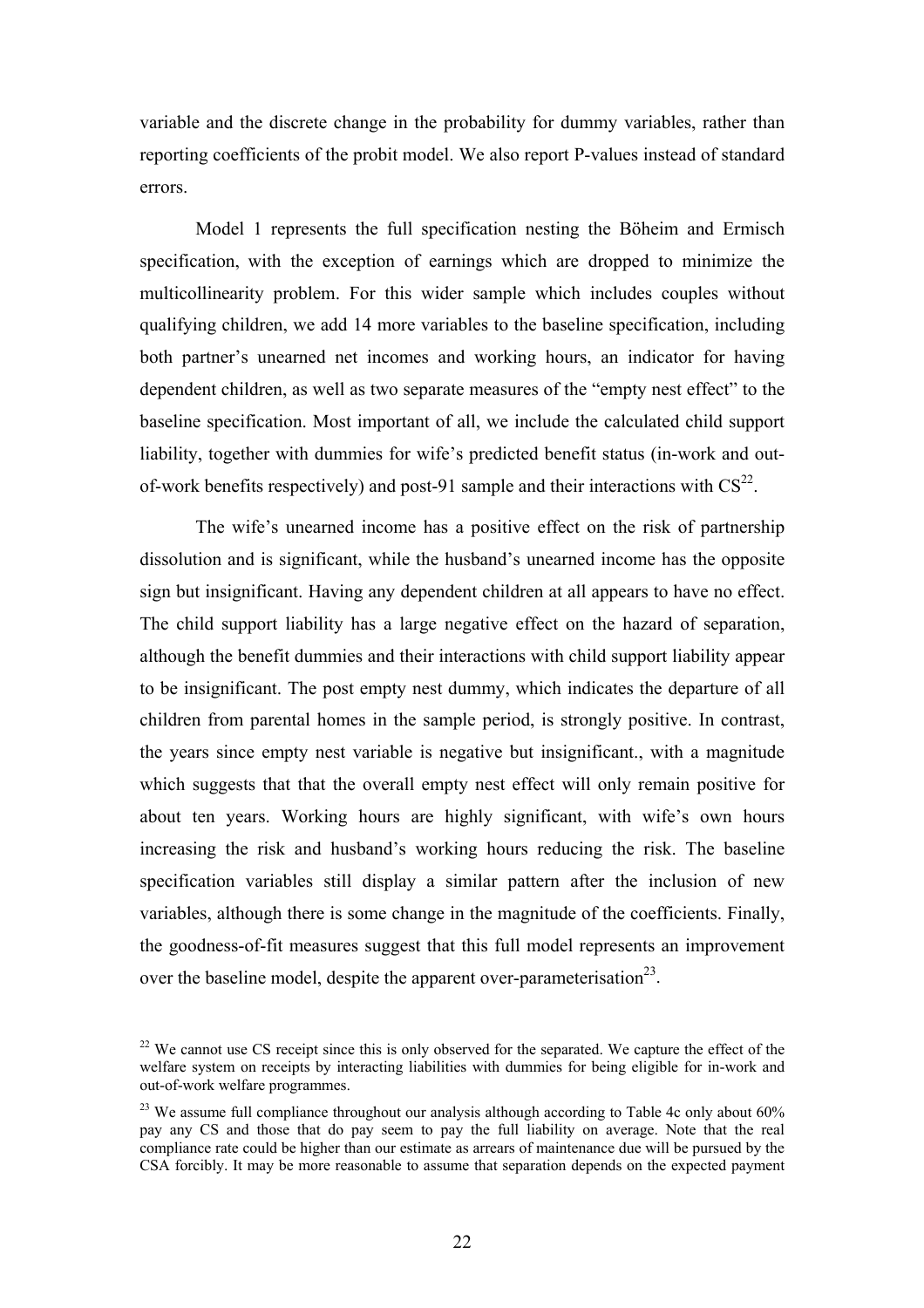Model 2 drops partner not religious dummy, different education dummy, insignificant age difference dummies and insignificant surprise indicators, all of which are both individually and jointly insignificant in Model 1. Model 3 represents the preferred parsimonious specification, after dropping all variables which are not significant at the 5% level, with the exception of the child support related variables and unearned incomes. This parsimonious specification also represents the best fit among all three specifications according to the AIC.

We apply this specification to a duration model framework, which is less restrictive in its distributional assumptions. The Generalized Gamma Model estimates are presented in the first two columns of Table 7. The Generalized Gamma Model is extremely flexible, nesting as special cases the Weibull, the exponential, and the lognormal. Our Wald tests of the null that  $\kappa = 1$  (the Weibull distribution) has  $\chi^2(1) =$ 1.43, Prob> $\chi^2$  = 0.23, while the test of:  $\kappa$  = 1 and  $\sigma$  = 1 (the Exponential distribution) has  $\chi^2(2) = 19.37$ , Prob $> \chi^2 = 0.00$ , and the null that  $\kappa = 0$  (the Lognormal distribution) has  $\chi^2(1) = 2.81$ , Prob  $> \chi^2 = 0.09$ . Hence the Wald tests strongly reject the Exponential and to a lesser extent the Lognormal distributions and are strongly in favour of a Weibull distribution, the results of which are presented in the last two columns of Table 7.

To facilitate easy comparison, both the Gamma and the Weibull model in Table 7 are fitted in the accelerated failure-time metric, in which a positive coefficient implies an increase in the expected time of survival (i.e. a lower risk of partnership dissolution). The two sets of results are remarkably similar, implying that the Weibull is a very good approximation of the more general Gamma model. Most of the

and receipt. Omitted non-compliance is likely to be positively correlated with heterogeneity in the separation rate and this is likely to bias our estimates CS effect downwards (towards zero).

Our attempts to model compliance, for separated matched couples, showed that there are essentially no observable characteristics in BHPS that explain compliance although the size of liability is significant. Details available on request. However, we cannot use this estimated compliance function to implement a propensity score because compliance is only observed for those who have separated. Moreover, the separation hazard contains no exclusion restrictions that would allow our compliance equation to be used as a control function for heterogeneity. Thus our estimated effect of CS on separation should be interpreted as a lower bound on the causal effect. We experimented with child gender, following recent work by Dahl and Moretti (2004), but found it to be entirely insignificant in both the separation and compliance equations.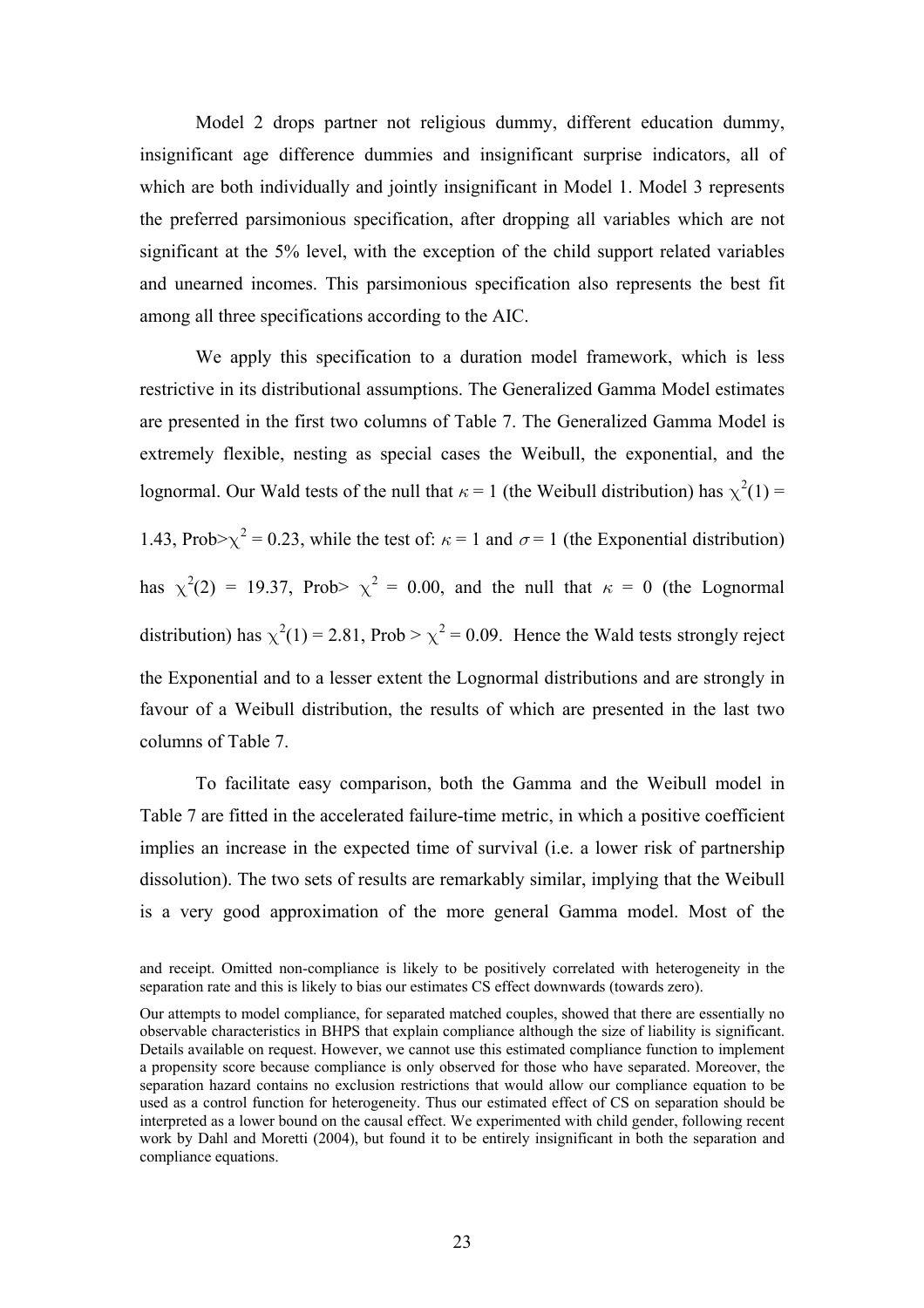|                                                      | Model $(1)$      | Model $(2)$      | Model $(3)$      |
|------------------------------------------------------|------------------|------------------|------------------|
| <i>Incomes</i>                                       |                  |                  |                  |
| Wife's Unearned Income $-(\pounds1000/\text{wk})$    | 0.033(0.011)     | 0.033(0.011)     | 0.030(0.027)     |
| Partner's Unearned Income $-(\pounds1000/\text{wk})$ | $-0.015(0.216)$  | $-0.017(0.191)$  | $-0.026(0.052)$  |
| Child support related variables                      |                  |                  |                  |
| Indicator for qualifying children                    | 0.003(0.349)     | 0.004(0.288)     |                  |
| Current CS liability (£1000/wk)                      | $-0.084(0.018)$  | $-0.087(0.017)$  | $-0.069(0.034)$  |
| Indicator for wife on IS if separated                | 0.003(0.235)     | 0.003(0.247)     | 0.003(0.198)     |
| CS*Indicator for wife on IS if separated             | 0.014(0.723)     | 0.015(0.695)     | 0.008(0.823)     |
| Indicator for wife on FC if separated                | $-0.003(0.362)$  | $-0.003(0.356)$  | $-0.002(0.479)$  |
| CS*Indicator for wife on FC if separated             | 0.078(0.139)     | 0.079(0.137)     | 0.067(0.199)     |
| Indicator for post 91 partnership                    | $-0.004(0.174)$  | $-0.004(0.181)$  | $-0.004(0.210)$  |
| CS*post 91 partnership                               | 0.029(0.569)     | 0.026(0.604)     | 0.018(0.721)     |
| <b>Characteristics</b>                               |                  |                  |                  |
| <b>Empty Nest dummy</b>                              | 0.019(0.009)     | 0.019(0.010)     | 0.008(0.022)     |
| Years since empty nest                               | $-0.002(0.170)$  | $-0.002(0.188)$  |                  |
| Own working hours/week                               | 0.0001(0.089)    | 0.0001(0.101)    | 0.0001(0.051)    |
| Partner's working hours/week                         | $-0.0001(0.003)$ | $-0.0001(0.003)$ | $-0.0001(0.001)$ |
| Cohabiting                                           | 0.026(0.000)     | 0.026(0.000)     | 0.025(0.000)     |
| Number of ex-marriages                               | 0.004(0.000)     | 0.004(0.001)     | 0.005(0.001)     |
| Age at start of partnership                          | $-0.001(0.000)$  | $-0.001(0.000)$  | $-0.001(0.000)$  |
| Log duration of partnership                          | $-0.012(0.000)$  | $-0.012(0.000)$  | $-0.013(0.000)$  |
| Partners from same ethnic group                      | $-0.005(0.127)$  | $-0.005(0.133)$  |                  |
| Partners have same religion                          | $-0.004(0.014)$  | $-0.004(0.009)$  | $-0.004(0.005)$  |
| Partners not religious                               | 0.001(0.573)     |                  |                  |
| Youngest child <5 years                              | $-0.005(0.015)$  | $-0.005(0.014)$  | $-0.005(0.012)$  |
| Number of qualifying children                        | 0.002(0.015)     | 0.002(0.020)     | 0.003(0.000)     |
| Partners have different education                    | 0.002(0.252)     |                  |                  |

*Table 6: Probit Model of Partnership Dissolution: changes in probability, P-values in parentheses*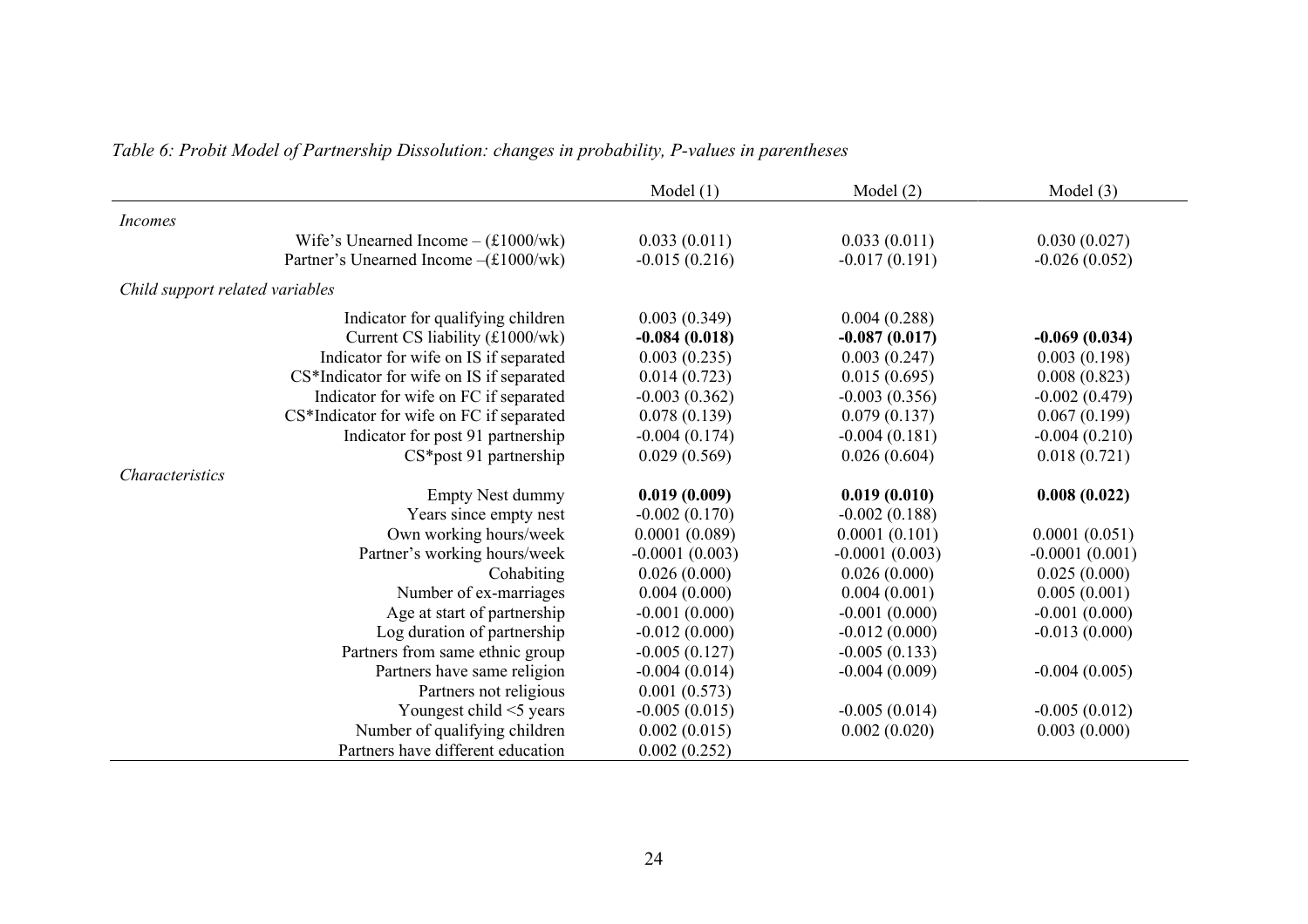| Age difference                      |                                 |                 |                 |                 |
|-------------------------------------|---------------------------------|-----------------|-----------------|-----------------|
|                                     | Woman more than 5 years older   | 0.020(0.003)    | 0.023(0.000)    | 0.023(0.000)    |
|                                     | Woman 3-5 years older           | 0.002(0.695)    |                 |                 |
|                                     | Woman 0-3 years older           | $-0.001(0.670)$ |                 |                 |
|                                     | Partner 2 to 4 years older      | $-0.001(0.558)$ |                 |                 |
|                                     | Partner more than 4 years older | $-0.002(0.432)$ |                 |                 |
| Labour Market (as of $t-1$ ):       |                                 |                 |                 |                 |
|                                     | Employed                        | 0.0003(0.900)   | 0.0003(0.903)   |                 |
|                                     | Unemployed                      | 0.015(0.039)    | 0.014(0.043)    | 0.015(0.036)    |
|                                     | Partner employed                | 0.004(0.137)    | 0.004(0.141)    |                 |
|                                     | Partner unemployed              | $-0.004(0.201)$ | $-0.004(0.173)$ | $-0.005(0.047)$ |
| Surprise indicators                 |                                 |                 |                 |                 |
|                                     | Large positive surprise         | $-0.006(0.285)$ |                 |                 |
|                                     | Positive surprise               | $-0.001(0.544)$ |                 |                 |
|                                     | Negative surprise               | 0.003(0.116)    | 0.004(0.050)    | 0.004(0.047)    |
|                                     | Large negative surprise         | 0.010(0.012)    | 0.011(0.006)    | 0.011(0.006)    |
|                                     | Missing surprise indicator      | 0.006(0.089)    | 0.006(0.055)    | 0.007(0.048)    |
| N (couple-years)                    |                                 | 16033           | 16033           | 16033           |
| Chi-square (df)                     |                                 | 414.52 (38)     | 408.79(30)      | 405.98(25)      |
| Pseudo $R^2$                        |                                 | 0.1341          | 0.1325          | 0.1304          |
| Log Pseudo-likelihood               |                                 | $-1253.02$      | $-1255.33$      | $-1258.37$      |
| <b>Akaike Information Criterion</b> |                                 | 0.1612          | 0.1605          | 0.1602          |

Note: Rather than reporting coefficients, we report the change in the probability for an infinitesimal change in each independent, continuous variable and, by default, the discrete change in the probability for dummy variables. P-values in parentheses are adjusted to allow for multiple observations per couple. a) AIC *= 2(-lnL+k)/n* where *lnL* is the log-likelihood, *k* is the number of parameters and *n* is the sample size. A lower AIC implies a better fit (Maddala (2004) p488).

**Model 1**: Full specification nesting the Böheim and Ermisch (2001) specification, with the exception of earnings which are dropped to minimize the multicollinearity problem.

**Model 2**: Dropping partner not religious dummy, different education dummy, insignificant age difference dummies and insignificant surprise indicators from Model 1.

**Model 3**: Dropping indicator for having any qualifying children, years since empty-nest and indicator for partner from same ethnic group and dummies for being employed from Model 2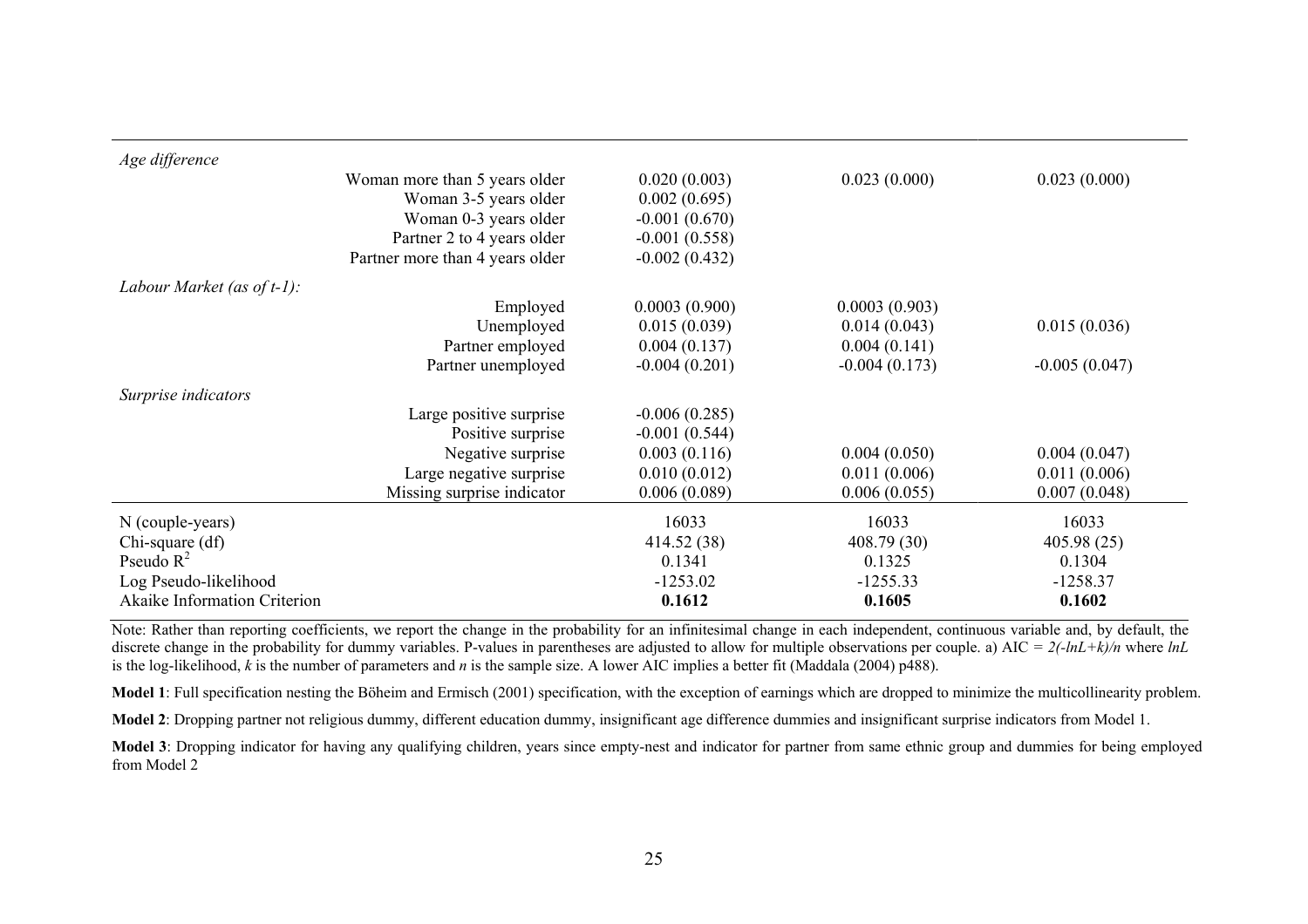|                                          |          | <b>Generalized</b><br><b>Gamma Model</b> |          | <b>Weibull Model</b> |  |  |
|------------------------------------------|----------|------------------------------------------|----------|----------------------|--|--|
|                                          | Coeff.   | P-value                                  | Coeff.   | P-value              |  |  |
| <i>Income</i>                            |          |                                          |          |                      |  |  |
| Wife's Unearned Income (£1000/week)      | $-2.832$ | 0.144                                    | $-2.541$ | 0.137                |  |  |
| Partner's Unearned Income (£1000/week)   | 5.301    | 0.008                                    | 4.939    | 0.015                |  |  |
| Child support related variables          |          |                                          |          |                      |  |  |
| Current CS liability (£1000/wk)          | 7.578    | 0.073                                    | 7.278    | 0.082                |  |  |
| Indicator for wife on IS if separated    | $-0.638$ | 0.052                                    | $-0.585$ | 0.051                |  |  |
| CS*Indicator for wife on IS if separated | $-0.731$ | 0.878                                    | $-1.589$ | 0.729                |  |  |
| Indicator for wife on FC if separated    | 0.103    | 0.811                                    | 0.043    | 0.921                |  |  |
| CS*Indicator for wife on FC if separated | $-6.674$ | 0.304                                    | $-6.330$ | 0.354                |  |  |
| Indicator for post 91partnership         | $-0.207$ | 0.609                                    | $-0.311$ | 0.418                |  |  |
| CS*Indicator for post 91 partnership     | $-1.517$ | 0.768                                    | 0.112    | 0.982                |  |  |
| Partnership characteristics              |          |                                          |          |                      |  |  |
| Empty nest dummy                         | $-0.645$ | 0.127                                    | $-0.573$ | 0.124                |  |  |
| Own working hours/week                   | $-0.020$ | 0.016                                    | $-0.019$ | 0.010                |  |  |
| Partner's working hours/week             | 0.011    | 0.036                                    | 0.011    | 0.041                |  |  |
| Cohabiting                               | $-2.023$ | 0.000                                    | $-1.971$ | 0.000                |  |  |
| Number of ex-marriages                   | $-0.644$ | 0.000                                    | $-0.594$ | 0.000                |  |  |
| Age at start of partnership              | 0.110    | 0.000                                    | 0.108    | 0.000                |  |  |
| Partners have same religion              | 0.487    | 0.009                                    | 0.480    | 0.007                |  |  |
| Youngest child $<$ 5 years               | $-0.011$ | 0.968                                    | $-0.005$ | 0.985                |  |  |
| Number of qualifying children            | $-0.478$ | 0.000                                    | $-0.425$ | 0.000                |  |  |
| Woman more than 5 years older            | $-1.643$ | 0.001                                    | $-1.690$ | 0.000                |  |  |
| Wife unemployed                          | $-1.238$ | 0.030                                    | $-1.106$ | 0.019                |  |  |
| Partner unemployed                       | 0.442    | 0.254                                    | 0.376    | 0.294                |  |  |
| Surprise indicators                      |          |                                          |          |                      |  |  |
| Negative surprise                        | $-0.464$ | 0.049                                    | $-0.398$ | 0.050                |  |  |
| Large negative surprise                  | $-0.952$ | 0.006                                    | $-0.855$ | 0.006                |  |  |
| Missing surprise indicator               | $-0.699$ | 0.069                                    | $-0.612$ | 0.063                |  |  |
| Constant                                 | 2.411    | 0.000                                    | 2.582    | 0.000                |  |  |
| $ln\sigma$                               | 0.462    | 0.000                                    |          |                      |  |  |
| κ                                        | 0.583    | 0.094                                    |          |                      |  |  |
| P                                        |          |                                          | 0.687    | 0.000                |  |  |
| N (couple-years)                         |          | 16033                                    |          | 16033                |  |  |
| Chi-square (df)                          |          | 265.58 (24)                              |          | 293.12 (24)          |  |  |
| Log Pseudo-likelihood                    |          | $-622.94$                                |          | $-623.99$            |  |  |
| <b>Akaike Information Criterion</b>      |          | 0.0808                                   |          | 0.0810               |  |  |

### *Table 7: The Generalized Gamma and the Weibull Models:*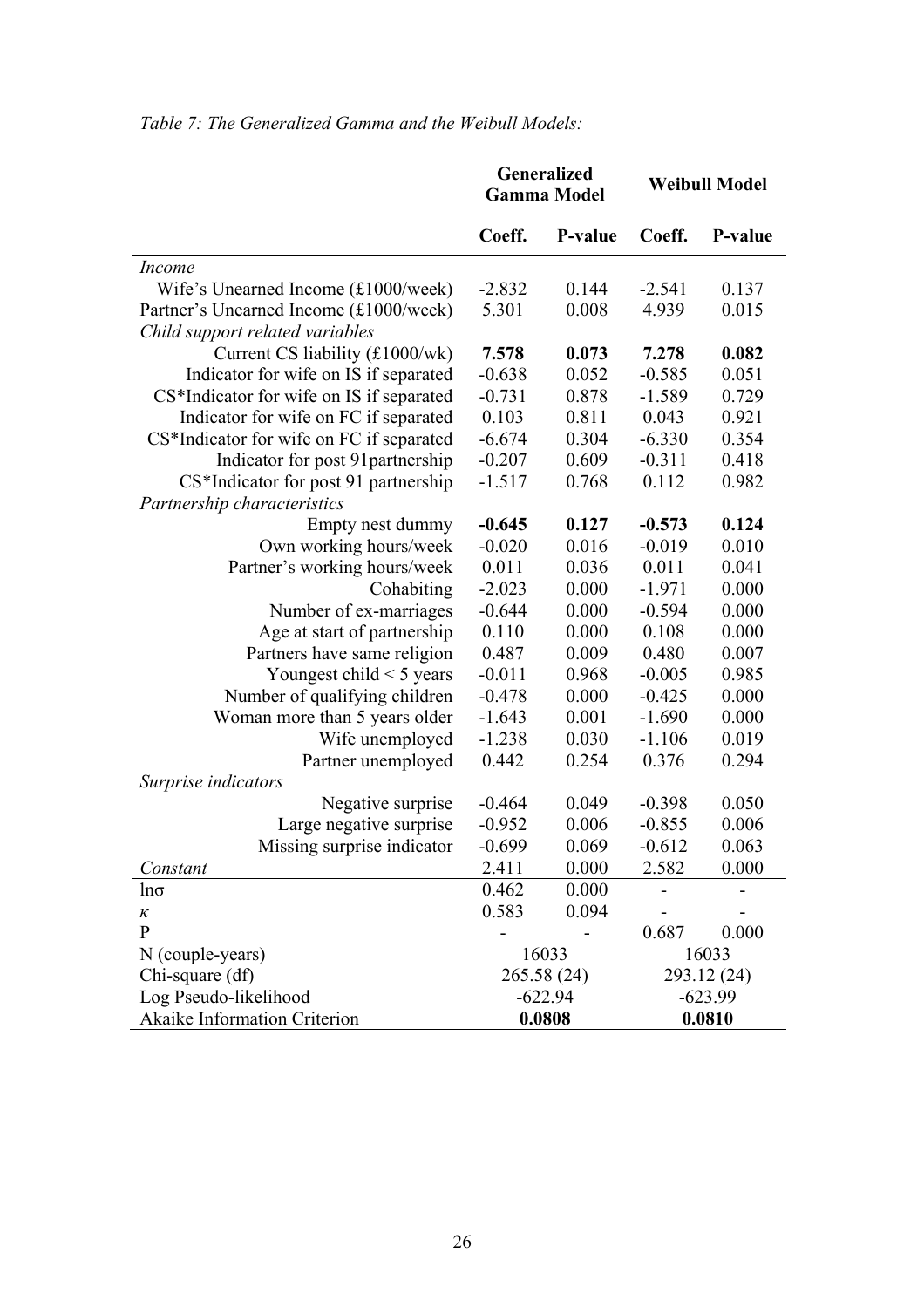coefficients retain their sign although they tend to become slightly less significant than in the discrete time specification. The shape parameter  $p$  is very precisely determined with an estimate of 0.687 indicating negative overall duration dependence and a rather sharp decline in the hazard of separation immediately after formation

Figure 4 shows the Weibull survival functions by years of duration of partnership for different levels of CS liability. From the bottom upwards, the five curves indicate survival rates evaluated at zero CS, one standard deviation below the mean, the mean CS level, and one and two standard deviations above the mean CS level respectively, while holding all other regressors at their mean levels. It is clear that the survival rates decline more rapidly in the early years of the partnership and for lower levels of CS.

Figure 5 is an attempt to evaluate the likely impact of CS reform on partnership dissolution. The solid line indicates survival rates evaluated where CS=0, the dotted line shows the predicted hazard function under the new CS system which has only been enforced from 2004 (and hence out of our sample period), while the dashed line shows the predicted hazard under the CS system that prevailed from 1993 onwards. It suggests that the introduction of mandatory CS might have had an (unintended) impact on the separation rate, potentially reducing the separation probability by around 10% for a 20 year old marriage if all child support liabilities are fully enforced. On the other hand, the latest reform seems likely to reverse the trend, at least partially, through reducing typical child support liabilities. These results are broadly consistent with our simple simulation results which suggest that the introduction of CS (compared to no CS at all - which was quite typical prior to 1993) has decreased the instantaneous hazard by around 29.6% over what we predict it would have been while the new CS reform will increase the hazard, by about 6.9%, for couples with dependent children.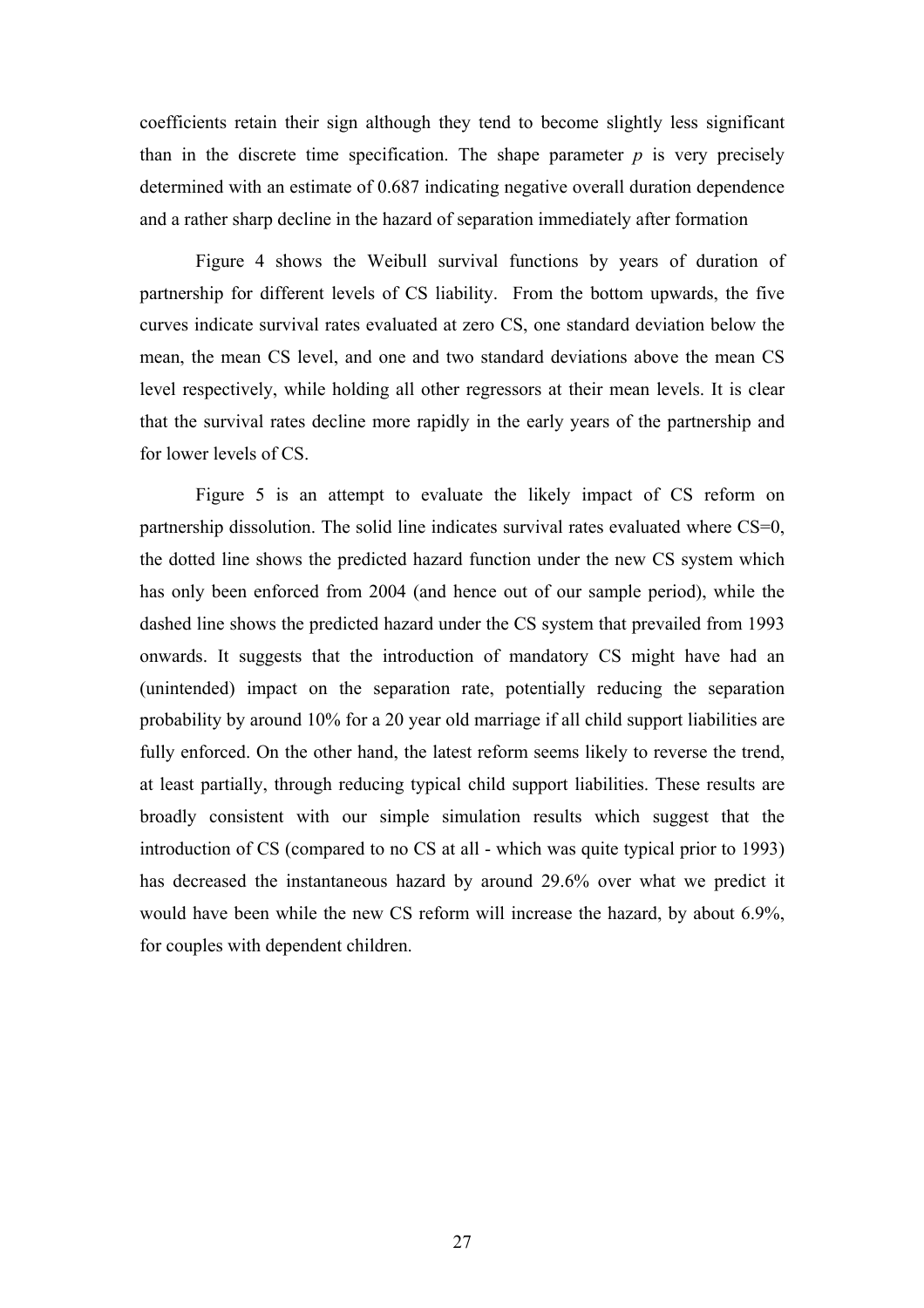

*Figure 5: Predicted Impact of CS reform on Survival Rates* 

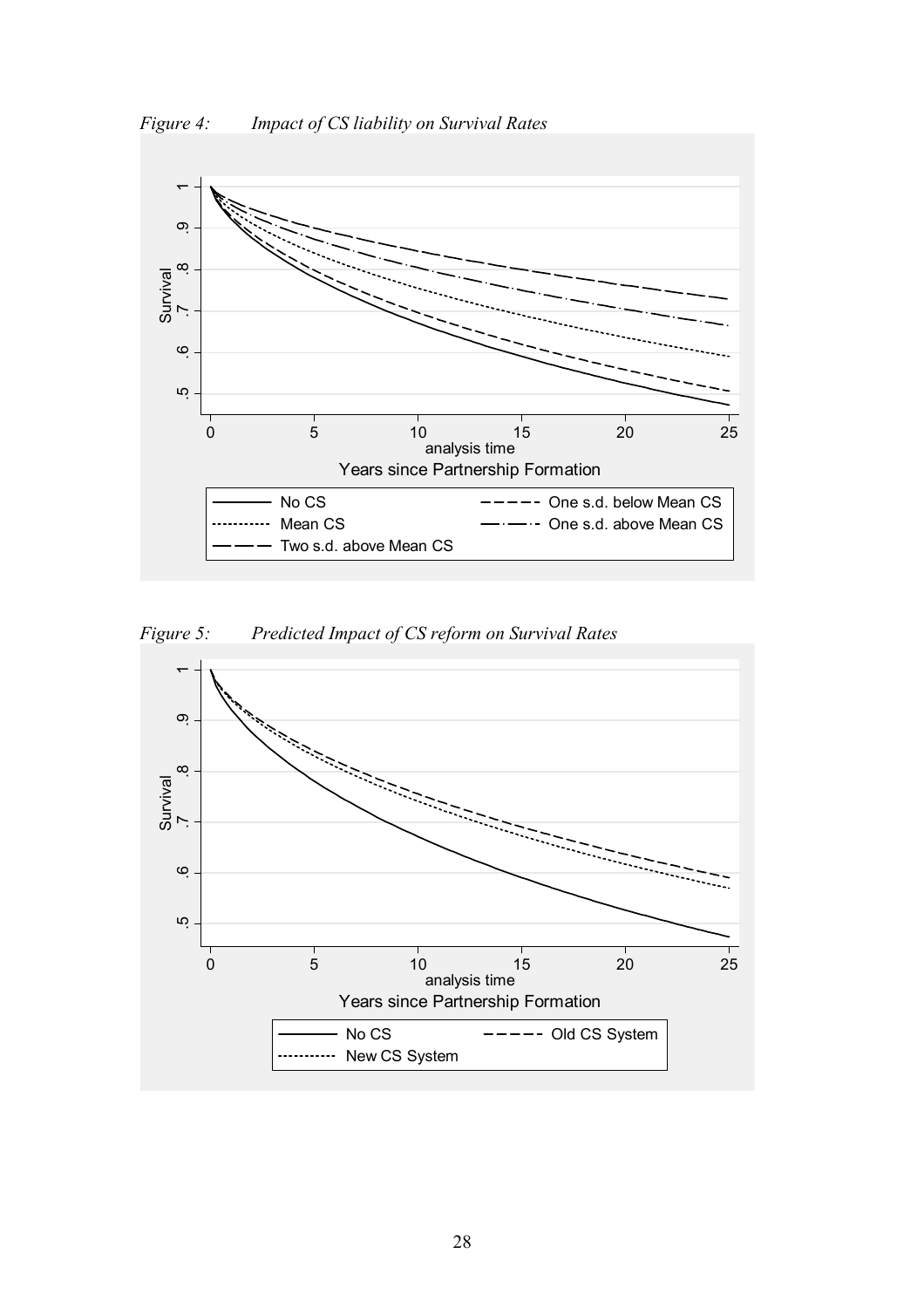#### **8. Simulating CS Design Effects on Separation**

We have shown that our econometric results suggest important CS effects on separation. In the UK the CS system has been reformed from a system based on the income of both the households of both separated parents to one where liability is based entirely on the income of the NRP (usually the father). In the USA many states have a system based on NRP income while the others use a weighted sum of both incomes. Here we take a stylised system where the CS liability of the NRP is determined by the weighted average of both parent's net incomes<sup>24</sup>, and we then vary the weights while fixing the expected value of total amount of CS liability at some level. That is, we assume the system is given by  $CS_i = b(a y_{i h} + (1-a)y_{i w})$  where *b* is a scale parameter indicating the generosity of the CS system, while *a* is the parameter that weights the separated parents together<sup>25</sup>. Thus  $a=1$  implies that CS liability is independent of the PWC's (assumed here to be *w*) income while *a=*0.5 implies that the NRP's (assumed here to be *h*) liability falls by 50% of an increase in PWC's income.

Figure 6 shows the amount of CS contribution from the NRP to the PWC as the weight attached to NRP's income rises. Figure 7 shows the CS contribution from the NRP to the PWC as a percentage of NRP and PWC's actual net earnings. Both figures are drawn for varying weights of the NRP's CS liability (i.e. value of parameter *a*). The two figures suggest that a system which is based entirely on NRP's net earnings would result in a weekly liability of £69.0 per week for the father, which amounts to 23.0% of his actual net earnings. However, if the system was based on the unweighted sum of both parents' earnings, holding the level of total CS liability constant, the NRP's liability would be reduced to £51.2 per week, or 17.0% of their respective net earnings, with the PWC (notionally) contributing an equal share of (typically) her net earnings to make up the balance.

Figure 8 shows the predicted effects of parameter *a* on the survival rate evaluated at the mean liability. For example, the probability of surviving to 10 year is

<sup>&</sup>lt;sup>24</sup> Of course, in practice CS formulae may be more complicated – as the UK one was. The new UK formula has  $a=0$  but  $b(y)$  is piecewise linear.

<sup>&</sup>lt;sup>25</sup> Applying OLS to the sample of BHPS couples with dependent children reveals that, for the UK in our sample period,  $b=0.207$  and  $a=0.853$ .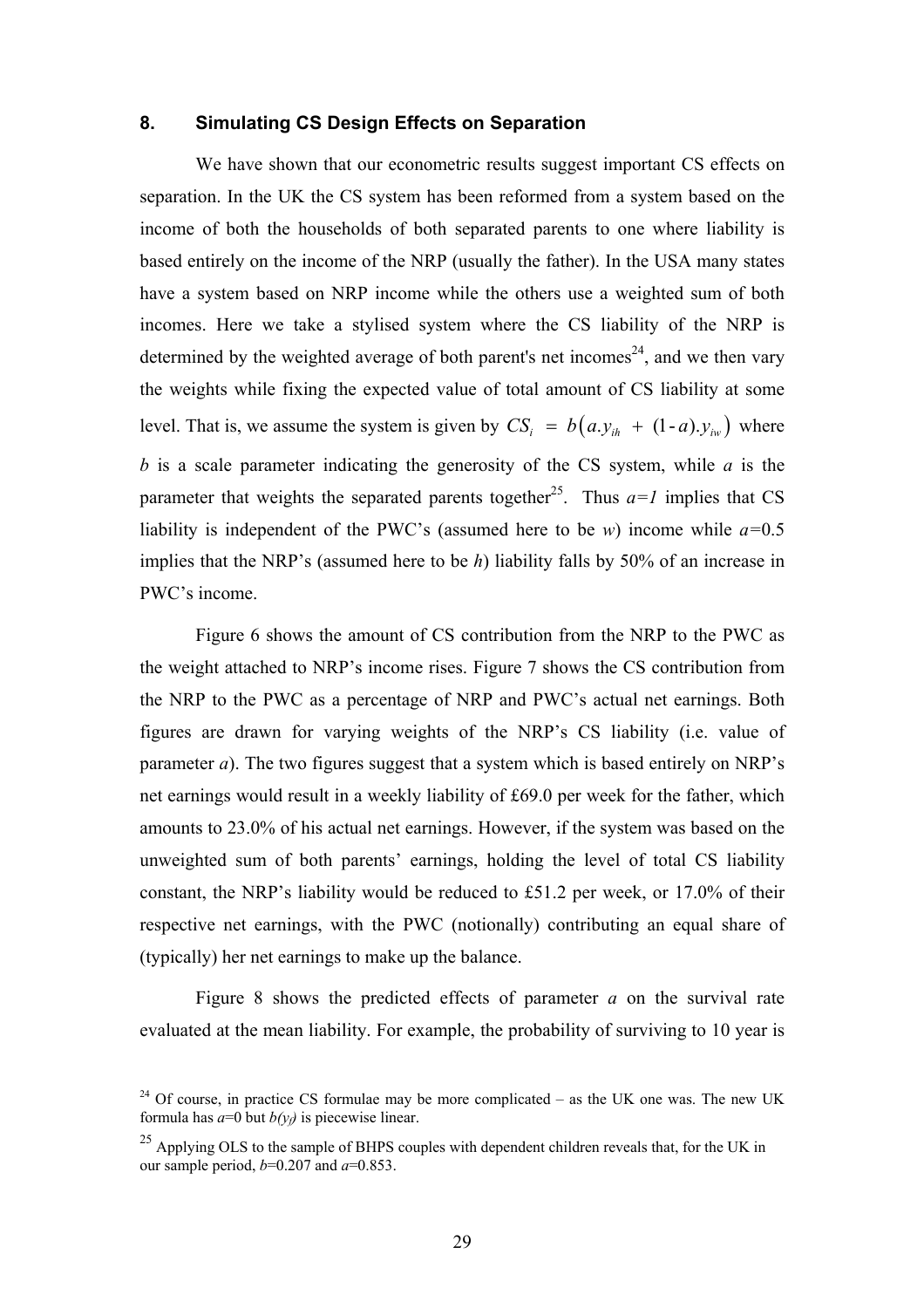approximately 6% higher if  $a=1$  compared to  $a=0.5$ . This corresponds to an instantaneous separation rates of 2.45% if  $a=1$  compared to 2.68% for a system that was based on the unweighted sum of both parents' incomes, holding the level of CS liability constant.



*Figure 6 NRP's CS Liability by Weight on NRP Income* 

*Figure 7 NRP's CS Liability as Share of Net Income* 

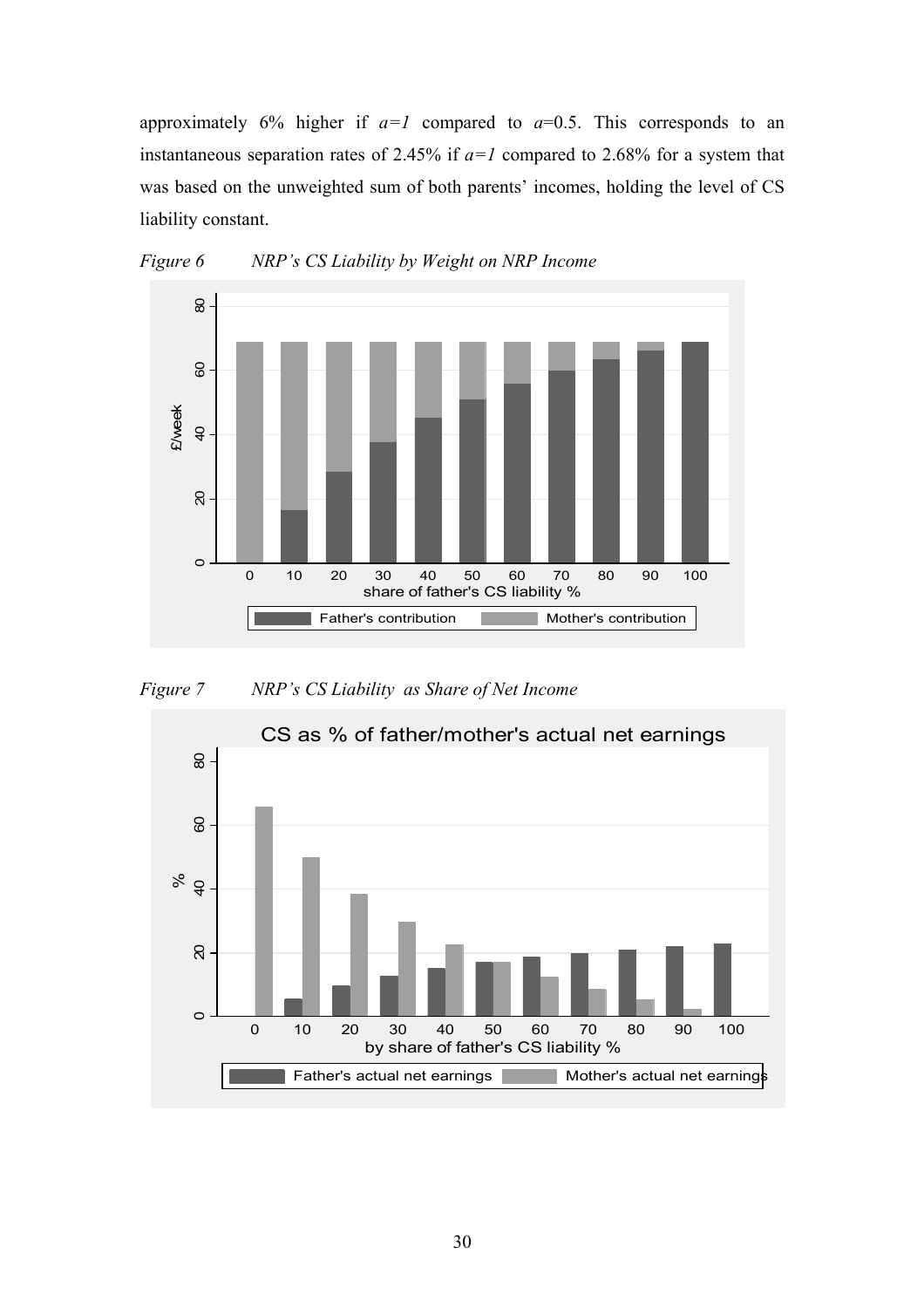

#### **9. Conclusions**

 This paper studies the determinants of partnership dissolution in the UK using the British Household Panel Survey (BHPS). After allowing for heterogeneity in partnership characteristics, we still find couples to be highly responsive to changes in economic circumstances in deciding whether to continue their partnership. In line with previous studies we find that new information with regard to household finances have a substantial impact on the probability of partnership dissolution. In particular, we find that the variation in child support liabilities arising from the introduction of complex rules for CS, that surprised partners in 1992 had important implications for the subsequent separation experience. We find there is very strong evidence that an increase in the implied child support liabilities significantly reduced the dissolution risk. This result still holds when we restrict our sample to couples with qualifying children or dropping the benefit status and post 91 sample dummies and their interactions with CS (which are statistically insignificant), see Table A6 in the Appendix. Indeed, we find that this effect is strong enough to make the effect of the departure of all children (an empty nest) to become insignificant.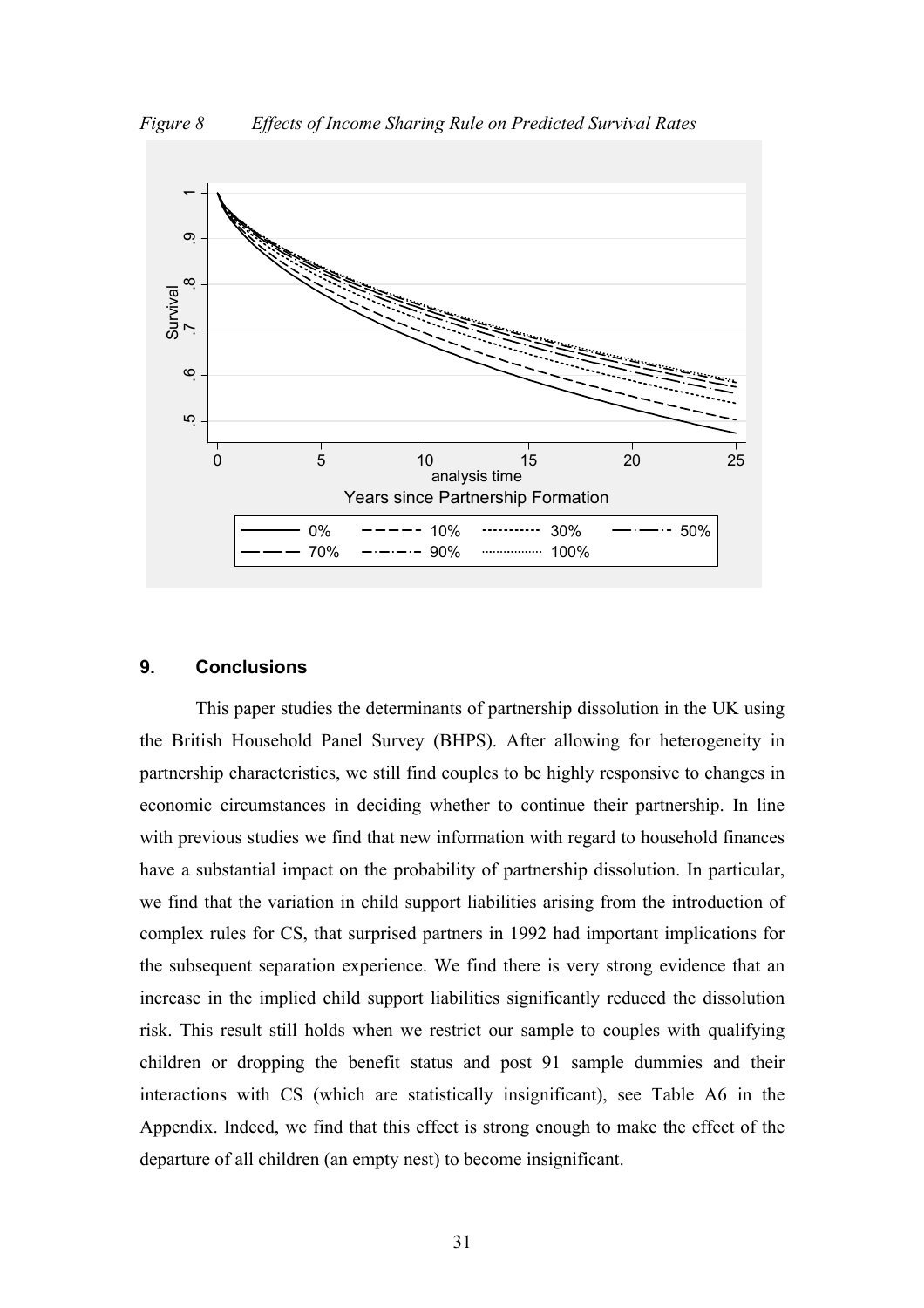We use the estimates to simulate the effect of CS on separation rates on the sample of couples with dependent children. We calculate that the separation rate would have been over 40% higher (i.e. 3.46% instead of 2.44%) were it not for the introduction of the complex CS formula in the UK in 1992 that resulted in large **liabilities** 

We also use the estimates to simulate the effect of alternative CS designs – we find that a system which is based entirely on the non-resident parent's income would result in a separation rate of 2.45% compared to 2.68% for a system that was based on the unweighted sum of both parents' incomes, holding the level of CS liability constant.

 A natural extension in the future could take into account the labour supply and repartnership effects of dissolved couples, using the matched parent-with-care and non-resident-parent sample<sup>26</sup>. The assumptions of no labour supply or repartnership effects are maintained hypotheses could also be tested $^{27}$ . But despite our reservations about these assumptions we believe these existing findings do have significant policy implications. For instance, our results suggest that the current child support reform (Department of Social Security (1993)), and the CS pass-through that has been a feature of CS design in some US states, might have effects on separation rates through changing child support liabilities and receipts that are largely unintended.

Aizer and McLanahan (2004) find that the risk of becoming a never-partnered mother is not significantly affected by CS. The logic of the present paper suggests that CS would have effects on the joint risks of fertility and separation for the currently partnered, and we have only considered the risks of separation given children are present.

Finally, while we have concentrated on the effect of CS on partnership dissolution we have not discussed the implications for the welfare of the parties concerned. It is unclear that, by holding a partnership together that would otherwise dissolve, welfare of all parties has improved. There is little research on the impact of

<sup>&</sup>lt;sup>26</sup> Currently the sample in BHPS with matched separated mother-father information, is probably too small to support such work, although we anticipate that would be possible after a few more waves.

 $27$  Table A in the Appendix shows how the working and repartnership behaviour of the partners varies up to and beyond separation. 20% repartner shortly after divorce while there seems to be little change in labour supply behaviour.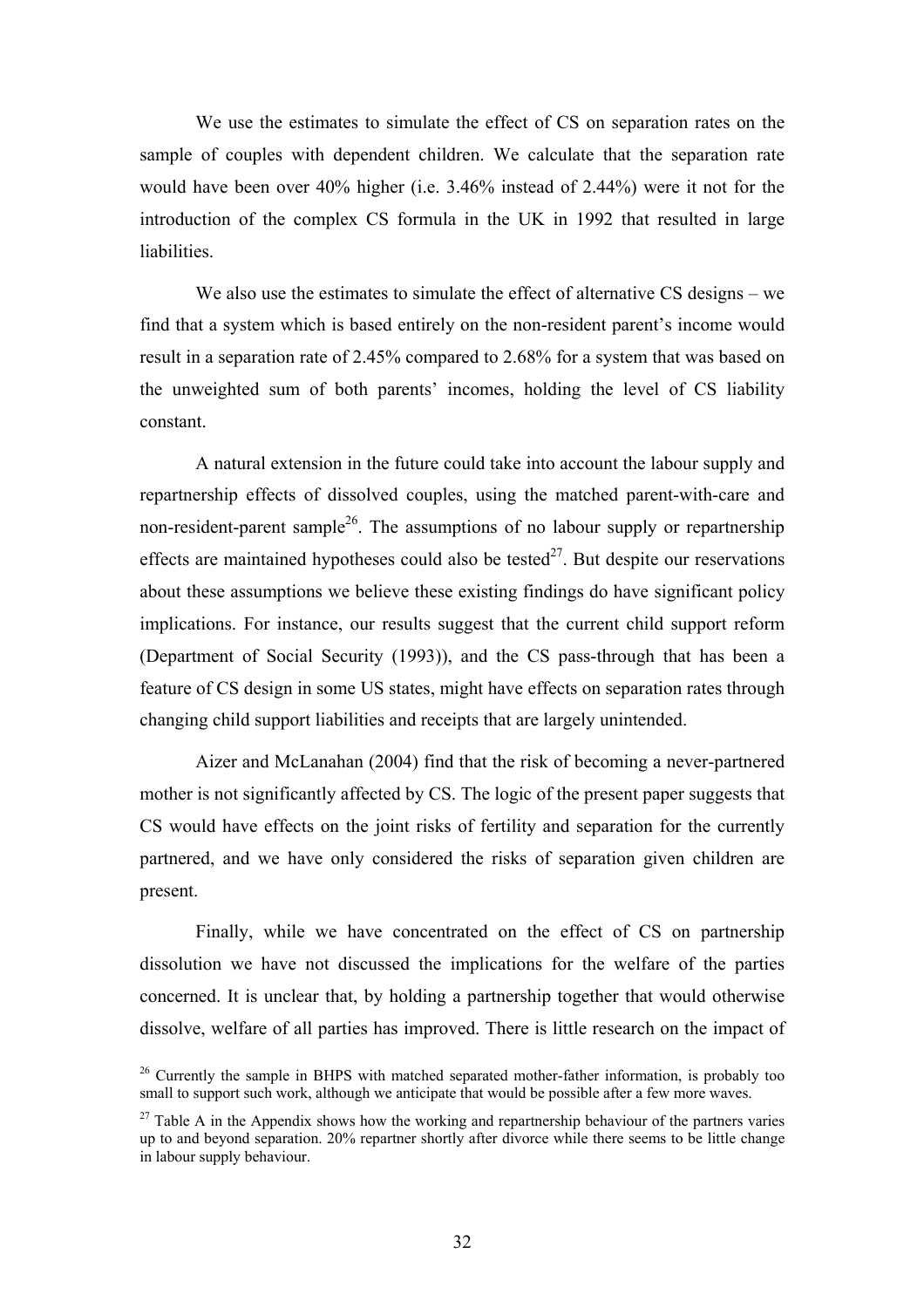separation on well-being of the partners and further research needs to be done to separate out the effects of separation *per se* from its financial consequences, especially on outcomes for children, including their well-being<sup>28</sup>.

<sup>&</sup>lt;sup>28</sup> Some research suggests that CS has beneficial effects on outcomes for the children that exceed that of other forms of income. See, for example, Garfinkel, McLanahan and Robins (1994).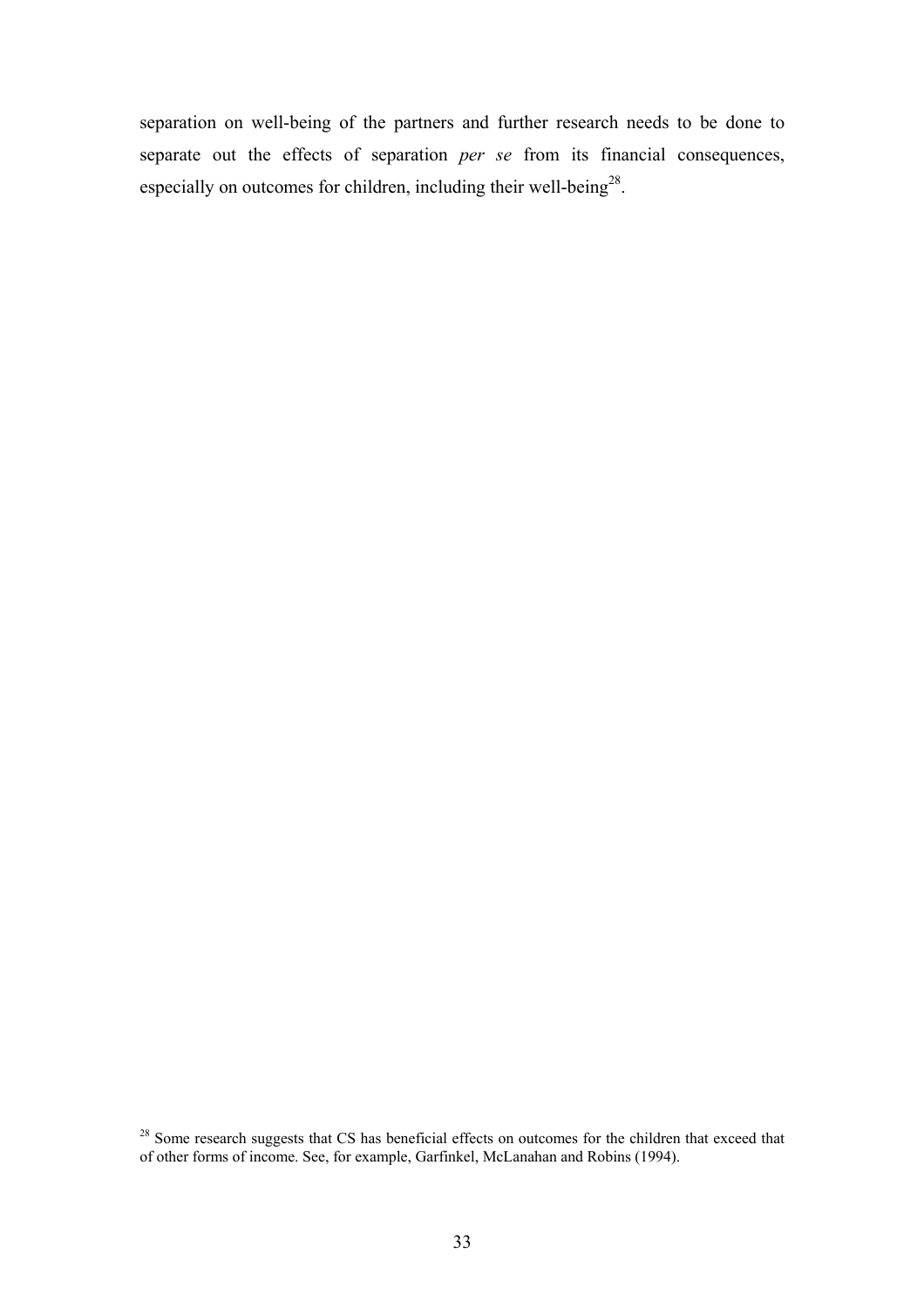#### **References:**

- Aizer, A. and S. McLanahan (2004), "The Impact of Child Support on Fertility, Parental Investments and Child Well-Being", **Center for Research on Child Wellbeing, Working Paper** 2004-02,. Princeton University.
- Bartfeld, J. (2000), "Child support and the post-divorce economic well-being of mothers, fathers and children", **Demography**, 37, 203-13.
- Becker, G. (1981), **Treatise on the Family**, Harvard University Press.
- Becker, G., Landes, E. and R. Michael (1977), "An Economic Analysis of Marital Instability", **Journal of Political Economy**, 85 , 1141-88.
- Beller, A.H. and J.W. Graham (1993), **Small change: The Economics of Child Support,** New Haven and London: Yale University Press.
- Bingley, P., Symons, E and I. Walker (1995), "Child support, income support and lone mothers", **Fiscal Studies**, 15, 81-98.
- Bingley, P., Lanot, G., Symons, E and I. Walker (1995), "Child support reform and the labour supply of lone mothers in the UK", **Journal of Human Resources**, 30, 256-279.
- Bitler M. P., Gelbach J. B. , Hoynes H. W. and M. Zavodny (2003), "The Impact of Welfare Reform on Marriage and Divorce", *mimeo***.**
- Böheim, R. and J. Ermisch (2001), "Partnership Dissolution in the UK the Role of Economic Circumstances", **Oxford Bulletin of Economics and Statistics**, 63, 197-208.
- Carlson, M, I. Garfinkel, S McLanahan, R. Mincy and W. Primus (2003), "The Effects of Welfare and Child Support Policies on Union Formation", **Center for Research on Child Wellbeing, Working Paper** 0210FF, Princeton Univerity.
- Case, A. (1998), "The Effects of Stronger Child Support Enforcement on Non-Marital Fertility", in Garfinkel, I. McLanahan, S. Meyer, D and Seltzer, J. (eds.) **Fathers Under Fire: The Revolution in Child Support Enforcement**, Russell Sage Foundation, New York.
- Cherlin, A.J., K.E. Kiernan, and P. L. Chase-Lansdale (1995), "Parental Divorce in Childhood and Demographic Outcomes in Young Adulthood", **Demography**  32:299-318.
- Child Poverty Action Group (1999), **Child Support Handbook: 7th Edition, 1999/2000**, CPAG, London.
- Dahl, G. and E. Moretti (2004), "The Demand for Sons: Evidence from Divorce, Fertility, and Shotgun Marriage", **NBER Working Paper** 10281.
- Del Boca, D. and C.J. Flinn (1995), "Rationalising Child Support Decisions", **American Economic Review**, Vol 85, pp 1241-1262.
- Department of Social Security (1993), **A New Contract for Welfare: Children's Rights and Parents' Responsibilities**, Cm 4349, HMSO.
- Eissa N. and H. Hoynes (2001), "The Earned Income Tax Credit and the Labor Supply of Married Couples", **NBER Working Paper** 6856 (revised).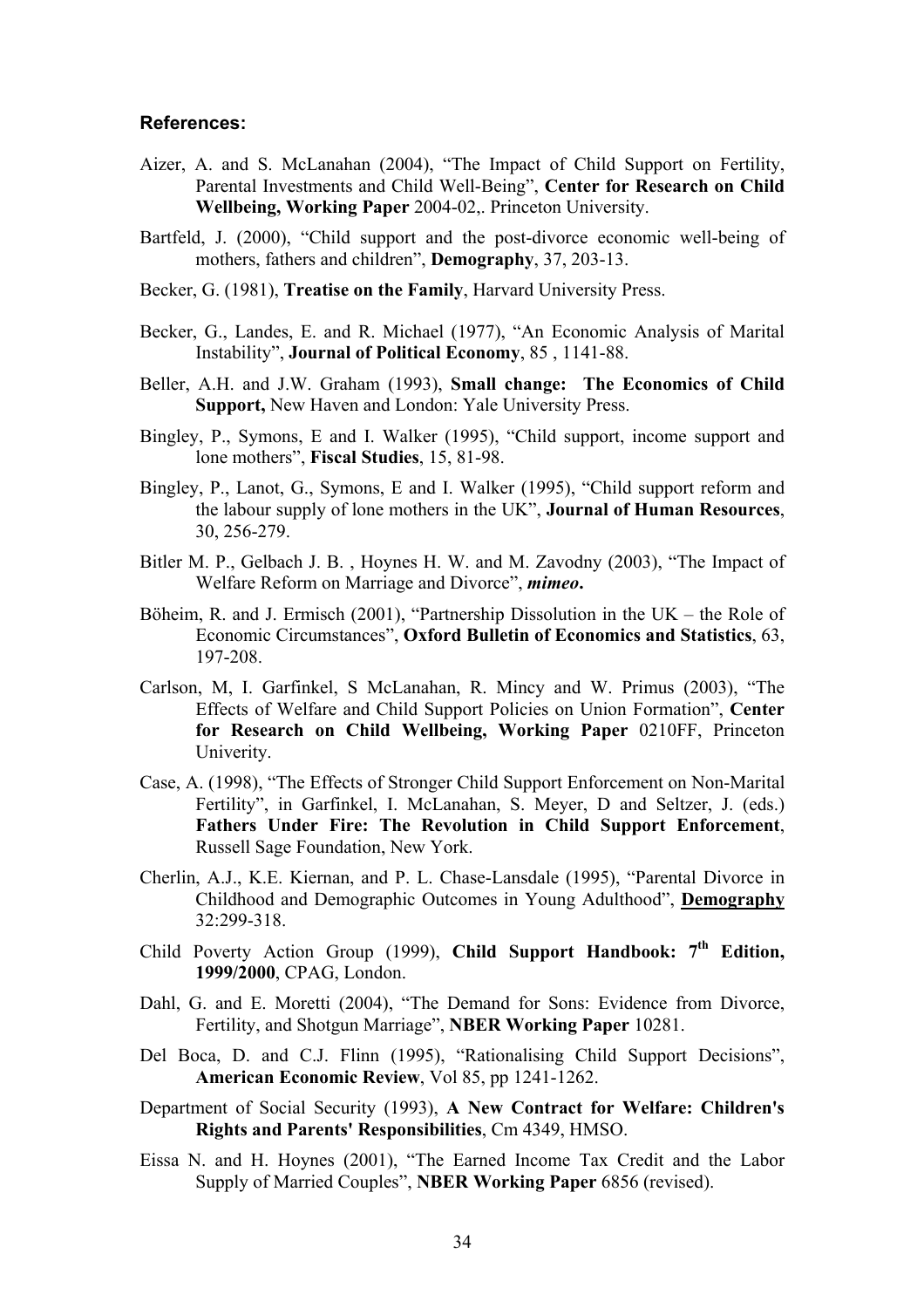Ermisch, J (2003), **An Economic Analysis of the Family**, Princeton University Press.

- Fitzgerald, J. and D. Ribar (2003), "The Impact of Welfare Reform on Female Headship Decisions", *mimeo*.
- Garfinkel, I., Robins, P.K., Wong, P., and D.R. Mayer (1999), "The Wisconsin Child Support System: Estimated Effects on Poverty, Labour Supply, Caseloads and Costs", **Journal of Human Resources**, Vol 25, pp 1-31.
- Gruber, J. (2003), "Is Making Divorce Easier Bad for Children? The Long Run Implications of Unilateral Divorce", **NBER Working Paper** 7968.
- Heidemann, B., Suhomlinova, O. and A. M. O'Rand (1998), "Economic Independence, Economic Status, and Empty Nest in Midlife Marital Disruption", **Journal of Marriage and the Family**, 60, 219-231.
- Helm, B.T. (2004), "Does Child Support Enforcement Reduce Divorce Rates?", **Journal of Human Resources**, 38, 773-791.
- Hoffman, S. D. and G. J. Duncan (1995), "The Effects of Incomes, Wages and AFDC Benefits on Marital Disruption", **Journal of Human Resources**, 30, 19-41.
- Jenkins, S. P. (1995), "Easy Estimation Methods for Discrete Time Duration Models", **Oxford Bulletin of Economics and Statistics**, 57, 129-38.
- Kalbfleisch J. D. and R. L. Prentice (2002), **The Statistical Analysis of Failure Time**  Data, 2<sup>nd</sup> edition. John Wiley and Sons.
- Maddala, G. S. (1983), **Limited-Dependent and Qualitative Variables in Econometrics**, Econometric Society Monographs No. 3, Cambridge University Press, New York
- McClements, L. D. (1977), "Equivalence Scales for Children", **Journal of Public Economics**, 8, 191-210.
- Meyer, D.R. (1993), "Child Support and Welfare Dynamics: Evidence from Wisconsin", **Demography**, 30, 45-62.
- Meyer, D.R. and M-C. Hu (1999), "A Note on the Antipoverty Effectiveness of Child Support among Mother-Only Families", **Journal of Human Resources**, 34, 225-34
- Moffitt R. (1990), "The Effect of the U.S. Welfare System on Marital Status", **Journal of Public Economics**, 41, 101-124.
- Moffitt, R. (1992), "Incentive Effects of the U.S. Welfare System: A Review", **Journal of Economic Literature**, 30, 1-61
- Nixon, L.A. (1997), "The Effect of Child Support Enforcement on Marital Dissolution", **Journal of Human Resources**, 2, 159-81.
- Paull, G., Walker I. and Y. Zhu (2000), "Child Support Reform: Some Analysis of the 1999 White Paper", **Fiscal Studies**, 21, 105-140.
- Peters, H. E. (1993), "The Importance of Financial Considerations in Divorce Decisions", **Economic Inquiry**, 31, 71-86.
- Stata Corp (2003), **Stata Statistical Software: Release 8.0**, Stata Corporation.
- Walker, I. and Y. Zhu (2003), "Separation, Net Incomes and Child Support", *mimeo*.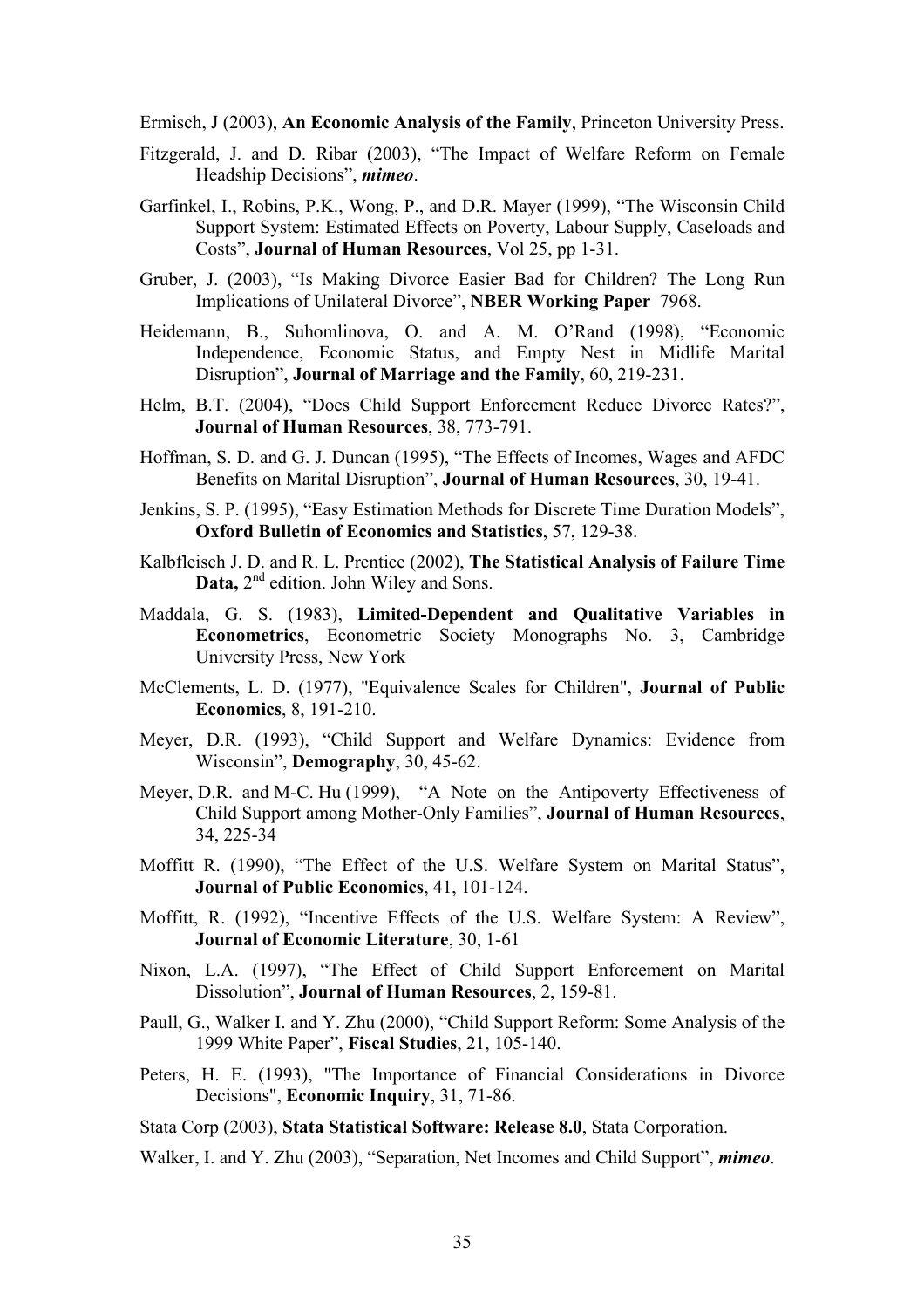- Weiss, Y., (1997), "The Formation and Dissolution of Families: Why Marry? Who Marries Whom? And What Happens Upon Divorce?" in Rosenzwig, M. R. and O. Stark (eds.) **Handbook of Population and Family Economics**, Elsevier Science B. V.
- Weiss, Y. and R. J. Willis (1985), "Children as Collective Goods and Divorce Settlements", **Journal of Labor Economics**, 3, 268-292.
- Weiss, Y. and R. J. Willis (1997), "Match Quality, New Information and Marital Dissolution", **Journal of Labor Economics**, 15, S293-329.
- Yun, K. R. (1992), **Effects of Child Support on Remarriage of Single Mothers, An Institute for Research on Poverty Study on Child Support Assurance: Design Issues, Expected Impacts, and Political Barriers as seen from Wisconsin**, Washington, D.C.: Urban Institute Press.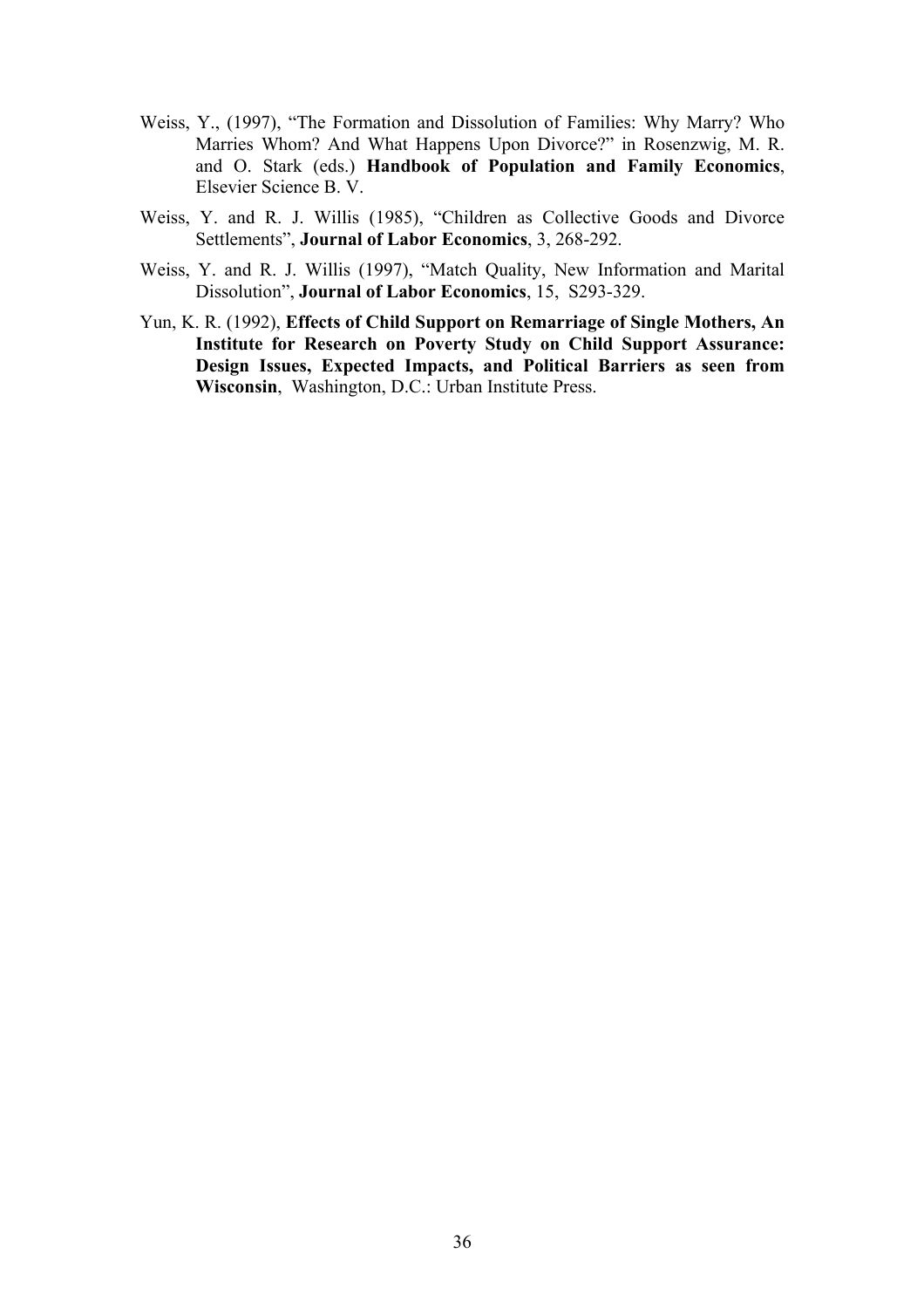### **Appendix A**

The system of child support analysed here is that reigning from 1993 to 2003 and is described in some detail in CPAG (1999) and here their notation is used to facilitate comparison between our summary exposition and the fine details. Their steps in the formula can be compressed into the following single relationship, which is broadly based around the "proposed amount" (*P*) for the parent with care and nonresident parent:

$$
P = 0.5*F
$$
  
\n
$$
if F+G < 2A
$$
  
\n
$$
P = c*F + (1 - 2*c)*A*(F/(F+G))
$$
  
\n
$$
if F+G \ge 2A
$$

where:  $F = D - B$  (= 0 if non-resident parent or new partner on Income Support (IS) or Job Seekers Allowance (JSA)) where  $D =$  net income for the non-resident patents, and  $B =$  exempt income for the non-resident parent;  $G = E - C$  (= 0 if parent-withcare or new partner on IS, JSA, Disabled Workers Allowance (DWA) or Working Families Tax Credit (WFTC) which is the UK equivalent to Earned Income Tax Credit, EITC) where  $E =$  net income for the parent-with-care and  $C =$  exempt income for the parent-with-care;  $A =$  maintenance requirement; and  $c = 0.15, 0.20$  and 0.25 for 1, 2 and 3 plus qualifying children respectively. Since net income is set to zero for the listed benefit recipients and also excludes several other types of benefits, it mainly captures net earnings and investment income<sup>29</sup>. Exempt income includes an allowance for supporting qualifying and new children<sup>30</sup> in the household, but this is reduced if a new partner has sufficient income to help support any new children. Exempt income also includes housing costs and travel-to-work costs. The maintenance requirement depends on the number and ages of the qualifying children. Note that non-resident parents on IS or JSA have a zero proposed amount.

In addition, the final liability *(L)* is subject to three separate maximums, partly to ensure that non-resident parents are left with adequate resources to support themselves and their families:

 $L = \max (P, J, 0.3 * D, 0.85 * (R - V))$ 

 $^{29}$  It also includes the income of own children (qualifying or new).

<sup>&</sup>lt;sup>30</sup> Qualifying children are the natural children of the separated parents. New children are defined as children of one of the parent and a new partner. Stepchildren are defined as natural children only of the new partner of one of the parents.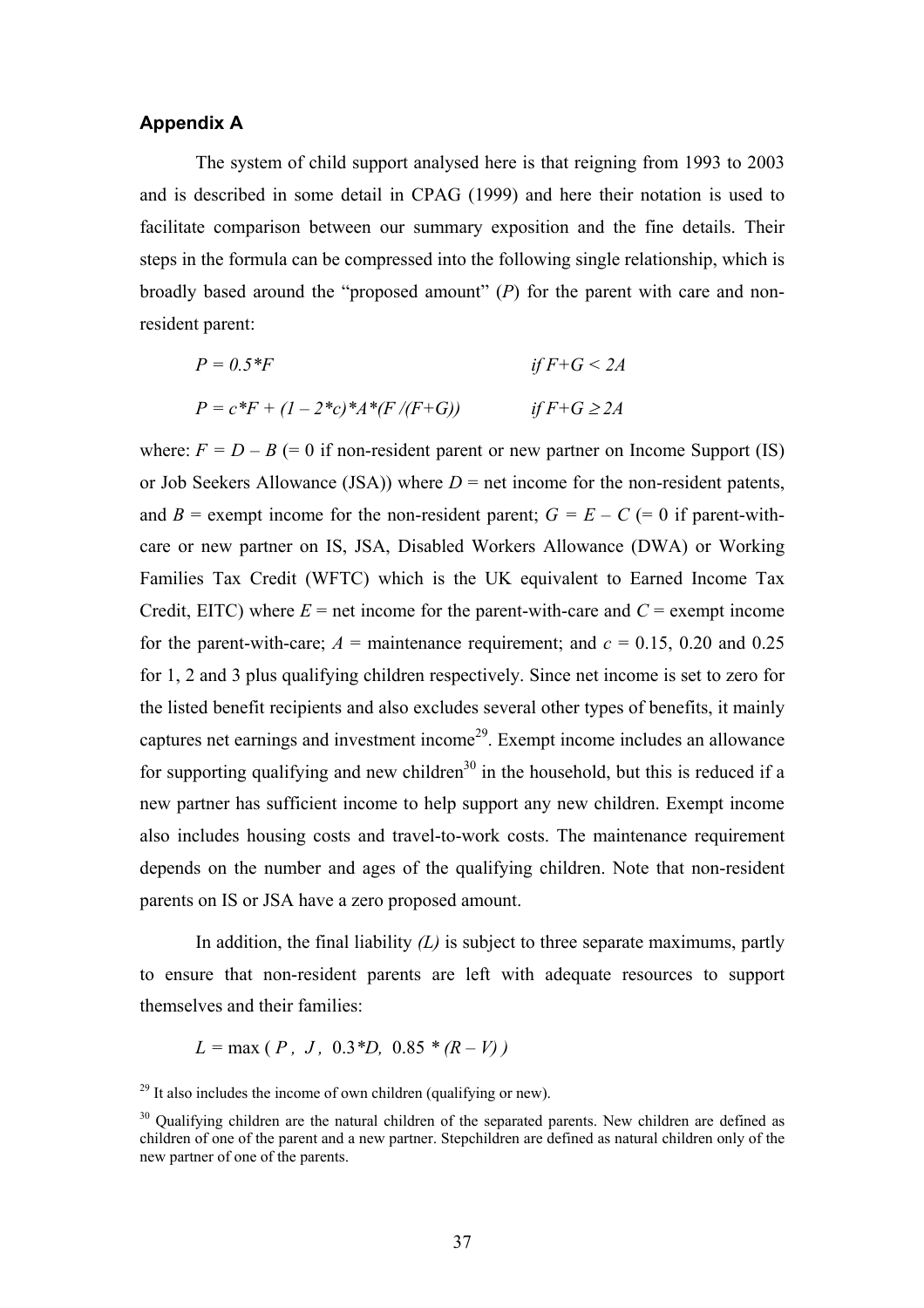where:  $J =$  maximum dependent on modified values of *A*, *F* and *G*;  $R =$  family income for the non-resident parent; and  $V =$  protected income for the non-resident parent family. The family income for the non-resident parent includes all income except certain benefits for the non-resident parent, any new partner and any dependent children. The protected income includes an allowance for family size and ages of children, housing costs, net council tax and travel-to-work costs. There is also a minimum liability of roughly 10% of the current Income Support rate for a single person, which currently stands at £5.20 a week. Those exempt from this minimum have a zero liability if *L* is below this minimum and exemptions include all those nonresident parents with any dependent children in their new household.<sup>31</sup>

The relationship between the liability and non-resident parent income has three steps. At low levels of income, the liability is fixed at the minimum or at zero depending upon whether the non-resident parent is exempt. Past the point where income is sufficiently high for *L* to exceed £5.20, the liability rises at a rate of 50% with any additional income. If income is higher than the point where the children's needs are deemed to have been met  $(F+G \geq 2A)$ , the liability rises at a lower rate with income to allow the children to share in the good fortune of a high income nonresident parent. The income of the parent-with-care affects the liability only in the third of these steps and in determining the point where the third step begins. The higher the income of the parent-with-care, the lower the amount of non-resident parent income where the third step begins and the slower the increase in the liability with non-resident parent income in the step. Hence, increases in parent-with-care income reduce the liability, but in a non-linear fashion.<sup>32</sup> The number of qualifying children influence the liability both directly in the third step for non-resident parent income and indirectly by increasing the exempt income for the parent-with-care. Finally, a rise in the non-resident parent's housing or travel-to-work costs reduces the liability through its impact on exempt income. Similarly, a rise in the parent-withcare's housing to travel to-work costs increases the liability. Hence, there are incentives to increase spending on either of these items.

 $31$  Exemptions include those non-resident parents with any dependent children in their new family, those receiving certain disability benefits, those under the age of 16, those under the age of 19 and in full-time education and those with net income below the minimum.

 $32$  In addition, the higher the parent-with-care income, the lower the maximum liability level set in *J*.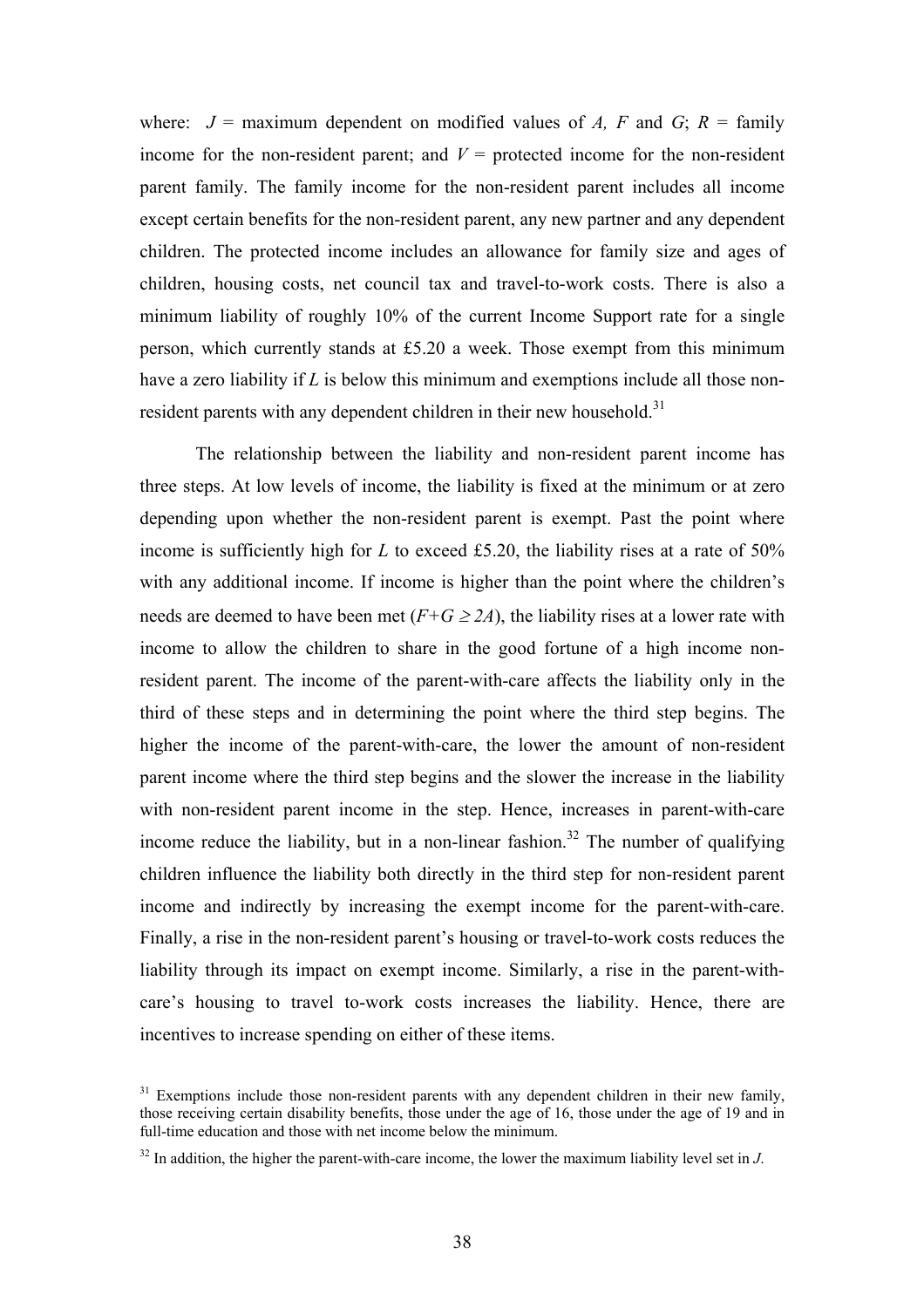# **Appendix B**

|                    |         | Labour Market<br>Equivalised Income<br>Poverty Rates $(\% )$<br>Participation $(\% )$ |         | Repartnership $(\% )$ |         |         |         |         |
|--------------------|---------|---------------------------------------------------------------------------------------|---------|-----------------------|---------|---------|---------|---------|
| Years<br>Separated | Fathers | Mothers                                                                               | Fathers | Mothers               | Fathers | Mothers | Fathers | Mothers |
| $\leq$ -4          | 140.1   | 140.1                                                                                 | 38.3    | 38.8                  | 80.4    | 54.7    |         |         |
| $-3$               | 146.8   | 146.8                                                                                 | 38.1    | 38.1                  | 88.1    | 64.3    |         |         |
| $-2$               | 142.1   | 142.1                                                                                 | 38.0    | 38.0                  | 85.0    | 65.0    |         |         |
| $-1$               | 159.6   | 159.6                                                                                 | 30.8    | 30.8                  | 88.0    | 60.9    |         |         |
| $\boldsymbol{0}$   | 152.3   | 152.3                                                                                 | 30.7    | 30.7                  | 84.0    | 60.7    |         |         |
|                    | 176.6   | 108.6                                                                                 | 34.3    | 54.5                  | 83.9    | 59.4    | 19.6    | 17.5    |
| 2                  | 203.7   | 125.5                                                                                 | 26.3    | 43.9                  | 81.6    | 62.3    | 28.9    | 20.2    |
| 3                  | 222.3   | 136.8                                                                                 | 28.0    | 42.0                  | 86.0    | 58.0    | 31.0    | 22.0    |
| 4                  | 218.7   | 142.0                                                                                 | 22.1    | 39.5                  | 83.7    | 52.3    | 36.0    | 31.4    |
| $\geq=5$           | 241.5   | 171.7                                                                                 | 19.9    | 23.7                  | 87.2    | 67.3    | 57.3    | 42.2    |
| Total              | 180.1   | 144.2                                                                                 | 30.0    | 37.0                  | 84.6    | 60.6    | 37.3    | 28.4    |

# *Table A: Equivalised Income, Poverty Rates, Labour Market Participation and Repartnership*